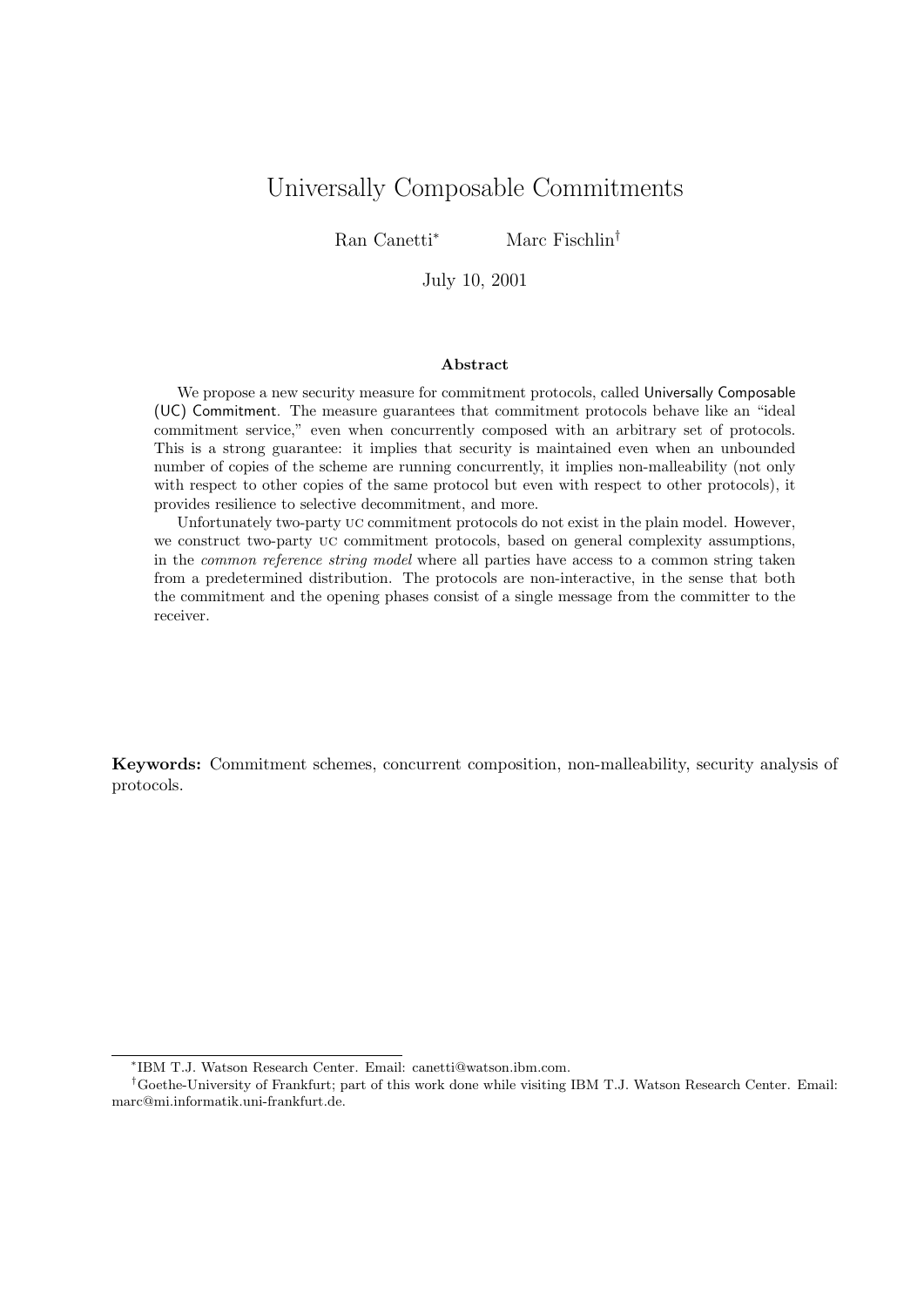# Contents

| $\mathbf{1}$ |     | Introduction<br>$\mathbf 1$         |                                                                                                                |                |  |  |
|--------------|-----|-------------------------------------|----------------------------------------------------------------------------------------------------------------|----------------|--|--|
|              | 1.1 |                                     | On the new measure $\dots \dots \dots \dots \dots \dots \dots \dots \dots \dots \dots \dots \dots \dots \dots$ | $\overline{2}$ |  |  |
|              | 1.2 |                                     |                                                                                                                | $\overline{4}$ |  |  |
| $\bf{2}$     |     | Defining UC commitments<br>$\bf{5}$ |                                                                                                                |                |  |  |
|              | 2.1 |                                     |                                                                                                                | $\overline{5}$ |  |  |
|              |     | 2.1.1                               | On the composition theorem $\dots \dots \dots \dots \dots \dots \dots \dots \dots \dots$                       | $\overline{7}$ |  |  |
|              |     | 2.1.2                               | The common reference string (CRS) model. $\dots \dots \dots \dots \dots \dots \dots$                           | 8              |  |  |
|              | 2.2 |                                     |                                                                                                                | -9             |  |  |
|              |     | 2.2.1                               |                                                                                                                | 10             |  |  |
| 3            |     |                                     | Impossibility of UC Commitments in the Plain Model                                                             | 11             |  |  |
| 4            |     |                                     | UC Commitment schemes in the CRS model                                                                         | 13             |  |  |
|              | 4.1 |                                     |                                                                                                                | 13             |  |  |
|              |     | 4.1.1                               |                                                                                                                | 13             |  |  |
|              |     | 4.1.2                               |                                                                                                                | 13             |  |  |
|              |     | 4.1.3                               |                                                                                                                | 14             |  |  |
|              |     | 4.1.4                               |                                                                                                                | 15             |  |  |
|              | 4.2 |                                     |                                                                                                                | 18             |  |  |
|              |     | 4.2.1                               |                                                                                                                | 18             |  |  |
|              |     | 4.2.2                               |                                                                                                                | 19             |  |  |
|              |     | 4.2.3                               |                                                                                                                | 19             |  |  |
|              |     | 4.2.4                               |                                                                                                                | 20             |  |  |
|              | 4.3 |                                     | Reusable Common Reference String: Non-Erasing Parties                                                          | 24             |  |  |
|              |     | 4.3.1                               | Preliminaries: Obliviously Samplable Encryption Scheme                                                         | 24             |  |  |
|              |     | 4.3.2                               | Example of Obliviously Samplable Encryption Scheme                                                             | 25             |  |  |
|              |     | 4.3.3                               |                                                                                                                | 26             |  |  |
| 5            |     | Application to Zero-Knowledge<br>27 |                                                                                                                |                |  |  |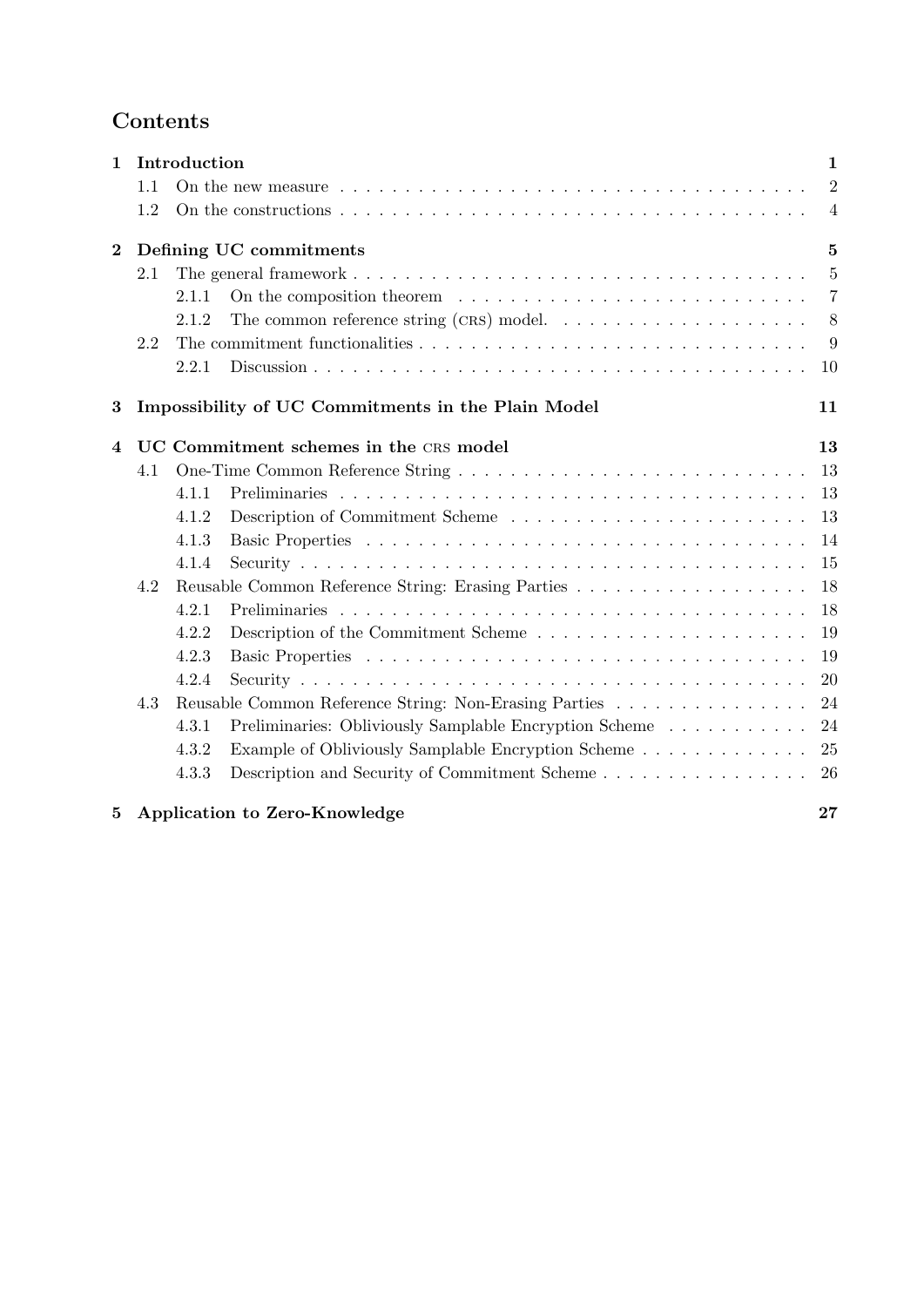# 1 Introduction

Commitment is one of the most basic and useful cryptographic primitives. On top of being intriguing by itself, it is an essential building block in many cryptographic protocols, such as Zero-Knowledge protocols (e.g., [GMW91, BCC88, D89]), general function evaluation protocols (e.g., [GMW87, GHY88, g98]), contract-signing and electronic commerce, and more. Indeed, commitment protocols have been studied extensively in the past two decades (e.g.,  $[B82, N91, DDN00, NOVY92, B96, DIO98,$  $FF00, DKOS01]$ ).

The basic idea behind the notion of commitment is attractively simple: A committer provides a receiver with the digital equivalent of a "sealed envelope" containing a value x. From this point on, the committer cannot change the value inside the envelope, and, as long as the committer does not assist the receiver in opening the envelope, the receiver learns nothing about  $x$ . When both parties cooperate, the value  $x$  is retrieved in full.

Formalizing this intuitive idea is, however, non-trivial. Traditionally, two quite distinct basic flavors of commitment are formalized: *unconditionally binding* and *unconditionally secret* commitment protocols (see, e.g., [g95]). These basic definitions are indeed sufficient for some applications (see there). But they treat commitment as a "stand alone" task and do not in general guarantee security when a commitment protocol is used as a building-block within other protocols, or when multiple copies of a commitment protocol are carried out together. A good first example for the limitations of the basic definitions is the *selective decommitment* problem [DNRS99], that demonstrates our inability to prove some very minimal composition properties of the basic definitions.

Indeed, the basic definitions turned out to be inadequate in some scenarios, and stronger variants that allow to securely "compose" commitment protocols —both with the calling protocol and with other invocations of the commitment protocol— were proposed and successfully used in some specific contexts. One such family of variants make sure that knowledge of certain trapdoor information allows "opening" commitments in more than a single way. These include chameleon commitments [bcc88], trapdoor commitments [fs90] and equivocable commitments [b96]. Another strong variant is non-malleable commitments  $[DDN00]$ , where it is guaranteed that a dishonest party that receives an unopened commitment to some value x will be unable to commit to a value that depends on x in any way, except for generating another commitment to x. (A more relaxed variant of the  $[DDN00]$ notion of non-malleability is non-malleability with respect to opening  $[DIO98, FF00, DK0501].$ 

These stronger measures of security for commitment protocols are indeed very useful. However they only solve specific problems and stop short of guaranteeing that commitment protocols maintain the expected behavior in general cryptographic contexts, or in other words when composed with arbitrary protocols. To exemplify this point, notice for instance that, although [DDN00] remark on more general notions of non-malleability, the standard notion of non-malleability considers only other copies of the same protocol. There is no guarantee that a malicious receiver is unable to "maul" a given commitment by using a totally different commitment protocol. And it is indeed easy to come up with two commitment protocols  $\mathcal C$  and  $\mathcal C'$  such that both are non-malleable with respect to themselves, but an adversary that plays a receiver in  $\mathcal C$  can generate a  $\mathcal C'$ -commitment to a related value, before the C-commitment is opened.

This work proposes a measure of security for commitment protocols that guarantees the "envelope-like" intuitive properties of commitment even when the commitment protocol is *concurrently* composed with an arbitrary set of protocols. In particular, protocols that satisfy this measure (called universally composable (uc) commitment protocols) remain secure even when an unbounded number of copies of the protocol are executed concurrently in an adversarially controlled way; they are resilient to selective decommitment attacks; they are non-malleable both with respect to other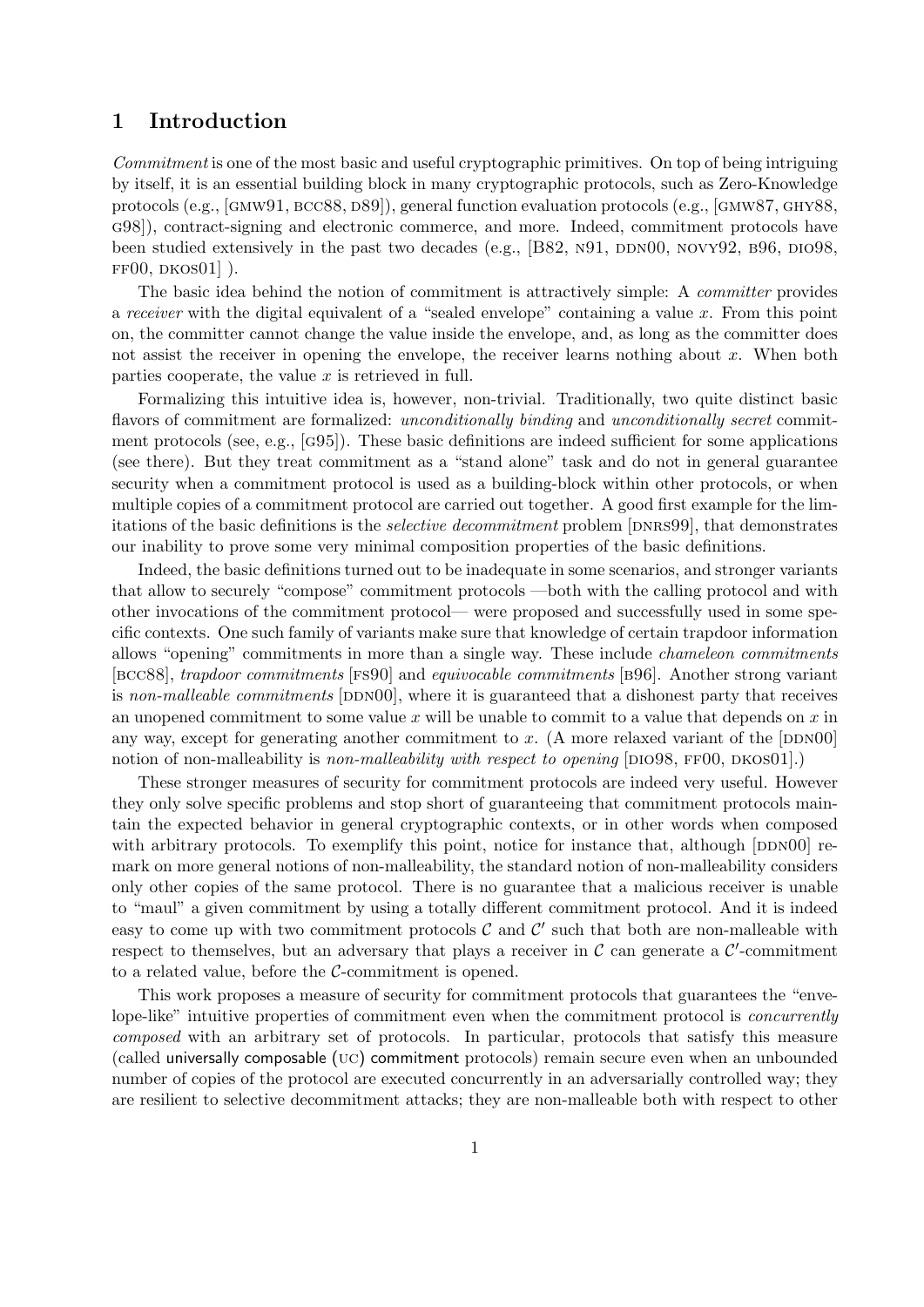copies of the same protocol and with respect to arbitrary commitment protocols. In general, a uc commitment protocol successfully emulates an "ideal commitment service" for any application protocol (be it a Zero-Knowledge protocol, a general function evaluation protocol, an e-commerce application, or any combination of the above).

This measure of security for commitment protocols is very strong indeed. It is perhaps not surprising then that uc commitment protocols which involve only the committer and the receiver do not exist in the standard "plain model" of computation where no set-up assumptions are provided. (We formally prove this fact.) However, in the *common reference string* (CRS) model things look better. (The CRS model is a generalization of the *common random string* model. Here all parties have access to a common string that was chosen according to some predefined distribution. Other equivalent terms include the *reference string* model  $[DO0]$  and the *public parameter* model  $[FF00]$ .) In this model we construct uc commitment protocols based on standard complexity assumptions. A first construction, based on any family of trapdoor permutations, uses a different copy of the crs for each copy of the protocol. Said otherwise, this construction requires the length of the reference string to be linear in the number of invocations of the protocol throughout the lifetime of the system. A second protocol, based on any claw-free pair of trapdoor permutations, uses a single, short reference string for an unbounded number of invocations. The protocols are non-interactive, in the sense that both the commitment and the decommitment phases consist of a single message from the committer to the receiver. We also note that uc commitment protocols can be constructed in the plain model, if the committer and receiver are assisted by third parties (or, "servers") that participate in the protocol without having local inputs and outputs, under the assumption that a majority of the servers remain uncorrupted.

## 1.1 On the new measure

Providing meaningful security guarantees under composition with arbitrary protocols requires using an appropriate framework for representing and arguing about such protocols. Our treatment is based in a recently proposed such general framework [c01]. This framework builds on known definitions for function evaluation and general tasks  $\left[GL90, MR91, B91, PW94, CO0, DM00, PW01\right]$ and allows defining the security properties of practically any cryptographic task. Most importantly, in this framework security of protocols is maintained under general concurrent composition with an unbounded number of copies of arbitrary protocols. We briefly summarize the relevant properties of this framework. See more details in Section 2.1 and in [c01].

As in prior general definitions, the security requirements of a given task (i.e., the functionality expected from a protocol that carries out the task) are captured via a set of instructions for a "trusted party" that obtains the inputs of the participants and provides them with the desired outputs. However, as opposed to the standard case of secure function evaluation, here the trusted party (which is also called the ideal functionality) runs an arbitrary algorithm and in particular may interact with the parties in several iterations, while maintaining state in between. Informally, a protocol securely carries out a given task if running the protocol amounts to "emulating" an ideal process where the parties hand their inputs to the appropriate ideal functionality and obtain their outputs from it, without any other interaction.

In order to allow proving the concurrent composition theorem, the notion of emulation in [c01] is considerably stronger than previous ones. Traditionally, the model of computation includes the parties running the protocol and an adversary,  $A$ , and "emulating an ideal process" means that for any adversary  $A$  there should exist an "ideal process adversary" (or, simulator)  $S$  that results in similar distribution on the outputs for the parties. Here an additional adversarial entity,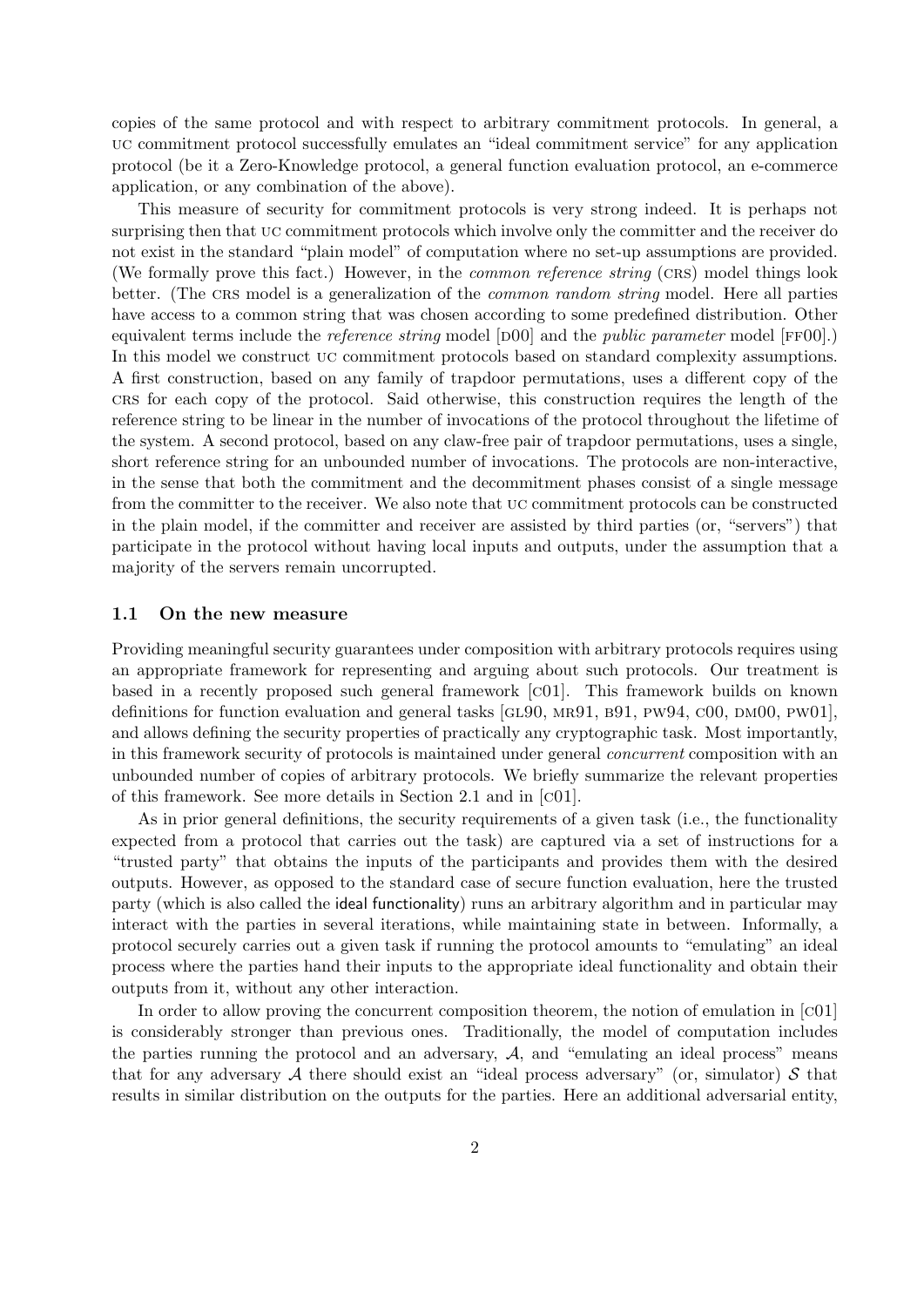called the environment  $\mathcal{Z}$ , is introduced. The environment generates the inputs to all parties, reads all outputs, and in addition interacts with the adversary in an arbitrary way throughout the computation. (Allowing the environment to freely interact with the adversary is crucial for the composability properties ot he definition.) A protocol is said to securely realize a given ideal functionality F if for any adversary A there exists an "ideal-process adversary"  $S$ , such that no environment  $\mathcal Z$  can tell whether it is interacting with  $\mathcal A$  and parties running the protocol, or with  $\mathcal S$ and parties that interact with  $\mathcal F$  in the ideal process. (In a sense, here  $\mathcal Z$  serves as an "interactive distinguisher" between a run of the protocol and the ideal process with access to  $\mathcal{F}$ . See [C01] for more motivating discussion on the role of the environment.) Note that the definition requires the "ideal-process adversary" (or, simulator)  $S$  to interact with  $Z$  throughout the computation. Furthermore,  $Z$  cannot be "rewound".

The following universal composition theorem is proven in [c01]. Consider a protocol  $\pi$  that operates in a hybrid model of computation where parties can communicate as usual, and in addition have ideal access to (an unbounded number of copies of) some ideal functionality  $\mathcal F$ . Let  $\rho$  be a protocol that securely realizes  $\mathcal F$  as sketched above, and let  $\pi^{\rho}$  be the "composed protocol". That is,  $\pi^{\rho}$  is identical to  $\pi$  with the exception that each interaction with some copy of  $\mathcal F$  is replaced with a call to (or an invocation of) an appropriate instance of  $\rho$ . Similarly,  $\rho$ -outputs are treated as values provided by the appropriate copy of F. Then,  $\pi$  and  $\pi^{\rho}$  have essentially the same input/output behavior. In particular, if  $\pi$  securely realizes some ideal functionality G given ideal access to F then  $\pi^{\rho}$  securely realizes  $\mathcal{G}$  from scratch.

To apply this general framework to the case of commitment protocols, we formulate an ideal functionality  $\mathcal{F}_{COM}$  that captures the expected behavior of an "ideal commitment service". Universally Composable (UC) commitment protocols are defined to be those that securely realize  $\mathcal{F}_{COM}$ . Our formulation of  $\mathcal{F}_{COM}$  is a straightforward transcription of the "envelope paradigm":  $\mathcal{F}_{COM}$  first waits to receive a request from some party  $C$  to commit to value  $x$  for party  $R$ . (C and  $R$  are identities of two parties in a multiparty network). When receiving such a request,  $\mathcal{F}_{COM}$  records the value x and notifies R that C has committed to some value for him. When C later sends a request to open the commitment,  $\mathcal{F}_{COM}$  sends the recorded value x to R, and halts. (Some other variants of  $\mathcal{F}_{COM}$  are discussed within.) The general composition theorem now implies that running (multiple copies of) a UC commitment protocol  $\pi$  is essentially equivalent to interacting with the same number of copies of  $\mathcal{F}_{COM}$ , regardless of what the calling protocol does. In particular, the calling protocol may run other commitment protocols and may use the committed values in any way. As mentioned above, this implies a strong version of non-malleability, security under concurrent composition, resilience to selective decommitment, and more.

The definition of security and composition theorem carry naturally to the crs model as well. However, this model hides a caveat: The composition operation requires that each copy of the uc commitment protocol will have its own copy of the crs. Thus, applying the composition theorem to protocols that securely realize  $\mathcal{F}_{COM}$  as described above is highly wasteful of the reference string. In order to capture protocols where multiple commitments may use the same short reference string we formulate a natural extension of  $\mathcal{F}_{COM}$  that handles multiple commitment requests. We call this extension  $\mathcal{F}_{\text{MCOM}}$ .

We remark that the definition allows UC commitment protocols to be computationally secret and computationally binding only, achieving neither property unconditionally. In fact, one of the constructions presented here merely attains this computational security level but is indeed universally composable.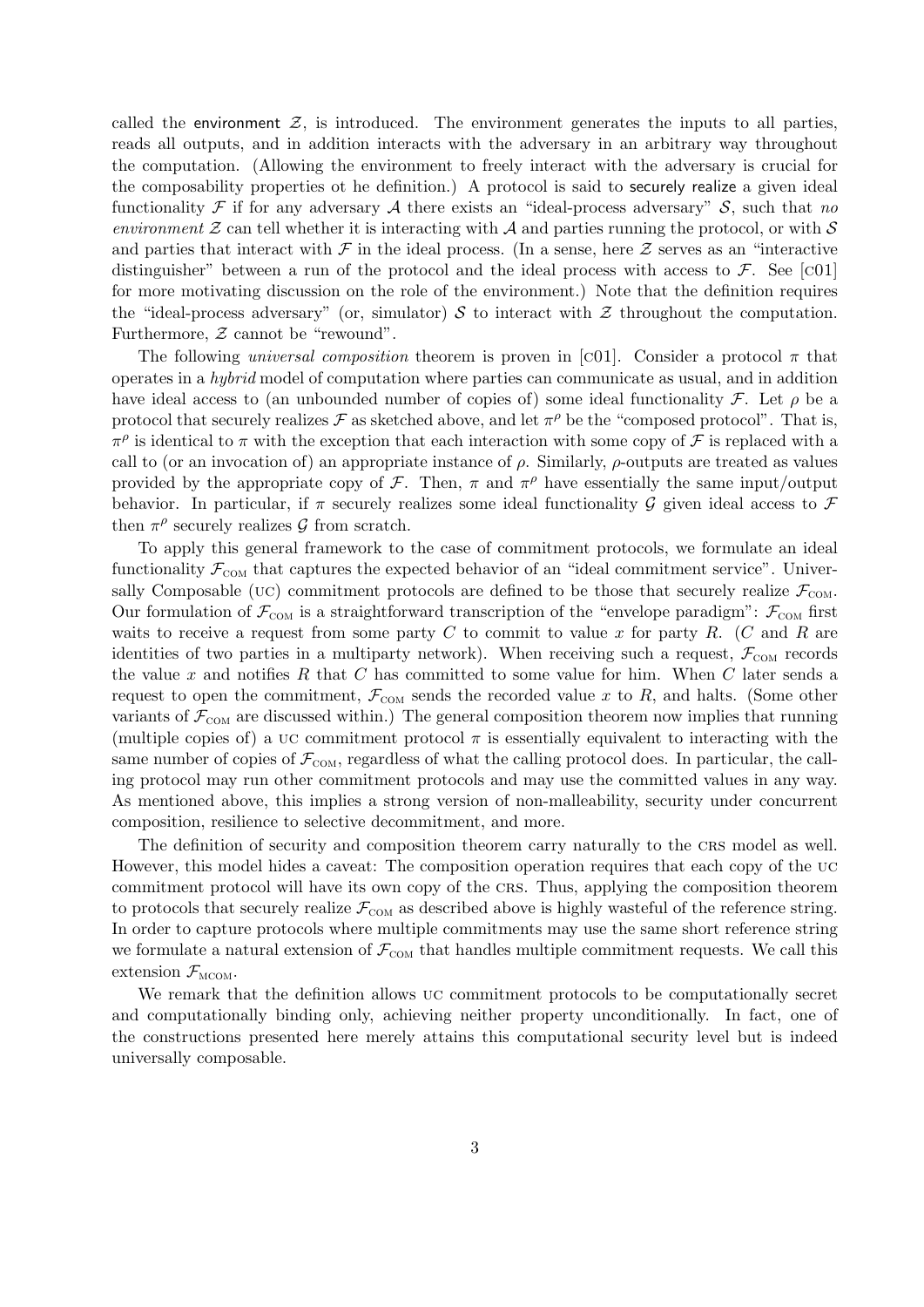## 1.2 On the constructions

At a closer look, the requirements from a uc commitment protocol boil down to the following two requirements from the ideal-process adversary (simulator)  $S$ . (a). When the committer is corrupted (i.e., controlled by the adversary),  $\mathcal S$  must be able to "extract" the committed value from the commitment. (That is,  $S$  has to come up with a value x such that the committer will almost never be able to successfully decommit to any  $x' \neq x$ .) This is so since in the ideal process S has to explicitly provide  $\mathcal{F}_{COM}$  with a committed value. (b). When the committer is uncorrupted, S has to be able to generate a kosher-looking "simulated commitment" c that can be "opened" to any value (which will become known only later). This is so since  $S$  has to provide adversary A and environment  $\mathcal Z$  with the simulated commitment c before the value committed to is known. All this needs to be done *without rewinding the environment Z*. (Note that non-malleability is not explicitly required in this description. It is, however, implied by the above requirements.)

From the above description it may look plausible that no simulator  $S$  exists that meets the above requirements in the plain model. Indeed, we formalize and prove this statement for the case of protocols that involve only a committer and a receiver. (In the case where the committer and the receiver are assisted by third parties, a majority of which is guaranteed to remain uncorrupted, standard techniques for multiparty computation are sufficient for constructing uc commitment protocols. See [c01] for more details.)

In the crs model the simulator is "saved" by the ability to choose the reference string and plant trapdoors in it. Here we present two uc commitment protocols. The first one (that securely realizes functionality  $\mathcal{F}_{COM}$  is based on the equivocable commitment protocols of [DIO98], while allowing the simulator to have trapdoor information that enables it to extract the values committed to by corrupted parties. However, the equivocability property holds only with respect to a single usage of the CRS. Thus this protocol fails to securely realize the multiple commitment functionality  $\mathcal{F}_{\text{MCOM}}$ .

In the second protocol (that securely realizes  $\mathcal{F}_{\text{MCOM}}$ ), the reference string contains a description of a claw-free pair of trapdoor permutations and a public encryption key of an encryption scheme that is secure against adaptive chosen ciphertext attacks  $(CCA)$  (as in, say,  $[DDN00, RS91, BDPR98,$ cs98]). Commitments are generated via standard use of a claw-free pair, combined with encrypting potential decommitments. The idea to use CCA-secure encryption in this context is taken from [ $L00$ ,  $DKOS01$ ].

Both protocols implement commitment to a single bit. Commitment to arbitrary strings is achieved by composing together several instances of the basic protocol. Finding more efficient uc string commitment protocols is an interesting open problem.

Applicability of the notion. In addition to being an interesting goal in their own right, uc commitment protocols can potentially be very useful in constructing more complex protocols with strong security and composability properties. To demonstrate the applicability of the new notion, we show how uc commitment protocols can be used in a simple way to construct strong Zero-Knowledge protocols without any additional cryptographic assumptions.

Related work. Pfitzmann et. al. [pw94, pw01] present another definitional framework that allows capturing the security requirements of general reactive tasks, and prove a concurrent composition theorem with respect to their framework. Potentially, our work could be cast in their framework as well; however, the composition theorem provided there is considerably weaker than the one in [c01].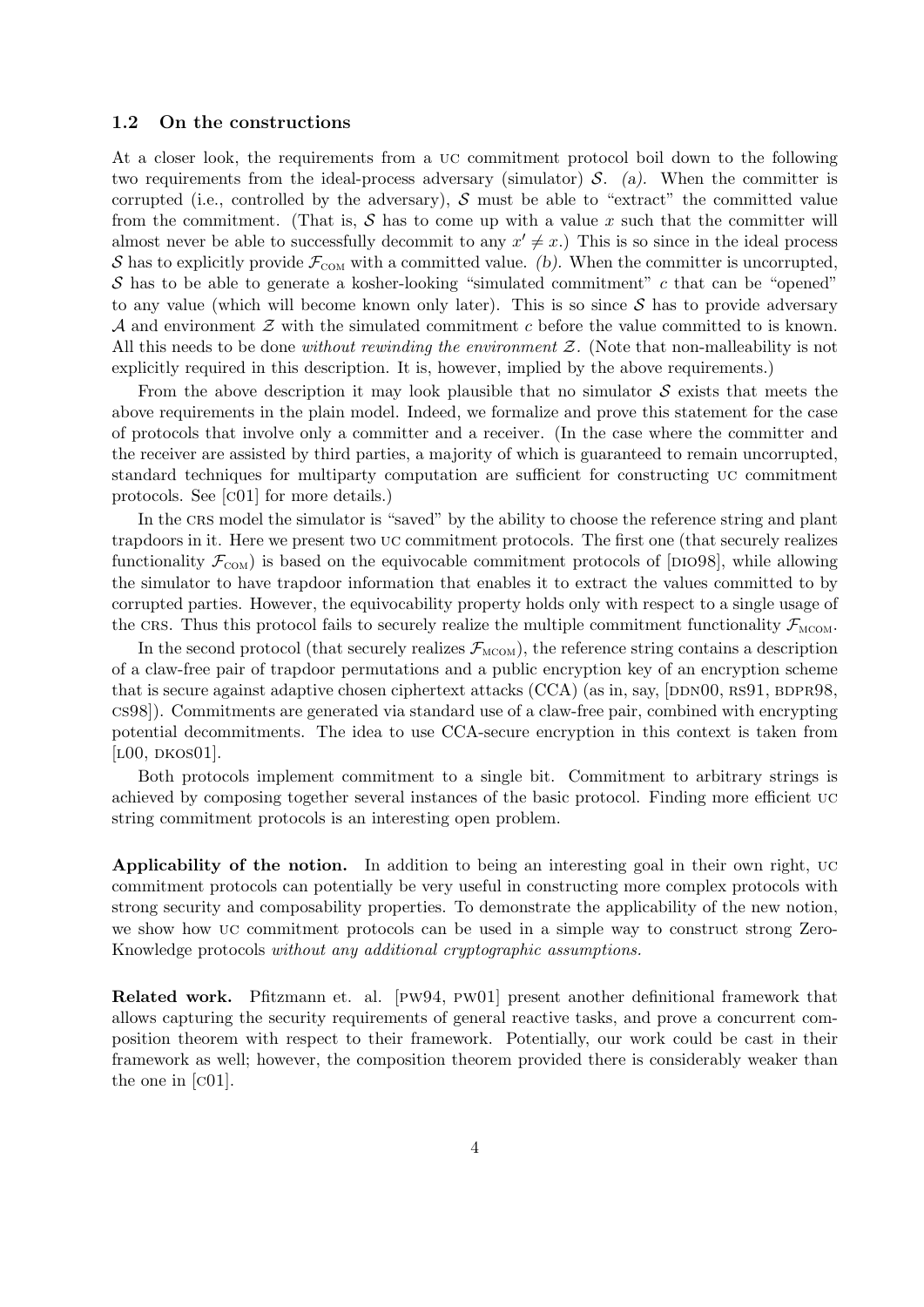Organization. Section 2 shortly reviews the general framework of [c01] and presents the ideal commitment functionalities  $\mathcal{F}_{COM}$  and  $\mathcal{F}_{MCOM}$ . Section 3 demonstrates that functionalities  $\mathcal{F}_{COM}$  and  $\mathcal{F}_{\text{MCOM}}$  cannot be realized in the plain model by a two-party protocol. Section 4 presents and proves security of the protocols that securely realize  $\mathcal{F}_{COM}$  and  $\mathcal{F}_{MCOM}$ . Section 5 presents the application to constructing Zero-Knowledge protocols.

# 2 Defining UC commitments

Section 2.1 shortly summarizes the relevant parts of the general framework of [c01], including the general framework for defining security and the composition theorem. Section 2.1.2 defines the crs model. Section 2.2 defines the ideal commitment functionalities,  $\mathcal{F}_{COM}$  and  $\mathcal{F}_{MCOM}$ .

## 2.1 The general framework

As sketched in the Introduction, protocols that securely carry out a given task (or, protocol problem) are defined in three steps, as follows. First, the process of executing a protocol in the presence of an adversary and in a given computational environment is formalized. Next, an "ideal process" for carrying out the task at hand is formalized. In the ideal process the parties do not communicate with each other. Instead they have access to an "ideal functionality", which is essentially an incorruptible "trusted party" that is programmed to capture the desired requirements from the task at hand. A protocol is said to securely realize a task if the process of running the protocol "emulates" the ideal process for that task. In the rest of this subsection we overview the model for protocol execution (called the real-life model), the ideal process, and the notion of protocol emulation.

Protocol syntax. Following [GMRa89, G95], a protocol is represented as a system of interactive Turing machines (ITMs), where each ITM represents the program to be run within a different party. Specifically, the input and output tapes model inputs and outputs that are received from and given to other programs running on the same machine, and the communication tapes model messages sent to and received from the network. Adversarial entities are also modeled as ITMs; we concentrate on a non-uniform complexity model where the adversaries have an arbitrary additional input, or an "advice".

The adversarial model. [c01] discusses several models of computation. We concentrate on a model where the network is *asynchronous* without guaranteed delivery of messages. The communication is public (i.e., all messages can be seen by the adversary) but ideally authenticated (i.e., messages cannot be modified by the adversary). In addition, parties have unique *identities*.<sup>1</sup> The adversary is adaptive in corrupting parties, and is active (or, Byzantine) in its control over corrupted parties. Any number of parties can be corrupted. Finally, the adversary and environment are restricted to probabilistic polynomial time (or, "feasible") computation.

<sup>&</sup>lt;sup>1</sup>Indeed, the communication in realistic networks is typically *unauthenticated*, in the sense that messages may be adversarially modified en-route. In addition, there is no guarantee that identities will be unique. Nonetheless, since authentication and the guarantee of unique identities can be added independently of the rest of the protocol, we allow ourselves to assume ideally authenticated channels and unique identities. See [c01] for further discussion.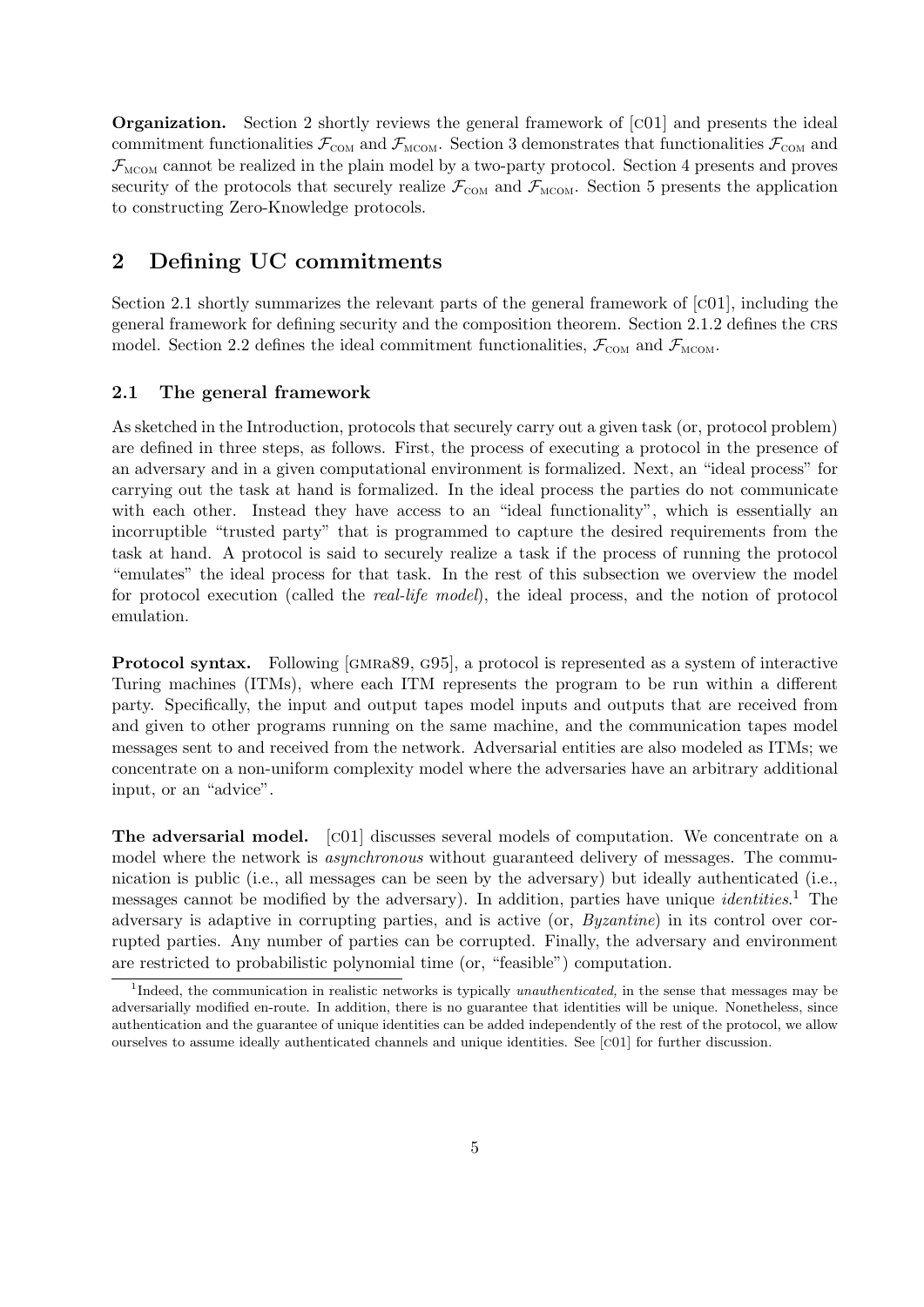Protocol execution in the real-life model. We sketch the process of executing a given protocol  $\pi$  (run by parties  $P_1, ..., P_n$ ) with some adversary A and an environment machine Z with input z. All parties have a security parameter  $k \in \mathbb{N}$  and are polynomial in k. The execution consists of a sequence of *activations*, where in each activation a single participant (either  $\mathcal{Z}, \mathcal{A}$ , or some  $P_i$ ) is activated. The activated participant reads information from its input and incoming communication tapes, executes its code, and possibly writes information on its outgoing communication tapes and output tapes. In addition, the environment can write information on the input tapes of the parties, and read their output tapes. The adversary can read messages off the outgoing message tapes of the parties and deliver them by copying them to the incoming message tapes of the recipient parties. (It is stressed that only messages that were generated by parties can be delivered. The adversary cannot modify or duplicate messages.) The adversary can also corrupt parties, with the usual consequences that it learns the internal information known to the corrupted party and that from now on it controls that party.

The environment is activated first; once activated, it may write information on the input tape of either one of the parties or of the adversary. That entity is activated once the activation of the environment is complete (i,e, once the environment enters a special waiting state.) If no input tape was written into then the execution halts. Once a party completes its activation the environment is activated again. Whenever the adversary delivers a message to some party  $P$  in some activation, then this party is activated next. Once  $P$ 's activation is complete, the environment is activated again. If in some activation the adversary delivers no messages then the environment is activated as soon as the adversary completes its activation. Notice that this mechanism allows environment and the adversary to exchange information freely using their input and output tapes, between each two activations of some party. The output of the protocol execution is the output of  $Z$ . (Without loss of generality  $Z$  outputs a single bit.)

Let REAL<sub>π, $A, \mathcal{Z}(k, z, \vec{r})$  denote the output of environment  $\mathcal{Z}$  when interacting with adversary  $\mathcal{A}$ </sub> and parties running protocol  $\pi$  on security parameter k, input z and random input  $\vec{r} = r_{\mathcal{Z}}, r_{\mathcal{A}}, r_1 \ldots r_n$ as described above (z and  $r_z$  for  $\mathcal{Z}$ ,  $r_A$  for  $\mathcal{A}$ ;  $r_i$  for party  $P_i$ ). Let  $REAL_{\pi,\mathcal{A},\mathcal{Z}}(k,z)$  denote the random variable describing  $REAL_{\pi,\mathcal{A},\mathcal{Z}}(k, z, \vec{r})$  when  $\vec{r}$  is uniformly chosen. Let  $REAL_{\pi,\mathcal{A},\mathcal{Z}}$  denote the ensemble  $\{\text{REAL}_{\pi,\mathcal{A},\mathcal{Z}}(k,z)\}_{k\in\mathbf{N},z\in\{0,1\}^*}.$ 

The ideal process. Security of protocols is defined via comparing the protocol execution in the real-life model to an ideal process for carrying out the task at hand. A key ingredient in the ideal process is the ideal functionality that captures the desired functionality, or the specification, of that task. The ideal functionality is modeled as another ITM that interacts with the environment and the adversary via a process described below. More specifically, the ideal process involves an ideal functionality F, an ideal process adversary S, an environment Z on input z and a set of dummy parties  $\tilde{P}_1, ..., \tilde{P}_n$ . The dummy parties are fixed and simple ITMS: Whenever a dummy party is activated with input x, it forwards x to  $\mathcal F$ , say by copying x to its outgoing communication tape; whenever it is activated with incoming message from  $\mathcal F$  it copies this message to its output.  $\mathcal F$ receives information from the (dummy) parties by reading it off their outgoing communication tapes. It hands information back to the parties by sending this information to them. The idealprocess adversary  $\mathcal S$  proceeds as in the real-life model, except that it has no access to the contents of the messages sent between  $\mathcal F$  and the parties. In particular,  $\mathcal S$  is responsible for delivering messages from  $\mathcal F$  to the parties. It can also corrupt dummy parties, learn the information they know, and control their future activities.

The order of events in the ideal process is the same as in the real-life process, with the exception that here, if a dummy party  $\tilde{P}$  is activated by an input value coming from the environment then (this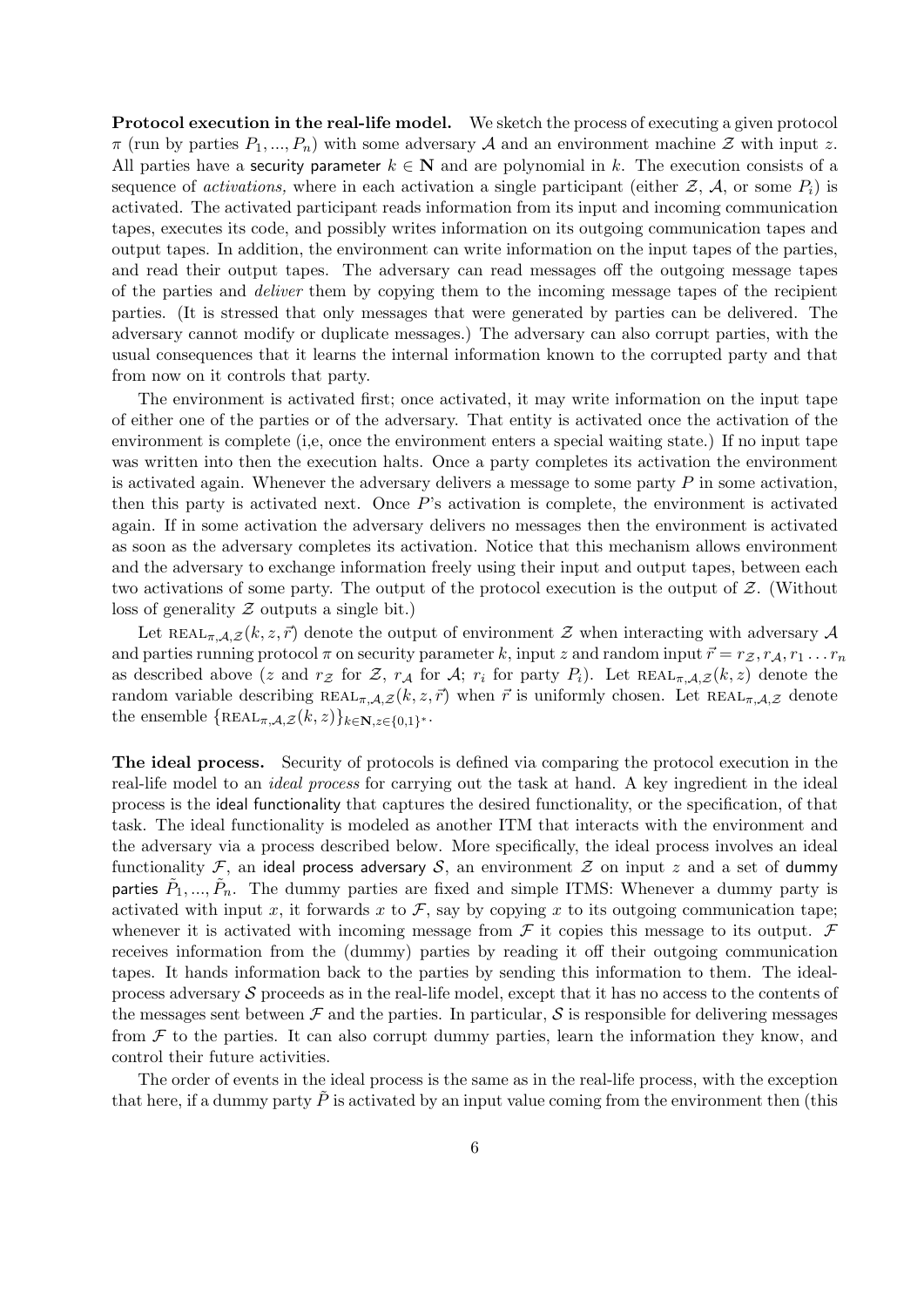value is copied to the outgoing communication tape of  $\tilde{P}$  and) the ideal functionality is activated next. Once the ideal functionality completes its activation (having perhaps sent messages to the adversary or dummy parties),  $P$  is activated one again. It is stressed that in the ideal process there is no communication among the parties. The only "communication" is in fact idealized transfer of information between the parties and the ideal functionality.

Let IDEAL<sub>F,S,Z</sub> $(k, z, \vec{r})$  denote the output of environment Z after interacting in the ideal process with adversary S and ideal functionality  $\mathcal F$ , on security parameter k, input z, and random input  $\vec{r} = r_{\mathcal{Z}}, r_{\mathcal{S}}, r_{\mathcal{F}}$  as described above (z and  $r_{\mathcal{Z}}$  for  $\mathcal{Z}, r_{\mathcal{S}}$  for  $\mathcal{S}; r_{\mathcal{F}}$  for  $\mathcal{F}$ ). Let IDEAL $f_{\mathcal{Z},\mathcal{Z}}(k, z)$  denote the random variable describing IDEAL $_{\mathcal{F},\mathcal{S},\mathcal{Z}}(k,z,\vec{r})$  when  $\vec{r}$  is uniformly chosen. Let IDEAL $_{\mathcal{F},\mathcal{S},\mathcal{Z}}$ denote the ensemble  $\{\text{IDEAL}_{\mathcal{F},\mathcal{S},\mathcal{Z}}(k,z)\}_{k\in\mathbb{N},z\in\{0,1\}^*}.$ 

Securely realizing an ideal functionality. We say that a protocol  $\rho$  securely realizes an ideal functionality  $\mathcal F$  if for any real-life adversary  $\mathcal A$  there exists an ideal-process adversary  $\mathcal S$  such that no environment  $Z$ , on any input, can tell with non-negligible probability whether it is interacting with A and parties running  $\rho$  in the real-life process, or it is interacting with A and F in the ideal process. This means that, from the point of view of the environment, running protocol  $\rho$  is 'just as good' as interacting with an ideal process for  $\mathcal{F}$ . (In a way,  $\mathcal{Z}$  serves as an "interactive distinguisher" between the two processes. Here it is important that  $Z$  can provide the process in question with *adaptively chosen* inputs throughout the computation.)

**Definition 1** Let  $\mathcal{X} = \{X(k,a)\}_{k \in \mathbb{N}, a \in \{0,1\}^*}$  and  $\mathcal{Y} = \{Y(k,a)\}_{k \in \mathbb{N}, a \in \{0,1\}^*}$  be two distribution ensembles over  $\{0,1\}$ . We say that X and Y are indistinguishable (written  $\mathcal{X} \stackrel{\sim}{\approx} \mathcal{Y}$ ) if for any  $c \in \mathbb{N}$ there exists  $k_0 \in \mathbb{N}$  such that  $|\Pr(X(k, a) = 1) - \Pr(Y(k, a) = 1)| \le k^{-c}$  for all  $k > k_0$  and all a.

**Definition 2** ([c01]) Let  $n \in \mathbb{N}$ . Let F be an ideal functionality and let  $\pi$  be an n-party protocol. We say that  $\pi$  securely realizes  $\mathcal F$  if for any adversary  $\mathcal A$  there exists an ideal-process adversary  $\mathcal S$ such that for any environment  $\mathcal Z$  we have IDEAL $_{\mathcal F, \mathcal S, \mathcal Z} \overset{\circ}{\approx} \text{REAL}_{\pi,\mathcal A, \mathcal Z}$ .

## 2.1.1 On the composition theorem

The hybrid model. In order to state the composition theorem, and in particular in order to formalize the notion of a real-life protocol with access to an ideal functionality, the hybrid model of computation with access to an ideal functionality  $\mathcal F$  (or, in short, the  $\mathcal F$ -hybrid model) is formulated. This model is identical to the real-life model, with the following additions. On top of sending messages to each other, the parties may send messages to and receive messages from an unbounded number of copies of F. Each copy of F is identified via a unique session identifier (SID); all messages addressed to this copy and all message sent by this copy carry the corresponding SID. (The SIDs are chosen by the protocol run by the parties.)

The communication between the parties and each one of the copies of  $\mathcal F$  mimics the ideal process. That is, once a party sends a message to some copy of  $\mathcal F$ , that copy is immediately activated and reads that message off the party's tape. Furthermore, although the adversary in the hybrid model is responsible for delivering the messages from the copies of  $\mathcal F$  to the parties, it does not have access to the contents of these messages. It is stressed that the environment does not have direct access to the copies of  $\mathcal F$ . (Indeed, here the security definition will require that the environment will be unable to tell whether it is interacting with the real-life model or the hybrid model.)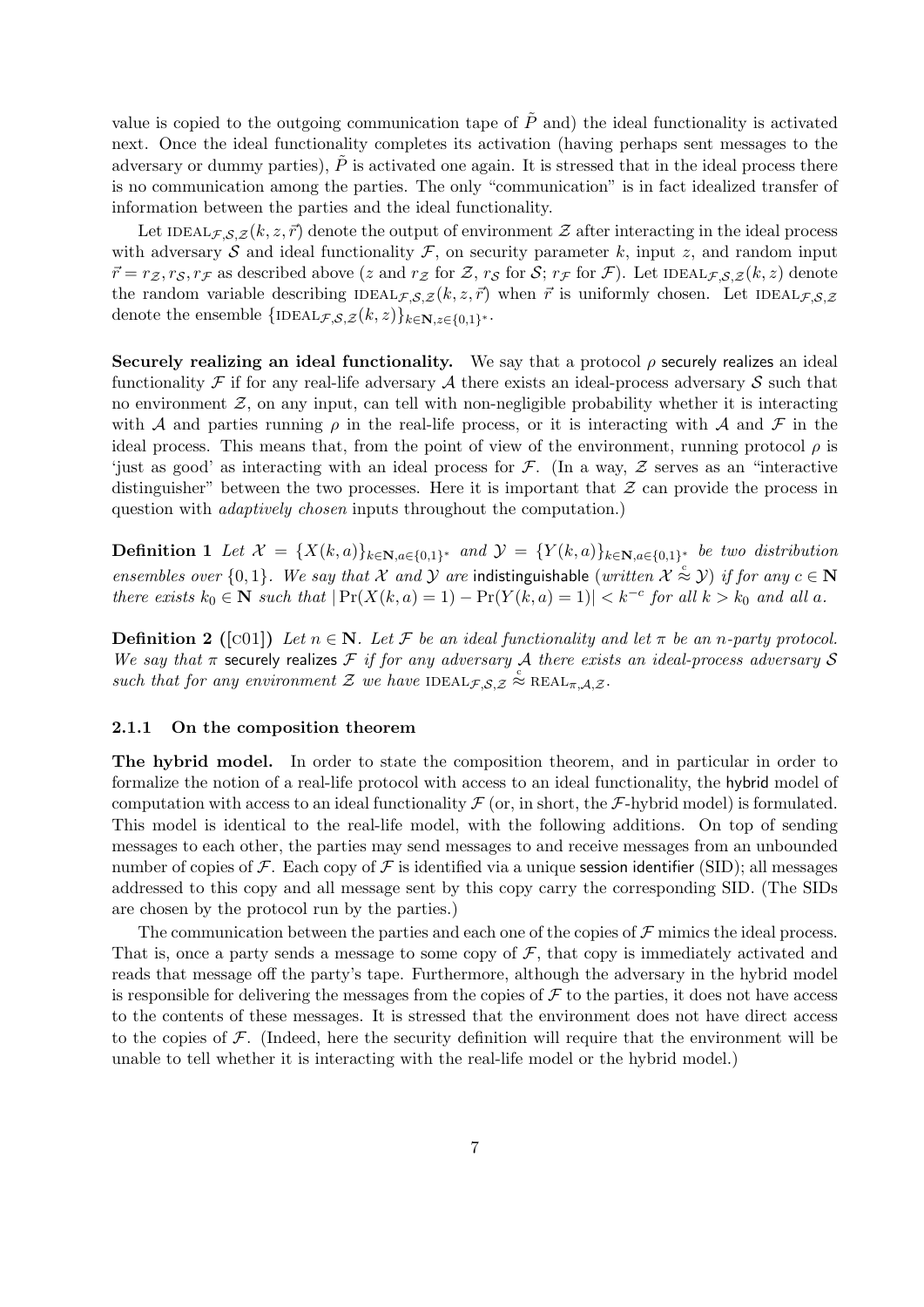Replacing a call to F with a protocol invocation. Let  $\pi$  be a protocol in the F-hybrid model, and let  $\rho$  be a protocol that securely realizes  $\mathcal F$  (with respect to some class of adversaries). The composed protocol  $\pi^{\rho}$  is constructed by modifying the code of each ITM in  $\pi$  so that the first message sent to each copy of F is replaced with an invocation of a new copy of  $\pi$  with fresh random input, and with the contents of that message as input. Each subsequent message to that copy of F is replaced with an activation of the corresponding copy of  $\rho$ , with the contents of that message given to  $\rho$  as new input. Each output value generated by a copy of  $\rho$  is treated as a message received from the corresponding copy of  $\mathcal{F}$ .

**Theorem statement.** In its general form, the composition theorem basically says that if  $\rho$ securely realizes  $\mathcal F$  then an execution of the composed protocol  $\pi^{\rho}$  "emulates" an execution of protocol  $\pi$  in the F-hybrid model. That is, for any real-life adversary A there exists an adversary H in the F-hybrid model such that no environment machine  $\mathcal Z$  can tell with non-negligible probability whether it is interacting with A and  $\pi^{\rho}$  in the real-life model or it is interacting with H and  $\pi$  in the F-hybrid model:

**Theorem 3** Let F be an ideal functionality. Let  $\pi$  be a protocol in the F-hybrid model, and let  $\rho$ be a protocol that securely realizes  $\mathcal{F}$ . Then for any real-life adversary  $\mathcal{A}$  there exists a hybrid-model adversary H such that for any environment machine  $\mathcal Z$  we have  $REAL_{\pi^{\rho},\mathcal A,\mathcal Z} \stackrel{c}{\approx} HYB_{\pi,\mathcal H,\mathcal Z}^{\mathcal F}.$ 

A more specific corollary of the general theorem states that if  $\pi$  securely realizes some functionality G in the F-hybrid model, and  $\rho$  securely realizes F in the real-life model, then  $\pi^{\rho}$  securely realizes  $G$  in the real-life model. (Here one has to define what it means to securely realize functionality  $\mathcal G$  in the  $\mathcal F$ -hybrid model. This is done in the natural way.)

**Theorem 4** ([c01]) Let F, G be ideal functionalities. Let  $\pi$  be an n-party protocol that realizes G in the F-hybrid model and let  $\rho$  be an n-party protocol that securely realizes F. Then protocol  $\pi^{\rho}$ securely realizes G.

## 2.1.2 The common reference string (CRS) model.

In the common reference string (crs) model it is assumed that all the participants have access to a common string that is drawn from some specified distribution. (This string is chosen ahead of time and is made available before any interaction starts.) In the present framework we re-cast the crs model framework as a hybrid model with ideal access to a functionality  $\mathcal{F}_{CRS}$ , that is parameterized by a distribution D and described in Figure 1 below.

Functionality  $\mathcal{F}_{CRS}$ 

 $\mathcal{F}_{CRS}$  proceeds as follows, when parameterized by a distribution D.

1. When activated for the first time on input (value, sid), choose a value  $d \stackrel{R}{\leftarrow} D$  and send d back to the activating party. In each other activation return the value  $d$  to the activating party.

Figure 1: The Common Reference String functionality

Notice that this formalization has the usual properties of the crs model. Specifically: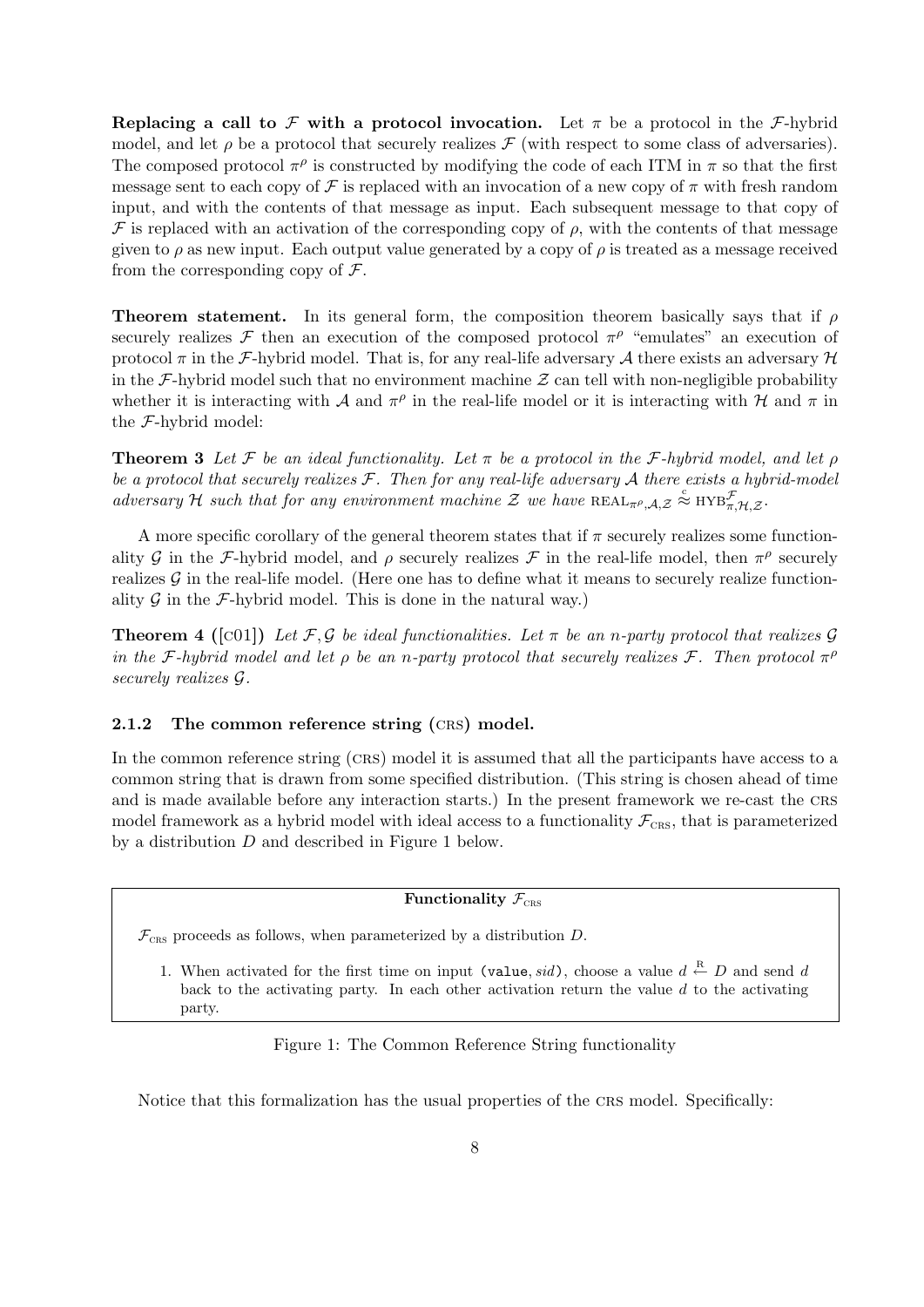- In the real-life model of computation the parties have access to a common and public string that is chosen in advance according to some distribution (specified by the protocol run by the parties).
- In the ideal process for some functionality (say, for  $\mathcal{F}_{COM}$  defined below) there is no use of the random string. Consequently an ideal process adversary that operates by simulating a real-life adversary may play the role of  $\mathcal{F}_{CRs}$  for the simulated adversary. This means that the ideal process adversary may choose the common string in any way it wishes.

Furthermore, since the ideal process makes no use of the random string, the validity of the ideal process is not affected by the fact that the protocol runs in the  $\mathcal{F}_{CRS}$ -hybrid model. We are thus guaranteed that our notion of security remains valid.

Protocol composition in the CRS model. Some words of clarification are in order with respect to the composition theorem in the CRS model. It is stressed that each copy of protocol  $\rho$  within the composed protocol  $\pi^{\rho}$  should have its own copy of the reference string, i.e. a separate instance of  $\mathcal{F}_{CRS}$ , (or equivalently uses a separate portion of a long string). If this is not the case then the theorem no longer holds in general. As seen below, the security requirements from protocols where several copies of the protocol use the same instance of the reference string can be captured using ideal functionalities that represent multiple copies of the protocol within a single copy of the functionality.

## 2.2 The commitment functionalities

We propose ideal functionalities that represent the intuitive "envelope-like" properties of commitment, as sketched in the introduction. Two functionalities are presented: functionality  $\mathcal{F}_{COM}$  that handles a single commitment-decommitment process, and functionality  $\mathcal{F}_{\text{MCOM}}$  that handles multiple such processes. Recall that the advantage of  $\mathcal{F}_{\text{MCOM}}$  over  $\mathcal{F}_{\text{COM}}$  is that protocols that securely realize  $\mathcal{F}_{\text{MCOM}}$  may use the same short common string for multiple commitments. (In contrast, applying the composition theorem to protocols that realize  $\mathcal{F}_{COM}$  requires using a different common string for each commitment.) Indeed, realizing  $\mathcal{F}_{\text{MCOM}}$  is more challenging than realizing  $\mathcal{F}_{\text{COM}}$ . Some further discussion on the functionalities and possible variants appears in Section 2.2.1.

Both functionalities are presented as bit commitments. Commitments to strings can be obtained in a natural way using the composition theorem. It is also possible, in principle, to generalize  $\mathcal{F}_{COM}$ and  $\mathcal{F}_{\text{MCOM}}$  to allow commitment to strings. Such extensions may be realized by string-commitment protocols that are more efficient than straightforward composition of bit commitment protocols. Finding such protocols is an interesting open problem.

Functionality  $\mathcal{F}_{COM}$ , described in Figure 2, proceeds as follows. The commitment phase is modeled by having  $\mathcal{F}_{COM}$  receive a value (Commit, sid,  $P_i$ ,  $P_j$ , b), from some party  $P_i$  (the committer). Here sid is a Session ID used to distinguish among various copies of  $\mathcal{F}_{COM}$ ,  $P_j$  is the identity of another party (the receiver), and  $b \in \{0, 1\}$  is the value committed to. In response,  $\mathcal{F}_{COM}$  lets the receiver  $P_j$  and the adversary S know that  $P_i$  has committed to some value, and that this value is associated with session ID sid. This is done by sending the message (Receipt,  $sid, P_i, P_j$ ) to  $P_j$  and S. The opening phase is initiated by the committer sending a value (Open, sid,  $P_i$ ,  $P_j$ ) to  $\mathcal{F}_{COM}$ . In response,  $\mathcal{F}_{COM}$  hands the value (Open, sid,  $P_i$ ,  $P_j$ , b) to  $P_j$  and S.

Functionality  $\mathcal{F}_{\text{MCOM}}$ , presented in Figure 3, essentially mimics the operation of  $\mathcal{F}_{\text{COM}}$  for multiple commitments. In addition to the session ID sid, functionality  $\mathcal{F}_{\text{MCOM}}$  uses an additional identifier, a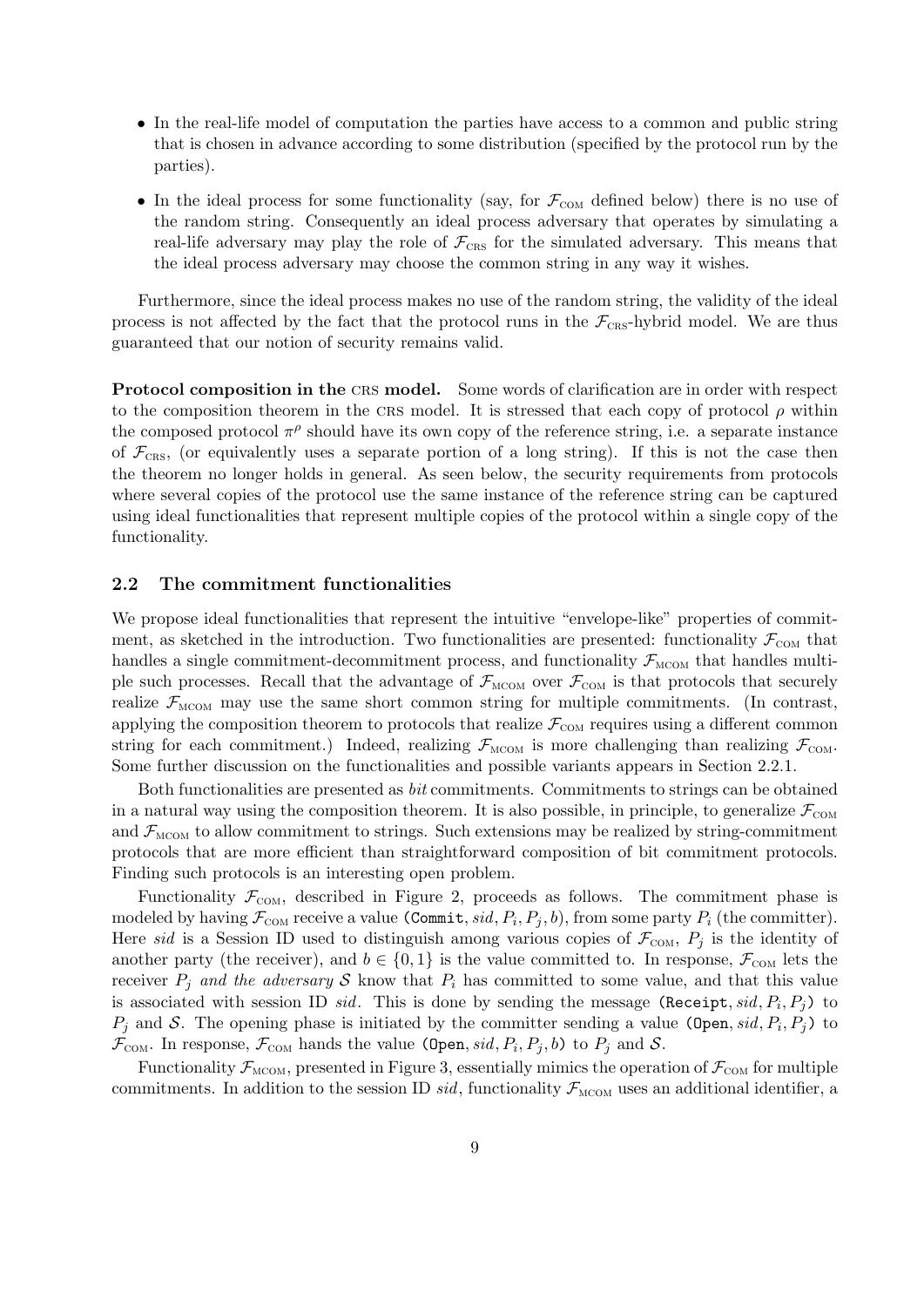## Functionality  $\mathcal{F}_{COM}$

 $\mathcal{F}_{COM}$  proceeds as follows, running with parties  $P_1, ..., P_n$  and an adversary S.

- 1. Upon receiving a value (Commit,  $sid, P_i, P_j, b$ ) from  $P_i$ , where  $b \in \{0, 1\}$ , record the value b and send the message (Receipt,  $sid, P_i, P_j$ ) to  $P_j$  and S. Ignore any subsequent Commit messages.
- 2. Upon receiving a value (Open,  $sid, P_i, P_j$ ) from  $P_i$ , proceed as follows: If some value b was previously recoded, then send the message (Open, sid,  $P_i$ ,  $P_j$ , b) to  $P_j$  and S and halt. Otherwise halt.

Figure 2: The Ideal Commitment functionality for a single commitment

Commitment ID cid, that is used to distinguish among the different commitments that take place within a single run of  $\mathcal{F}_{\text{MCOM}}$ . The record for a committed value now includes the Commitment ID, plus the identities of the committer and receiver. To avoid ambiguities, no two commitments with the same committer and verifier are allowed to have the same Commitment ID. It is stressed that the various Commit and Open requests may be interleaved in an arbitrary way. Also, note that  $\mathcal{F}_{\text{MCOM}}$  allows a committer to open a commitment several times (to the same receiver).

## Functionality  $\mathcal{F}_{\text{MCOM}}$

 $\mathcal{F}_{\text{MCOM}}$  proceeds as follows, running with parties  $P_1, ..., P_n$  and an adversary S.

- 1. Upon receiving a value (Commit, sid, cid,  $P_i$ ,  $P_j$ , b) from  $P_i$ , where  $b \in \{0, 1\}$ , record the tuple  $(cid, P_i, P_j, b)$  and send the message (Receipt, sid, cid,  $P_i, P_j$ ) to  $P_j$  and S. Ignore subsequent (Commit, sid, cid,  $P_i, P_j, \dots$ ) values.
- 2. Upon receiving a value (Open, sid, cid,  $P_i$ ,  $P_j$ ) from  $P_i$ , proceed as follows: If the tuple  $(cid, P_i, P_j, b)$  is recorded then send the message (Open, sid, cid,  $P_i, P_j, b$ ) to  $P_j$  and S. Otherwise, do nothing.

Figure 3: The Ideal Commitment functionality for multiple commitments

**Definition 5** A protocol is a universally composable  $(UC)$  commitment protocol if it securely realizes functionality  $\mathcal{F}_{COM}$ . If the protocol securely realizes  $\mathcal{F}_{MCOM}$  then it is called a reusable-CRS UC commitment protocol.

#### 2.2.1 Discussion

On duplicating commitments. Notice that functionalities  $\mathcal{F}_{COM}$  and  $\mathcal{F}_{MCOM}$  disallow "copying commitments". That is, assume that party A commits to some value x for party  $B$ , and that the commitment protocol in use allows B to commit to the same value x for some party C, before A decommitted to x. Once A decommits to x for  $B$ ,  $B$  will decommit to x for  $C$ . Then this protocol does not securely realize  $\mathcal{F}_{COM}$  or  $\mathcal{F}_{MCOM}$ . This requirement may seem hard to enforce at first, since B can always play "man in the middle" (i.e., forward A's messages to C and C's messages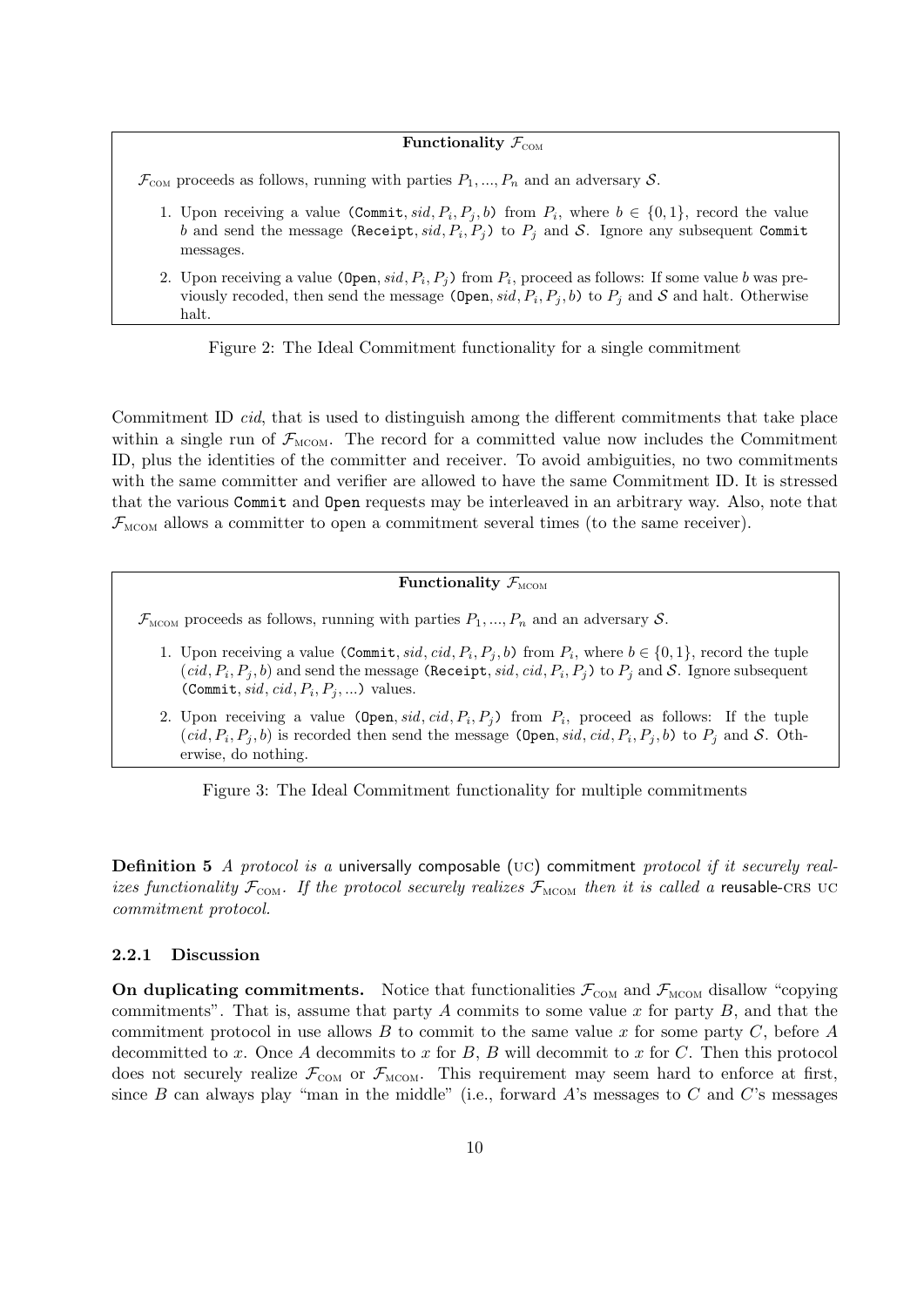to A.) We enforce it using the unique identities of the parties. (Recall that unique identities are assumed to be provided via an underlying lower-level protocol that also guarantees authenticated communication.)

On the difference between  $\mathcal{F}_{COM}$  and  $\mathcal{F}_{MCOM}$ . Securely realizing  $\mathcal{F}_{MCOM}$  is considerably more demanding than securely realizing  $\mathcal{F}_{COM}$ . In particular, a protocol that securely realizes  $\mathcal{F}_{COM}$ does not need to explicitly guarantee "independence" (or, "non-malleability") among different commitments: this independence is taken care of by the general composition theorem. In contrast, in order to securely realize  $\mathcal{F}_{\text{MCOM}}$  a protocol has to explicitly guarantee independence among the different commitments handled by the same copy of  $\mathcal{F}_{\text{MCOM}}$ . Independence from other copies of  $\mathcal{F}_{\text{MCOM}}$  and from other protocols is guaranteed via the general composition theorem.

**Some variants of**  $\mathcal{F}_{COM}$  **and**  $\mathcal{F}_{MCOM}$ **.** Functionalities  $\mathcal{F}_{COM}$  and  $\mathcal{F}_{MCOM}$  capture one standard variant of commitment protocols. Other variants are possible, providing different security properties. We sketch a few:

- 1. The functionalities can be modified so that the adversary does not receive the opened value x. This captures the concern that the opening of the commitment should be available only to the receiver.
- 2. The functionalities can be modified so that the receiver of the commitment provides the functionality with acknowledgments for obtaining the commitment and the opening, and the functionality forwards these acknowledgments to the committer. This may be useful in cases where the committer has to make sure that the receiver accepted the commitment and/or the opening.
- 3. The functionalities can be modified so that the adversary receives no messages whatsoever. This captures the concern that the adversary does not learn whether a commitment protocol took place at all. (This requirement has a flavor of protection against traffic analysis.)
- 4. Functionalities  $\mathcal{F}_{COM}$  and  $\mathcal{F}_{MCOM}$  don't specify an "error message," to be generated by the receiver, in case where the committer provides the receiver with an invalid opening of some committed value. (Instead, the current specification instructs the receiver to ignore invalid decommitments.) An alternative formulation would instruct the functionality to notify the receiver when it receives an invalid (Open,...) message from the committer.

# 3 Impossibility of UC Commitments in the Plain Model

This section demonstrates that in the plain model (i.e., without access to some ideal functionality) there cannot exist universally composable commitment protocols that do not involve third parties in the interaction and allow for successful completion when both the sender and the receiver are honest. This impossibility result holds even under the more liberal requirement that for any reallife adversary and any environment there should be an ideal-model adversary (i.e., under a relaxed definition where the ideal-model simulator may depend on the environment).

We remark that universally composable commitment protocols exist in the plain model if the protocol makes use of third parties (namely, servers), as long as a majority of the servers remain uncorrupted. This follows from a general result in  $[001]$ , where it is shown that practically any functionality can be realized in this setting.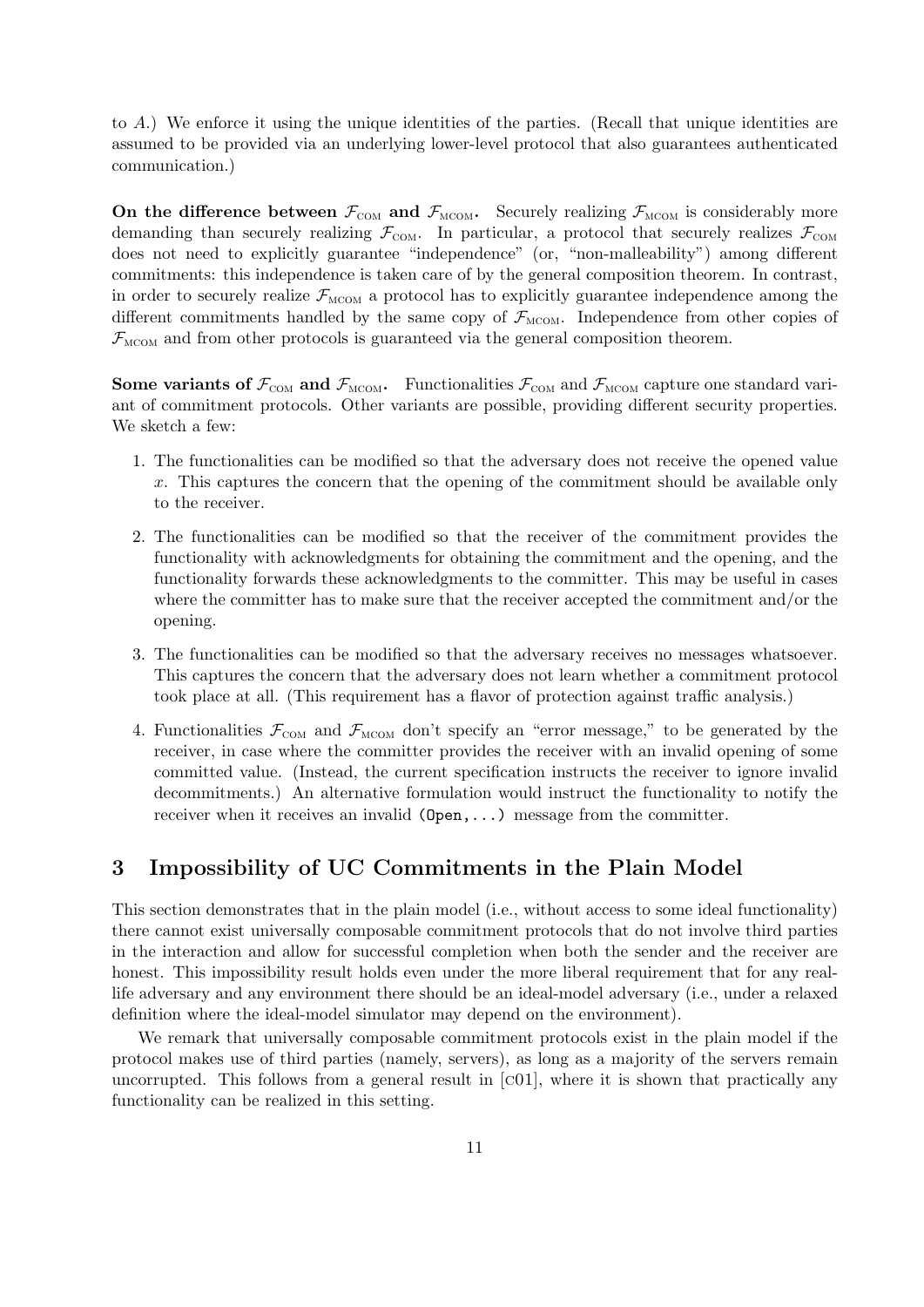Say that a protocol  $\pi$  between n parties  $P_1, \ldots, P_n$  is *bilateral* if all except two parties stay idle and do not transmit messages. A bilateral commitment protocol  $\pi$  is called *terminating* if, with non-negligible probability, the honest receiver  $P_i$  accepts a commitment of the honest sender  $P_i$  and outputs (Receipt, sid,  $P_i$ ,  $P_j$ ), and moreover if the honest receiver, upon getting a valid decommitment for a message m and sid from the honest sender, outputs (Open, sid,  $P_i$ ,  $P_j$ , m) with non-negligible probability.

**Theorem 6** There exist no bilateral, terminating protocol  $\pi$  that securely realizes functionality  $\mathcal{F}_{COM}$  in the plain model. This holds even if the ideal-model adversary S is allowed to depend on the environment Z.

**Proof:** The idea of the proof is as follows. Consider a protocol execution between an adversarially controlled committer  $P_i$  and an honest receiver  $P_j$ , and assume that the adversary merely sends messages that are generated by the environment, and relays to the environment the messages sent to  $P_i$ . The environment secretly picks a random bit b at the beginning and generates the messages for  $P_i$  by running the protocol of the honest committer for b and  $P_i$ 's answers. In order to simulate this behavior, the ideal-model adversary  $S$  must be able to provide the ideal functionality with a value for the committed bit. In other words, the simulator has to "extract" the committed bit from the messages generated by the environment, without the ability to rewind the environment. However, as will be seen below, if the commitment scheme allows the simulator to successfully extract the committed bit, then the commitment is not secure in the first place (in the sense that a corrupted receiver can obtain the value of the committed bit from interacting with an honest committer).

More precisely, let the bilateral protocol  $\pi$  take place between the sender  $P_i$  and the receiver  $P_i$ . Consider the following environment Z and real-life adversary A. At the outset of the execution the adversary  $A$  corrupts the committer  $P_i$ . Then, in the sequel,  $A$  has the corrupted committer send every message it receives from  $\mathcal{Z}$ , and reports any reply received by  $P_i$  to  $\mathcal{Z}$ . The environment  $Z$  secretly picks a random bit b and follows the program of the honest sender to commit to b, as specified by  $\pi$ . Once the the honest receiver has acknowledged the receipt of a commitment,  $\mathcal Z$ lets A decommit to b by following protocol  $\pi$ . Once the receiver outputs (Open, sid, P<sub>i</sub>, P<sub>j</sub>, b'), Z outputs 1 if  $b = b'$  and outputs 0 otherwise.

Since the receiver outputs a receipt before the decommitment starts, an ideal-model adversary S for the pair  $A, Z$  must send (Commit, sid,  $P_i, P_j, b'$ ) to  $\mathcal{F}_{COM}$  before learning the bit b in the decommitment step. However, the honest receiver outputs the bit  $b'$  it gets in the opening step from  $\mathcal{F}_{COM}$ , and this implies that a successful S must come up with the true bit b already at the commitment step, which contradicts the secrecy of the commitment protocol.

Formally, suppose that there is an ideal-model adversary S such that  $REAL_{\pi,\mathcal{A},\mathcal{Z}} \approx IDEAL_{\mathcal{F}_{COM},\mathcal{S},\mathcal{Z}}$ . Then we construct a new environment  $\mathcal{Z}'$  and a new real-life adversary  $\mathcal{A}'$  for which there is no appropriate ideal-model adversary for  $\pi$ . This time,  $\mathcal{A}'$  corrupts the receiver  $P_j$  at the beginning. During the execution  $\mathcal{A}'$  obtains messages form the honest committer  $P_i$  and feeds these messages into a virtual copy of S. The answers of S, made on behalf of an honest receiver, are forwarded to  $P_i$ in the name of the corrupted party  $P_j$ . At some point, S creates a submission (Commit, sid,  $P_i$ ,  $P_j$ , b') to  $\mathcal{F}_{COM}$ ; the adversary  $\mathcal{A}'$  outputs  $\vec{b'}$  and halts. If S halts without creating such a submission then  $\mathcal{A}'$  outputs a random bit and halts.

The environment  $\mathcal{Z}'$  instructs the honest party  $P_i$  to commit to a randomly chosen secret bit b. (No decommitment is ever carried out.) Conclusively,  $\mathcal{Z}'$  outputs 1 iff the adversary's output b satisfies  $b = b'$ .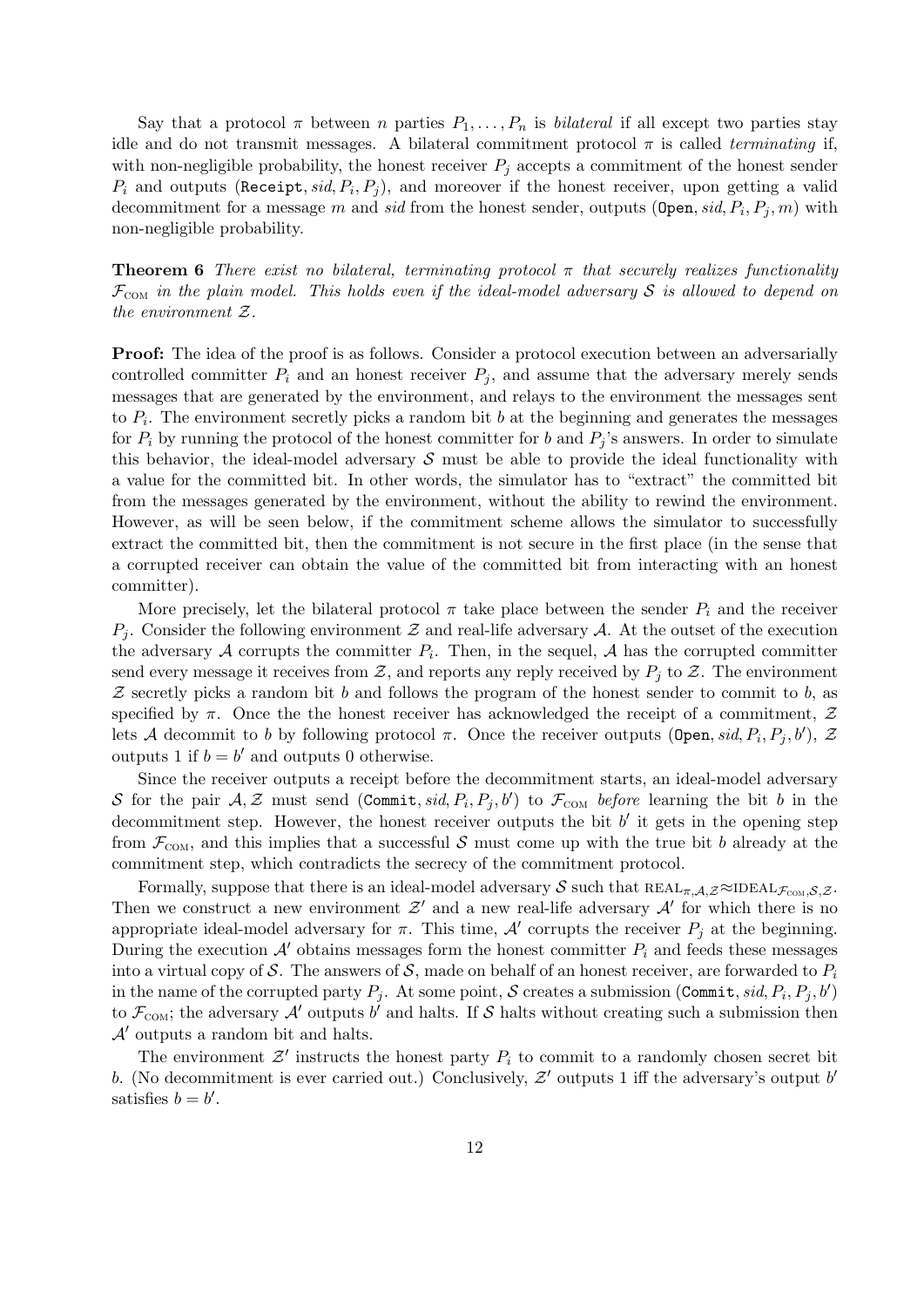By the termination property, we obtain from the virtual simulator  $S$  a bit  $b'$  with non-negligible probability. This bit is a good approximation of the actual bit  $b$ , since  $S$  simulates the real protocol  $\pi$  except with negligible error. Hence, the guess of  $\mathcal{A}'$  for b is correct with 1/2 plus a non-negligible probability. But for a putative ideal-model adversary  $\mathcal{S}'$  predicting this bit b with more than nonnegligible probability over  $1/2$  is impossible, since the view of  $\mathcal{S}'$  in the ideal process is statistically independent from the bit b. (Recall that the commitment to b is never opened).  $\Box$ 

## 4 UC Commitment schemes in the crs model

We present two basic approaches for constructions of uc commitment protocols in the common reference string (crs) model. The protocol presented in Section 4.1 securely realizes functionality  $\mathcal{F}_{COM}$ , i.e., each part of the public string can only be used for a single commitment. It is based on any trapdoor permutation. The protocol presented in Section 4.2 securely realizes  $\mathcal{F}_{\text{MCOM}}$ , i.e., it reuses the public string for multiple commitments. This protocol requires potentially stronger assumptions (either the existence of claw-free pairs of trapdoor permutations or alternatively secure encryption and non-interactive perfectly-secret trapdoor commitments). Nonetheless, in the presence of an adaptive adversary this solution only works if the honest players faithfully erase some parts of their internal randomness. In Section 4.3 we give sufficient conditions under which data erasure can be avoided, and show that these conditions can be met under the Decisional Diffie-Hellman assumption for example.

## 4.1 One-Time Common Reference String

The construction in this section works in the common random string model where each part of the commitment can be used for only one commitment. It is based on the equivocable bit commitment scheme of Di Crescenzo et al. [DIO98], which in turn is a clever modification of Naor's commitment scheme [n91].

#### 4.1.1 Preliminaries

Let G be a pseudorandom generator stretching *n*-bit inputs to 4*n*-bit outputs. For security parameter n the receiver in [N91] sends a random  $4n$ -bit string  $\sigma$  to the sender, who picks a random  $r \in \{0,1\}^n$ , computes  $G(r)$  and returns  $G(r)$  or  $G(r) \oplus \sigma$  to commit to 0 and 1, respectively. To decommit, the sender transmits  $b$  and  $r$ . By the pseudorandomness of  $G$  the receiver cannot distinguish the two cases, and with probability  $2^{-2n}$  over the choice of  $\sigma$  it is impossible to find openings  $r_0$  and  $r_1$  such that  $G(r_0) = G(r_1) \oplus \sigma$ .

In [DIO98] an equivocable version of Naor's scheme has been proposed. Suppose that  $\sigma$  is not chosen by the receiver, but rather is part of the common random string. Then, if instead we set  $\sigma = G(r_0) \oplus G(r_1)$  for random  $r_0, r_1$ , and let the sender give  $G(r_0)$  to the receiver, it is later easy to open this commitment as 0 with  $r_0$  as well as 1 with  $r_1$  (because  $G(r_0) \oplus \sigma = G(r_1)$ ). On the other hand, choosing  $\sigma$  in that way in indistinguishable from a truly random choice.

#### 4.1.2 Description of Commitment Scheme

We describe a UC bit commitment protocol UCC<sub>OneTime</sub> (for universally composable commitment scheme in the one-time-usable common reference string model). The idea is to use the [DIO98] scheme with a special pseudorandom generator that has a trapdoor property. Specifically, we use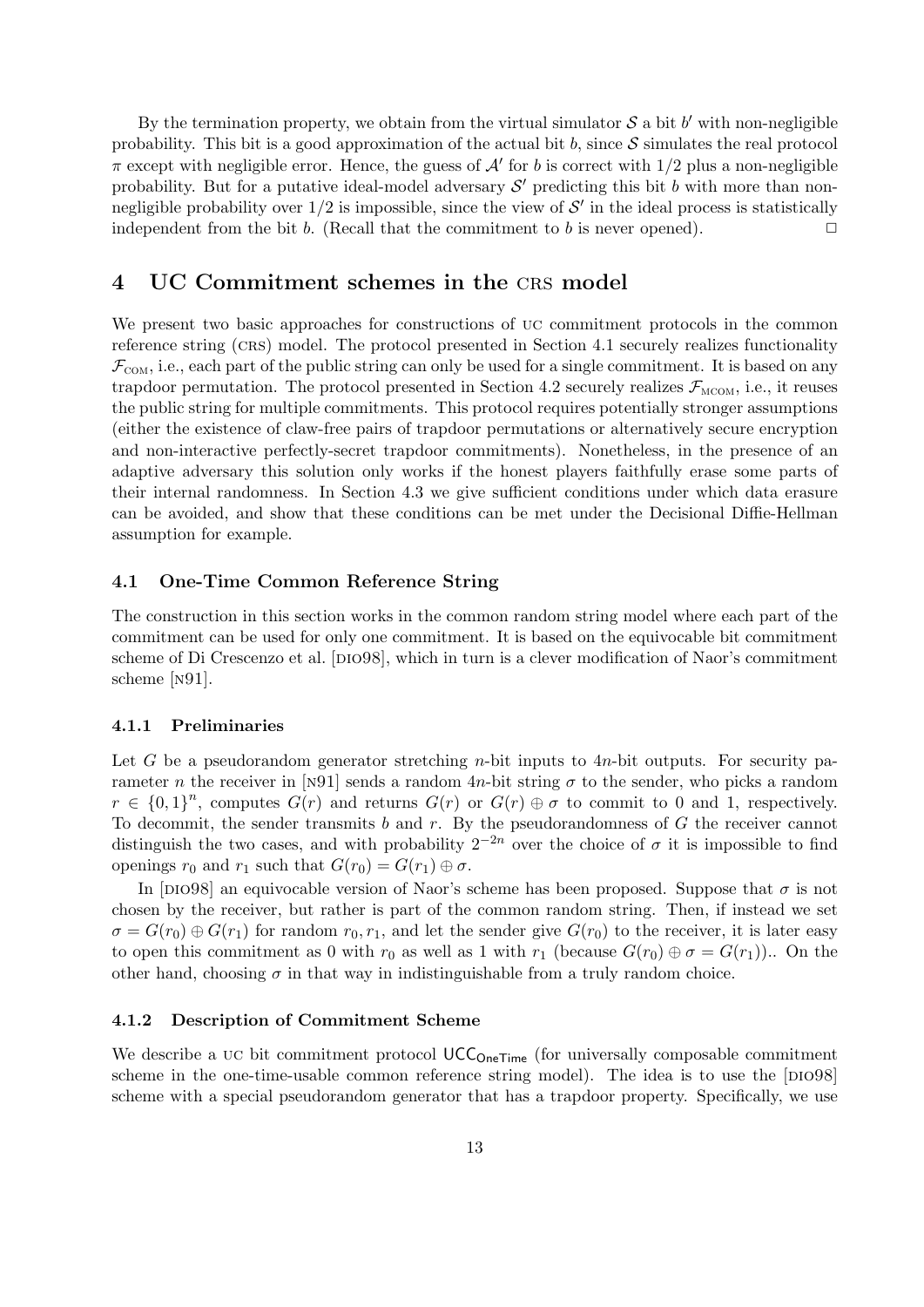the Blum-Micali-Yao generator but with trapdoor permutations instead of one-way permutations [Y82, BM84]. Let KGen denote an efficient algorithm that on input  $1<sup>n</sup>$  generates a random public key pk and the trapdoor td. The key pk describes a trapdoor permutation  $f_{pk}$  over  ${0,1}^n$ . Let  $B(\cdot)$  be a hard core predicate for  $f_{pk}$ . Define a pseudorandom generator expanding n bits to 4n bits with public description pk by

$$
G_{pk}(r) = \left(f_{pk}^{(3n)}(r), B(f_{pk}^{(3n-1)}(r)), \ldots, B(f_{pk}(r)), B(r)\right)
$$

where  $f_{pk}^{(i)}(r)$  is the *i*-th fold application of  $f_{pk}$  to r. An important feature of this generator is that given the trapdoor td to pk it is easy to tell whether a given  $y \in \{0,1\}^{4n}$  is in the range of  $G_{pk}$ .

The public random string in our scheme consists of a random  $4n$ -bit string  $\sigma$ , together with two public keys  $pk_0, pk_1$  describing trapdoor pseudorandom generators  $G_{pk_0}$  and  $G_{pk_1}$ ; both generators stretch *n*-bit inputs to 4*n*-bit output. The public keys  $pk_0, pk_1$  are generated by two independent executions of the key generation algorithm  $\mathsf{KGen}$  on input  $1^n$ . Denote the corresponding trapdoors by  $td_0$  and  $td_1$ , respectively.

| Commitment scheme $\mathsf{UCC}_{\mathsf{OneTime}}$ |                                                                                                                                                                                                                    |  |  |
|-----------------------------------------------------|--------------------------------------------------------------------------------------------------------------------------------------------------------------------------------------------------------------------|--|--|
| <i>public string:</i>                               |                                                                                                                                                                                                                    |  |  |
|                                                     | $\sigma$ — random string in $\{0,1\}^{4n}$<br>$pk_0, pk_1$ — keys for generators $G_{pk_0}, G_{pk_1}: \{0,1\}^n \to \{0,1\}^{4n}$                                                                                  |  |  |
|                                                     | commitment for $b \in \{0, 1\}$ with SID sid:<br>compute $G_{pk_k}(r)$ for random $r \in \{0,1\}^n$<br>set $y = G_{pk_k}(r)$ for $b = 0$ , or $y = G_{pk_k}(r) \oplus \sigma$ for $b = 1$                          |  |  |
|                                                     | send $(Com, sid, y)$ to the receiver<br>Upon receiving $(\text{Com}, sid, y)$ from $P_i$ , $P_j$ outputs (Receipt, sid, cid, $P_i, P_j$ )                                                                          |  |  |
|                                                     | <i>decommitment for y:</i>                                                                                                                                                                                         |  |  |
|                                                     | send $b, r$ to the receiver<br>receiver checks $y = G_{pk_1}(r)$ for $b = 0$ , or $y = G_{pk_1}(r) \oplus \sigma$ for $b = 1$ .<br>If the verification succeeds then $P_i$ outputs (Open, sid, $P_i$ , $P_j$ , b). |  |  |

Figure 4: Commitment Scheme in the One-Time-Usable Common Reference String Model

In order to commit to a bit  $b \in \{0,1\}$ , the sender picks a random string  $r \in \{0,1\}^n$ , computes  $G_{pk_b}(r)$ , and sets  $y = G_{pk_b}(r)$  if  $b = 0$ , or  $y = G_{pk_b}(r) \oplus \sigma$  for  $b = 1$ . The sender passes y to the receiver. In the decommitment step the sender gives  $(b, r)$  to the receiver, who verifies that  $y = G_{pk_b}(r)$  for  $b = 0$  or that  $y = G_{pk_b}(r) \oplus \sigma$  for  $b = 1$ . See also Figure 4.

## 4.1.3 Basic Properties

Clearly, the scheme is computationally hiding and statistically binding. An important observation is that our scheme inherits the equivocability property of [DIO98]. In a simulation we replace  $\sigma$  by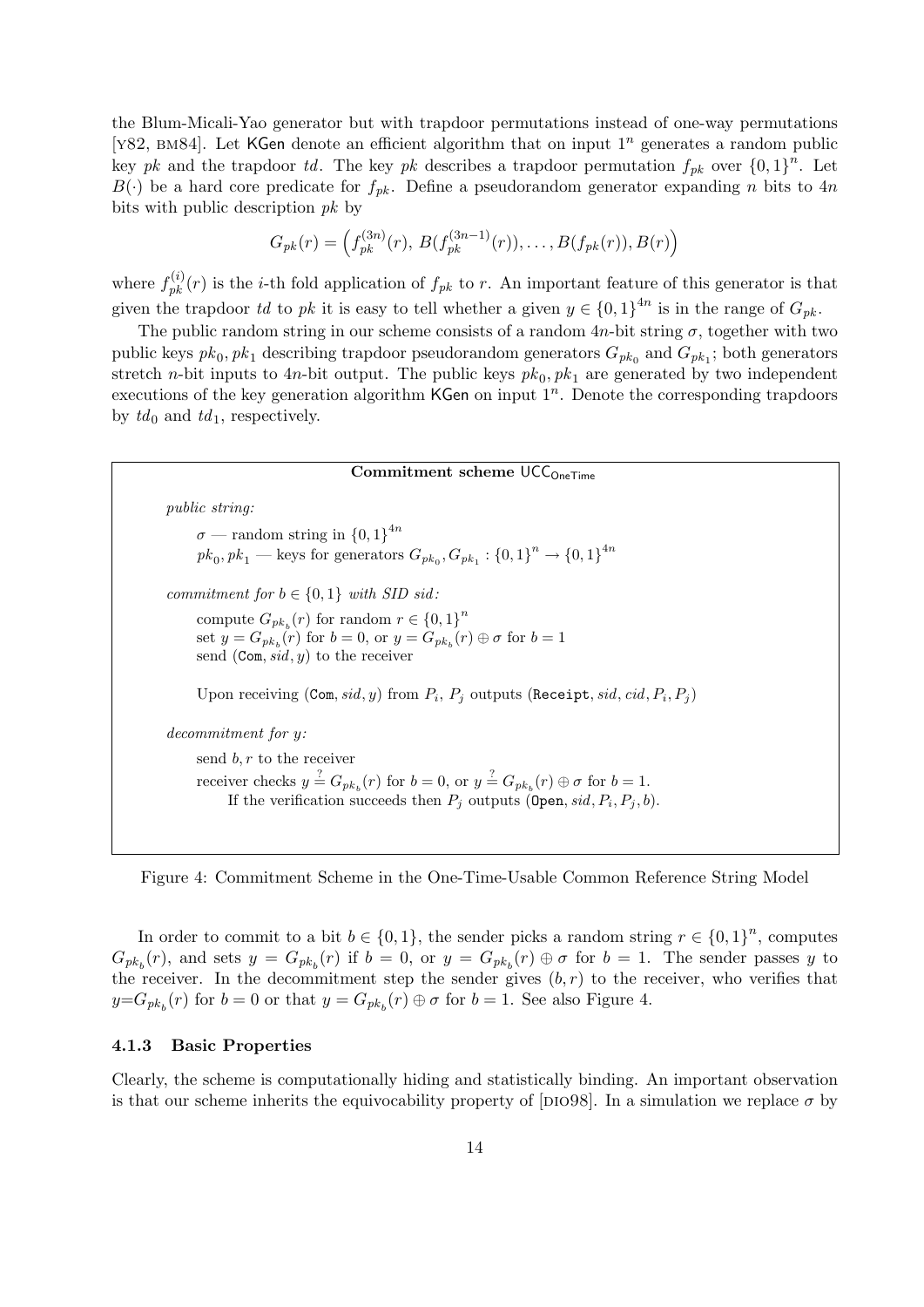$G_{pk_0}(r_0) \oplus G_{pk_1}(r_1)$  and therefore, if we transmit  $y = G_{pk}(r_0)$  to a receiver, then we can later open this value with 0 by sending  $r_0$  and with 1 via  $r_1$ .

Moreover, if we are given a string  $y^*$  generated by the adversary, and we know the trapdoor  $td_0$  to  $pk_0$ , then it is easy to check if  $y^*$  is an image under  $G_{pk_0}$  and therefore represents a 0commitment. Unless  $y^*$  belongs to the range of  $G_{pk_0}$  and, simultaneously,  $y^* \oplus \sigma$  belongs to the range of  $G_{pk_1}$ , the encapsulated bit is unique and we can extract the correct value with  $td_0$ . (We stress, however, that this property will not be directly used in the proof. This is so since there the crs has a different distribution, so a more sophisticated argument is needed.)

## 4.1.4 Security

To summarize, our commitment scheme supports equivocability and extraction. We are now ready to prove that the protocol securely realizes functionality  $\mathcal{F}_{COM}$ :

**Theorem 7** Protocol UCC<sub>OneTime</sub> securely realizes functionality  $\mathcal{F}_{COM}$  in the CRS model.

**Proof:** We describe the ideal-model adversary  $S$ . This adversary runs an execution with the environment  $\mathcal Z$  and, in parallel, simulates a virtual copy of the real-life adversary  $\mathcal A$  in a black-box way. That is,  $S$  acts as an interface between  $A$  and  $Z$  by imitating a copy of a real execution of  $\pi$  for A, incorporating Z's ideal-model interactions and vice versa forwarding A's messages to Z. More precisely,

- 1. At the outset the simulator S prepares  $\sigma$  by selecting key pairs  $(pk_0, td_0) \leftarrow \mathsf{KGen}(1^n)$  and  $(pk_1, td_1) \leftarrow \mathsf{KGen}(1^n)$  and setting  $\sigma = G_{pk_0}(r_0) \oplus G_{pk_1}(r_1)$  for random  $r_0, r_1 \in \{0, 1\}^n$ . We call this a *fake* string  $\sigma$  with respect to preselected values  $pk_0$ ,  $pk_1$ ,  $G_{pk_0}(r_0)$  and  $G_{pk_1}(r_1)$ . Next, S starts the simulation of A and the execution with Z on the fake string  $\sigma$  and  $p k_0, p k_1$ .
- 2. If at some point in the execution the environment  $\mathcal Z$  writes a message (Commit, sid,  $P_i$ ,  $P_j$ , b) on the tape of the *uncorrupted* party  $\tilde{P}_i$ , and  $\tilde{P}_i$  copies this to the functionality  $\mathcal{F}_{COM}$ , then the ideal-model simulator —who cannot read the actual bit, but is informed about the commitment by receiving (Receipt, sid,  $P_i$ ,  $P_j$ ) — tells A that  $P_i$  has sent  $y = G_{pk_0}(r_0)$  to  $P_j$ .
- 3. If at some point in the execution  $\mathcal Z$  instructs an uncorrupted party  $\tilde P_i$  to decommit and this party has previously correctly committed to some secret bit b. Then the ideal-model adversary S must have sent the value  $y = G_{pk_0}(r_0)$  on behalf of  $P_i$  in the black-box simulation of A. In the ideal model, S now learns b from  $\tilde{P}_i$  via  $\mathcal{F}_{COM}$  and opens y in the simulation of A accordingly, using the equivocability property.
- 4. If the simulated adversary A lets some *corrupted* party  $P_i$  send (Com, sid,  $y^*$ ) to an honest party  $P_j$  then S verifies with the help of the trapdoor  $td_0$  whether  $y^*$  is in the range of  $G_{pk_0}(\cdot)$  or not. If so, S sends a message (Commit, sid,  $P_i$ ,  $P_j$ , 0) on behalf of the party to the functionality; else S sends (Commit, sid,  $P_i$ ,  $P_j$ , 1) to  $\mathcal{F}_{COM}$ .
- 5. If A tells a *corrupted* party  $P_i$  to open a valid commitment  $y^*$  correctly with bit  $b^*$ , then S compares  $b^*$  to the previously extracted bit and stops if they differ; otherwise S sends (Open, sid,  $P_i$ ,  $P_j$ ) in the name of the party to  $\mathcal{F}_{COM}$ . If  $P_i$  is supposed to decommit incorrectly, then  $S$  also sends an incorrect opening to the functionality.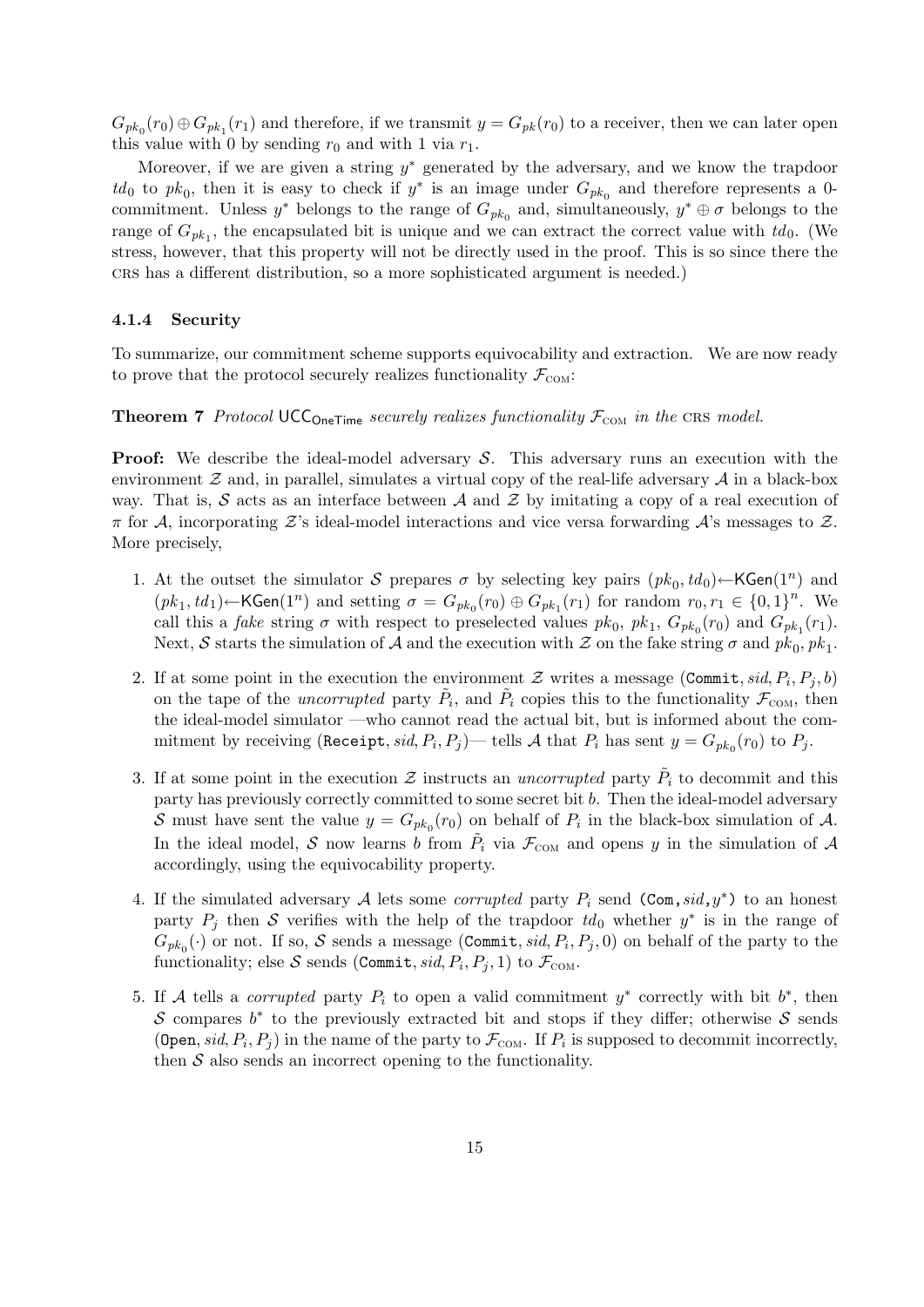6. Whenever the simulated  $A$  demands to corrupt a party,  $S$  corrupts this party in the ideal model and learns all internal information of the party. Now  $S$  first adapts possible decommitment information about a previously given but yet unopened commitment of this party, like in the case of an honest party decommitting. After this,  $S$  gives all this adjusted information to A.

In order to show that the environment's output in the real-life model is indistinguishable from its output in the ideal-process, we consider the following three random variables: $2$ 

- Real/Genuine: The output of  $\mathcal Z$  in a real-life execution with parties running the protocol and adversary A. This amounts to choosing a uniformly distributed  $\sigma$  and random  $pk_0, pk_1$  by running KGen and publishing this as the public string; then run the protocol in the real-life model with  $A$  and  $Z$  on this string.
- Real/Fake: The output of  $Z$  from the following interaction. Choose a fake string  $\sigma$  together with random  $pk_0, pk_1$ , like the simulator, involving preselected values  $G_{pk_0}(r_0)$  and  $G_{pk_1}(r_1)$ . Run the real-life protocol with  $A, Z$  on the fake string; if an honest party is supposed to commit to a bit b let this party compute the commitment by using the preselected values:  $y = G_{pk_0}(r_0)$ if  $b = 0$  and  $y = G_{pk_1}(r_1) \oplus \sigma$  for  $b = 1$ . If the honest party is later asked to decommit, then the opening is done by sending b and the value  $r<sub>b</sub>$ . At the end of the execution, output whatever  $Z$  returns.
- **Ideal/Fake:** The output of Z in an execution in the ideal process with S and  $\mathcal{F}_{COM}$  (on a fake public string chosen by  $S$ ).

Indistinguishability of Real/Genuine and Real/Fake. Let us presume, for sake of contradiction, that  $\mathcal Z$  tells apart the hybrids Real/Genuine and Real/Fake with non-negligible probability. From this, we construct an algorithm deciding if an input is truly random or pseudorandom. Details follow.

We are given the security parameter  $n$ , a random public key  $pk$  of a trapdoor pseudorandom generator  $G_{pk}: \{0,1\}^n \to \{0,1\}^{4n}$  together with a string  $z \in \{0,1\}^{4n}$ , either chosen at random or produced by applying  $G_{pk}$ . We are supposed to predict in which way z has been generated.

To distinguish a random z and a pseudorandom z we use the environment  $Z$  distinguishing Real/Genuine and Real/Fake. For this, we generate a string  $\sigma$  similar to the procedure of S, but we deploy the given string  $z$ . Then we basically emulate a real-life execution simulating all honest parties; in particular, we read all the incoming messages from  $Z$ . More specifically,

- generation of public string:
	- pick a bit c at random and set  $pk_{1-c} = pk$  for the given public key (the bit c is our guess for the bit of an honest party committing)
	- generate another key pair  $(pk_c, td_c)$ ←KGen $(1^n)$
	- select  $r_c \in \{0,1\}^n$  at random and set  $\sigma = G_{pk_c}(r_c) \oplus z$
- emulation:
	- simulate the real-life protocol with  $A, Z$  on  $\sigma, pk_0, pk_1$

<sup>&</sup>lt;sup>2</sup>Abusing notation, the same symbols will be typically used to refer to the output of  $\mathcal Z$  from an experiment and to the experiment itself.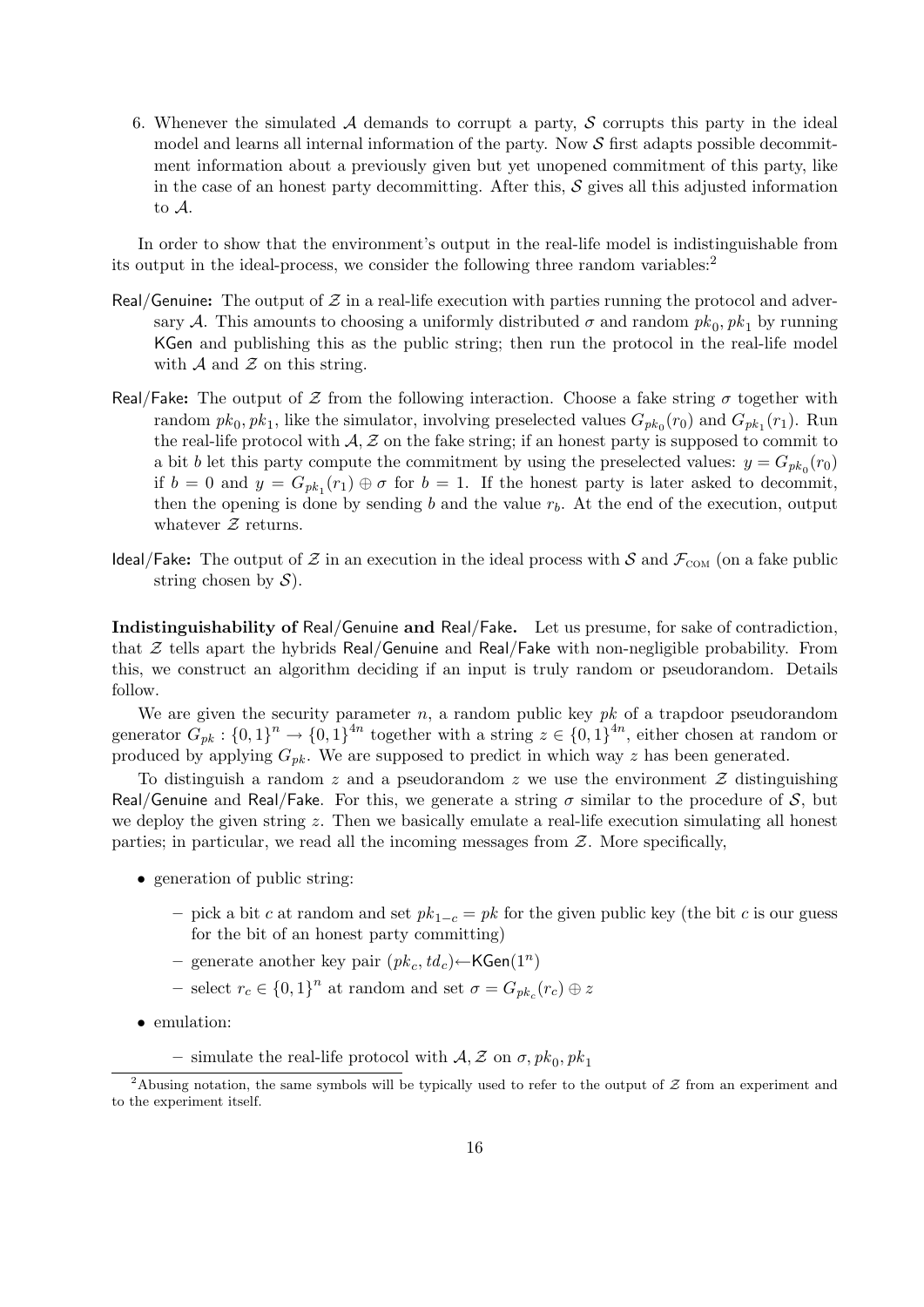- if an uncorrupted party  $P_i$  is told by  $\mathcal Z$  to commit to a bit b, then we stop immediately with output 0 if  $b \neq c$  (i.e., our guess is wrong). In the case  $b = c$  we send  $G_{pk_c}(r_c)$  for  $b = c = 0$  and z for  $b = c = 1$  in the name of  $P_i$  and continue the simulation; when Z later instructs  $P_i$  to decommit, we transmit  $b(= c)$  and  $r_c$ . Analogously, we present  $b, r_c$ to  $A$  if this party is corrupted before decommitting.
- if the adversary A corrupts the sender  $P_i$  before this party is giving the commitment, then we stop with probability  $1/2$  (this provides symmetry to the first case and simplifies the analysis); otherwise we go on with the real-life simulation.
- output:
	- given that we have not stopped yet, simply copy  $\mathcal{Z}$ 's output.

To analyze the advantage of our algorithm we start with the case that  $z$  is a uniformly distributed 4*n*-bit string. Then  $\sigma$  is also random and our prediction c is hidden information-theoretically from A and Z at the outset of the execution. Therefore, the probability that we stop prematurely with output 0 is  $1/2$ , independent of the fact whether A plays the committer or lets an honest party commit. Conditioning on that we enter the final output step, it is easy to see that  $\mathcal{Z}'s$  output is identically distributed to a sample of Real/Genuine.

Now let z be produced by sampling  $G_{nk}(\cdot)$ . In this case  $\sigma$  corresponds to a fake string. Also, the public string does not reveal anything to  $A$  and  $Z$  about c. We conclude again that we stop early with probability  $1/2$ , regardless of who commits. Additionally, given that we reach the final step,  $\mathcal{Z}$ 's output is distributed like a sample from Real/Fake.

Hence, in both experiments Real/Genuine and Real/Fake we output 1 with half the probability that  $Z$  returns 1. It follows that if  $Z$ 's advantage separating Real/Genuine and Real/Fake equals

> $\epsilon(n)$  = |Prob [Z outputs 1 in experiment Real/Genuine] − Prob [Z outputs 1 in experiment Real/Fake]| ,

then our advantage distinguishing pseudorandom from random inputs equals  $\epsilon(n)/2$ . In particular, if  $\epsilon(n)$  is non-negligible, so is  $\epsilon(n)/2$ , and this contradicts the pseudorandomness of the generator.

Indistinguishability of Real/Fake and Ideal/Fake. Obviously, given that  $A$  does not manage to send some y<sup>\*</sup> in the range of  $G_{pk_0}$  and to open this value later correctly with  $b^* = 1$ , the two experiments are identical. Thus, it suffices to bound the probability for such a mismatch. We show that this probability is negligible because of the pseudorandomness of the generators.

Suppose that the probability in experiment  $\frac{1}{4}$  deal/Fake that A commits for a corrupted party to y<sup>\*</sup> such that y<sup>\*</sup> and y<sup>\*</sup>  $\oplus \sigma$  are images under  $G_{pk_0}$  and  $G_{pk_1}$ , respectively, is not negligible. Construct the following algorithm: the input to the algorithm is  $n$ , a public key  $pk$  and a  $4n$ -bit string z, and the output is a bit indicating whether z is random or pseudorandom.

- 1. set  $pk_1 = pk$ , generate another random key pair  $(pk_0, td_0)$  and define  $\sigma = G_{pk_0}(r_0) \oplus z$  for random  $r_0 \in \{0, 1\}^n$ .
- 2. emulate the Ideal/Fake experiment with  $S$ , Z on  $\sigma$ ,  $pk_0$ ,  $pk_1$ ; abort if an honest party is instructed to commit.
- 3. if A lets a corrupted party commit to  $y^*$ , check —with the help of  $td_0$  if  $y^*$  is an image under  $G_{pk_0}$ . If this corrupted party then also gives a correct opening of  $y^*$  for  $b^* = 1$ , then stop and output 1.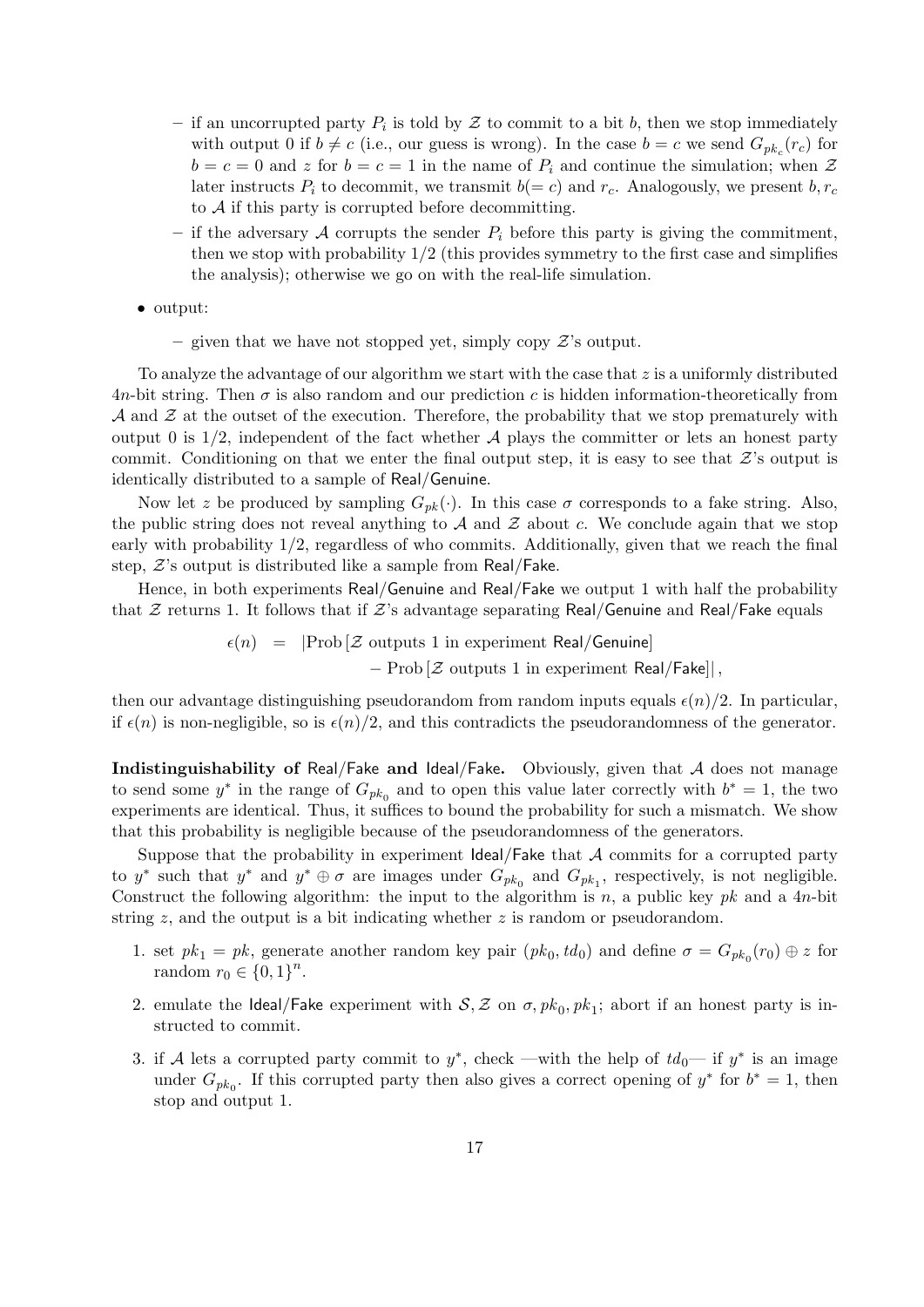4. in any other case, return 0.

Observe that this algorithm merely returns 1 if the verification with  $td_0$  yields a preimage  $r_0^*$  under  $G_{pk_0}$  and if the adversary also reveals  $r_1^*$  $j<sub>1</sub>$  such that

$$
G_{pk_0}(r_0^*) = y^* = G_{pk_1}(r_1^*) \oplus \sigma = G_{pk_1}(r_1^*) \oplus G_{pk_0}(r_0) \oplus z
$$

But for random z the probability that

$$
z \in \{G_{pk_0}(r_0) \oplus G_{pk_0}(r_0^*) \oplus G_{pk_1}(r_1^*) \mid r_0, r_0^*, r_1^* \in \{0, 1\}^n\}
$$

is at most  $2^{-n}$ . Thus, in this case, our algorithm outputs 1 with exponentially small probability only. On the other hand, if  $z$  is pseudorandom then our algorithm outputs 1 with the same probability as the adversary A produces a mismatch in the experiment Ideal/Fake. By assumption, this probability is non-negligible. Therefore, the overall advantage of our algorithm is non-negligible, too, refuting the fact that the generator is pseudorandom. This concludes the proof.  $\Box$ 

## 4.2 Reusable Common Reference String: Erasing Parties

The drawback of the construction in the previous section is that a fresh part of the random string must be reserved for each committed bit. In this section, we overcome this disadvantage under a potentially stronger assumption, namely the existence of claw-free trapdoor permutation pairs. We concentrate on a solution that only works for erasing parties in general, i.e., security is based on the parties' ability to irrevocably erase certain data as soon as they are supposed to. In the next section we present a solution that does not require data erasure.

## 4.2.1 Preliminaries

Basically, a claw-free trapdoor permutation pair is a pair of trapdoor permutations with a common range such that it is hard to find two elements that are preimages of the same element under the two permutations. More formally, a key generation  $\mathsf{KGen}_{\text{claw}}$  outputs a random public key  $pk_{\text{claw}}$ and a trapdoor  $td_{\text{claw}}$ . The public key defines permutations  $f_{0,pk_{\text{claw}}}$ ,  $f_{1,pk_{\text{claw}}}$  :  $\{0,1\}^n \to \{0,1\}^n$ , whereas the secret key describes the inverse functions  $f_{0,n}^{-1}$  $\int_{0,pk_{\text{claw}}}^{-1} f_{1,pk_{\text{claw}}}^{-1}$ . It should be infeasible to find a claw  $x_0, x_1$  with  $f_{0,pk_{\text{claw}}}(x_0) = f_{1,pk_{\text{claw}}}(x_1)$  given only  $pk_{\text{claw}}$ . For ease of notation we usually omit the keys and write  $f_0, f_1, f_0^{-1}, f_1^{-1}$  instead. Claw-free trapdoor permutation pairs exist for example under the assumption that factoring is hard [GMRI88]. For a more formal definition see [g95].

We also utilize an encryption scheme  $\mathcal{E} = (KGen, Enc, Dec)$  secure against adaptive-chosen ciphertext attacks, i.e., in the notation of [BDPR98] the encryption system should be IND-CCA2. On input  $1^n$  the key generation algorithm KGen returns a public key  $pk_{\mathcal{E}}$  and a secret key  $sk_{\mathcal{E}}$ . An encryption of a message m is given by  $c \leftarrow \text{Enc}_{pk_{\mathcal{E}}}(m)$ , and the decryption of a ciphertext c is Dec<sub>sk $\varepsilon$ </sub>(c). It should always hold that  $\mathsf{Dec}_{sk_{\varepsilon}}(c) = m$  for  $c \in \mathsf{Enc}_{pk_{\varepsilon}}(m)$ , i.e., the system supports errorless decryption. Again, we abbreviate  $\mathsf{Enc}_{pk_{\mathcal{E}}}(\cdot)$  by  $\mathsf{Enc}(\cdot)$  and  $\mathsf{Dec}_{sk_{\mathcal{E}}}(\cdot)$  by  $\mathsf{Dec}(\cdot)$ . IND-CCA2 encryption schemes exist for example under the assumption that trapdoor permutations exist [DDN00]. A more efficient solution, based on the decisional Diffie-Hellman assumption, appears in [cs98]. Both schemes have errorless decryption.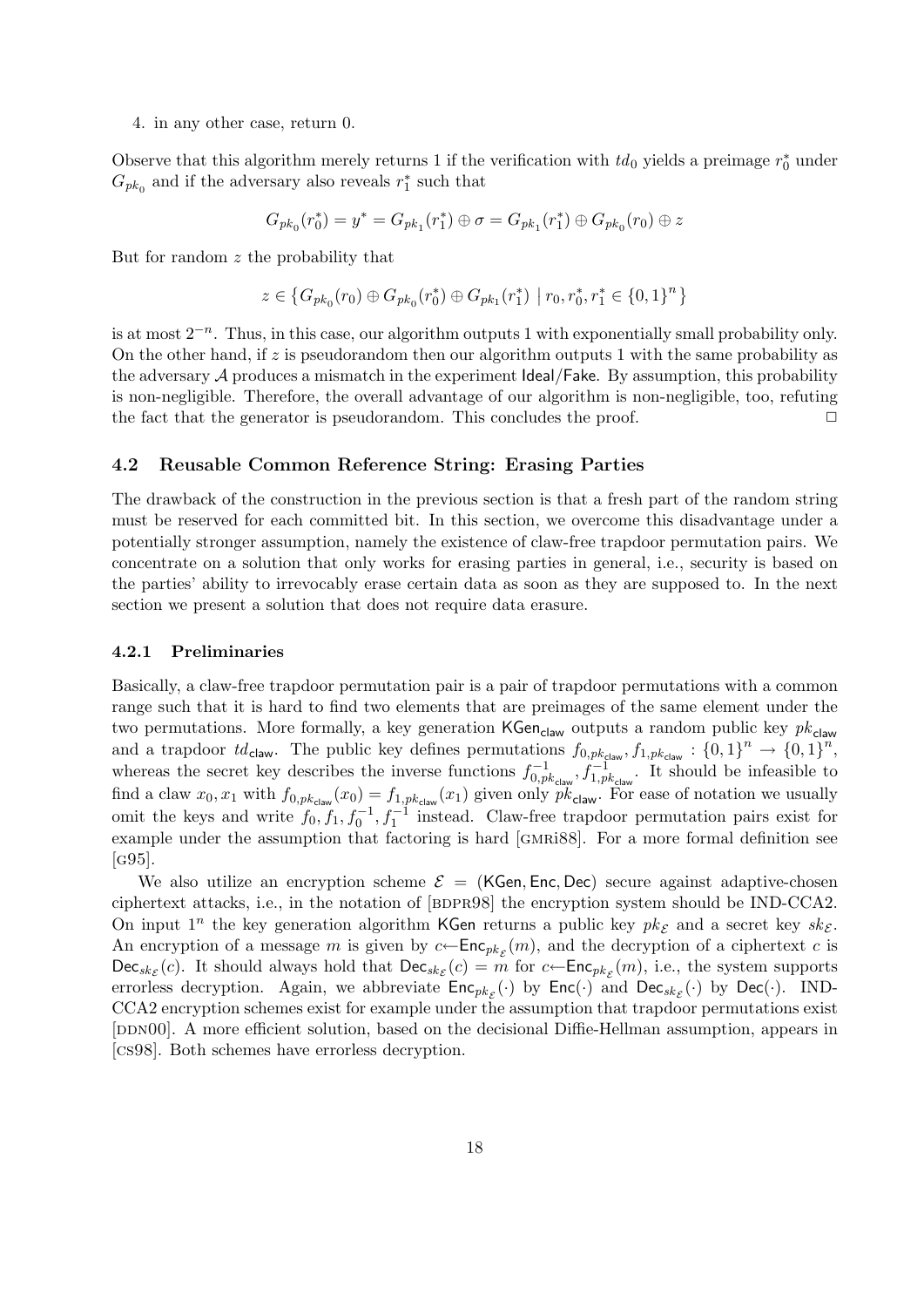Commitment scheme  $\mathsf{UCC}_\mathsf{RelUse}$ public string:  $pk_{\text{claw}}$  — public key for claw-free trapdoor permutation pair  $f_0, f_1$  $pk_{\mathcal{E}}$  — public key for encryption algorithm Enc commitment by party  $P_i$  to party  $P_j$  to  $b \in \{0,1\}$  with identifier sid, cid: compute  $y = f_b(x)$  for random  $x \in \{0, 1\}^n$ ; compute  $c_b \leftarrow \mathsf{Enc}(x, P_i)$  with randomness  $r_b$ ; compute  $c_{1-b}$ ←Enc $(0^n, P_i)$  with randomness  $r_{1-b}$ ; erase  $r_{1-b}$ ; send  $(Com, sid, cid, (y, c_0, c_1))$ , and record  $(sid, cid, b, x, r_b)$ . Upon receiving  $(\text{Com}, sid, cid, (y, c_0, c_1))$  from  $P_i$ ,  $P_j$  outputs (Receipt, sid, cid,  $P_i, P_j$ ) decommitment for  $(P_i, P_j, sid, cid, b, x, r_b)$ : Send (Dec, sid, cid, b, x,  $r_b$ ) to  $P_i$ . Upon receiving (Dec, sid, cid, b, x, r<sub>b</sub>),  $P_j$  verifies that  $y = f_b(x)$ , that  $c_b$  is encryption of  $(x, P_i)$  under randomness  $r_b$ where  $P_i$  is the committer's identity and that cid has not been used with this committer before. If the verification succeeds then  $P_j$  outputs (Open, sid, cid,  $P_i$ ,  $P_j$ , b).

Figure 5: Commitment Scheme with Reusable Reference String

## 4.2.2 Description of the Commitment Scheme

The commitment scheme  $\text{UCC}_{\text{RelUse}}$  (for universally composable commitment with reusable reference string) is displayed in Figure 5. The (reusable) public string contains random public keys  $pk_{\text{claw}}$ and  $pk_{\mathcal{E}}$ . For a commitment to a bit b the sender  $P_i$  obtains a value y by applying the trapdoor permutation  $f_b$  to a random  $x \in \{0,1\}^n$ , computes  $c_b \leftarrow \text{Enc}_{pk_{\mathcal{E}}}(x, P_i)$  and  $c_{1-b} \leftarrow \text{Enc}_{pk_{\mathcal{E}}}(0^n, P_i)$ , and sends the tuple  $(y, c_0, c_1)$  to the receiver. The sender is also instructed to erase the randomness used for the encryption of  $(0^n, P_i)$  before the commitment message is sent. This ciphertext is called a dummy ciphertext.

To open the commitment, the committer  $P_i$  sends  $b, x$  and the randomness used for encrypting  $(x, P_i)$ . The receiver  $P_i$  verifies that  $y = f_b(x)$ , that the encryption randomness is consistent with  $c_b$ , and that *cid* was never used before in a commitment of  $P_i$  to  $P_j$ .

#### 4.2.3 Basic Properties

We remark that including the sender's identity in the encrypted strings plays an important role in the analysis. Essentially, this precaution prevents a corrupted committer from "copying" a commitment generated by an uncorrupted party.

The fact that the dummy ciphertext is never opened buys us equivocability. Say that the ideal-model simulator knows the trapdoor of the claw-free permutation pair. Then it can compute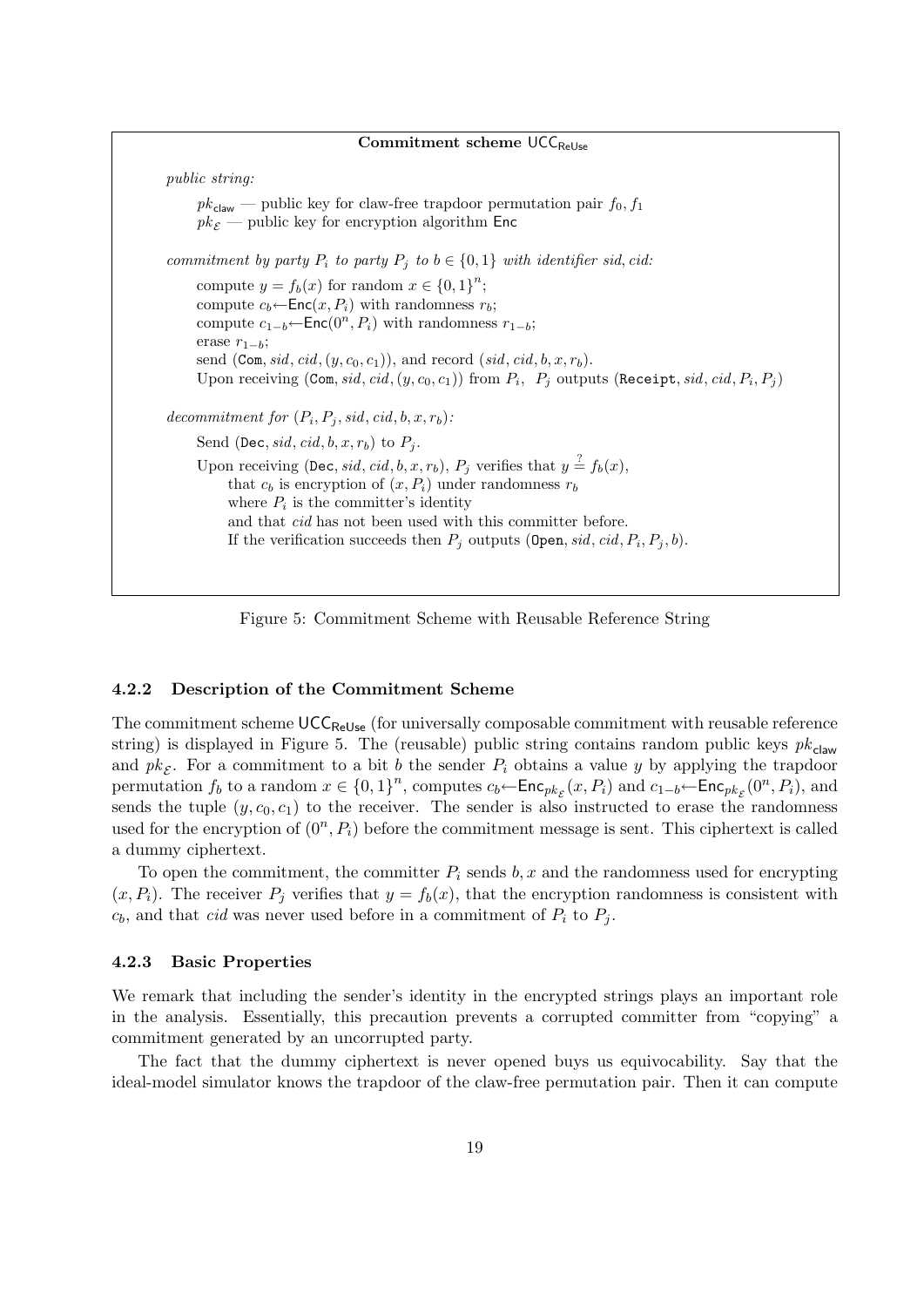the preimages  $x_0, x_1$  of some y under both functions  $f_0, f_1$  and send y as well as encryptions of  $(x_0, P_i)$  and  $(x_1, P_i)$ . To open it as 0 hand 0,  $x_0$  and the randomness for ciphertext  $(x_0, P_i)$  to the receiver and claim to have erased the randomness for the other encryption. For a 1-decommitment send 1,  $x_1$ , the randomness for the encryption of  $(x_1, P_i)$  and deny to know the randomness for the other ciphertext. If the encryption scheme is secure then it is intractable to distinguish dummy encryptions from fake ones. Hence, this procedure is indistinguishable from the actual steps of the honest parties.

Analogously to the extraction procedure for the commitment scheme in the previous section, here an ideal-process adversary can also deduce the bit from an adversarial commitment  $(y^*, c_0^*, c_1^*)$ if it knows the secret key of the encryption scheme. Specifically, decrypt  $c_0^*$ <sup>\*</sup><sub>0</sub></sub> to obtain  $(x_0^*)$  $P_i^*$ ; if  $x_0^*$  maps to  $y^*$  under  $f_0$  then let the guess be 0, else predict 1. This decision is only wrong if the adversary has found a claw, which happens only with negligible probability.

## 4.2.4 Security

We are now ready to prove that protocol  $\mathsf{UCC}_{\mathsf{RelUse}}$  securely realizes functionality  $\mathcal{F}_{\text{MCOM}}$ :

**Theorem 8** Protocol UCC<sub>ReUse</sub> securely realizes functionality  $\mathcal{F}_{\text{MCOM}}$  in the CRS model.

**Proof:** As in the proof of Theorem 7 we present an ideal-process adversary  $S$  simulating a virtual copy of the real-life adversary  $\mathcal A$  and relaying messages of  $\mathcal A$  and the environment  $\mathcal Z$ . The idealprocess adversary is defined by the following actions:

- 1. the simulator S chooses keys  $(pk_{\text{claw}}, td_{\text{claw}}) \leftarrow \text{KGen}_{\text{claw}}(1^n)$  and  $(pk_{\mathcal{E}}, sk_{\mathcal{E}}) \leftarrow \text{KGen}_{\mathcal{E}}(1^n)$ , defines the public string to be the pair  $pk_{\text{claw}}$ ,  $pk_{\mathcal{E}}$ , and simulates an execution of A with Z on  $pk_{\textsf{claw}}, pk_{\mathcal{E}}$ .
- 2. If during this execution the environment  $\mathcal Z$  lets an uncorrupted party  $\tilde P_i$  send a message (Commit, sid, cid,  $P_i$ ,  $P_j$ , b) to the functionality then the ideal-model simulator is informed about the commitment but not the bit itself. The simulator picks a random  $x_0 \in \{0,1\}^n$ , computes  $y = f_0(x_0)$  and  $x_1 = f_1^{-1}(y)$  as well as encryptions  $c_0 \leftarrow \text{Enc}(x_0, P_i)$  and  $c_1 \leftarrow \text{Enc}(x_1, P_i)$ . Tell A that party  $P_i$  has sent sid, cid,  $(y, c_0, c_1)$ .
- 3. If an *uncorrupted* party  $\tilde{P}_i$  is instructed by  $\mathcal Z$  to open a commitment to some bit b, then the ideal-model adversary learns b from  $\mathcal{F}_{\text{MCOM}}$ . Pretend in the simulation of A that the previously sent  $(y, c_0, c_1)$  equals a b-commitment by sending  $b, x_b$  and the randomness to encrypt  $c_b$ ; claim that the randomness for the other encryption has been deleted.
- 4. If the simulated A lets some *corrupted* party  $P_i$  commit to an honest party  $P_j$  by sending  $(\text{Com}, sid^*, cid^*, (y^*, c_0^*, c_1^*)),$  then S decrypts  $c_0^*$  with  $sk_{\mathcal{E}}$  to  $(x^*, P_i^*)$  and checks whether  $P_i^*$  $P_i$  and if cid<sup>\*</sup> has not been used in a commitment of  $P_i$  to  $P_j$  before; if either condition is violated then ignore this message. Else, S sends a message (Commit, sid<sup>\*</sup>, cid<sup>\*</sup>,  $P_i$ ,  $P_j$ , b) on behalf of  $P_i$  to the functionality, where the bit b is determined as follows. If  $c_0^*$  was previously used in a (simulated) commitment  $(y, c_0^*, c_1)$  or  $(y, c_0, c_0^*)$  of  $P_i$  when  $P_i$  was still uncorrupted, then the bit  $b$  is set to the bit that this previous commitment was opened to (either by an instruction of Z or upon corruption of  $P_i$ ); otherwise, if  $f_0(x^*) = y^*$  then  $b = 0$ , else  $b = 1$ .
- 5. If A tells a *corrupted* party  $P_i$  to open a commitment  $(Com, sid^*, cid^*, (y^*, c_0^*, c_1^*))$  correctly with bit  $b^*$ , then S compares  $b^*$  to the previously extracted bit for these IDs and aborts if the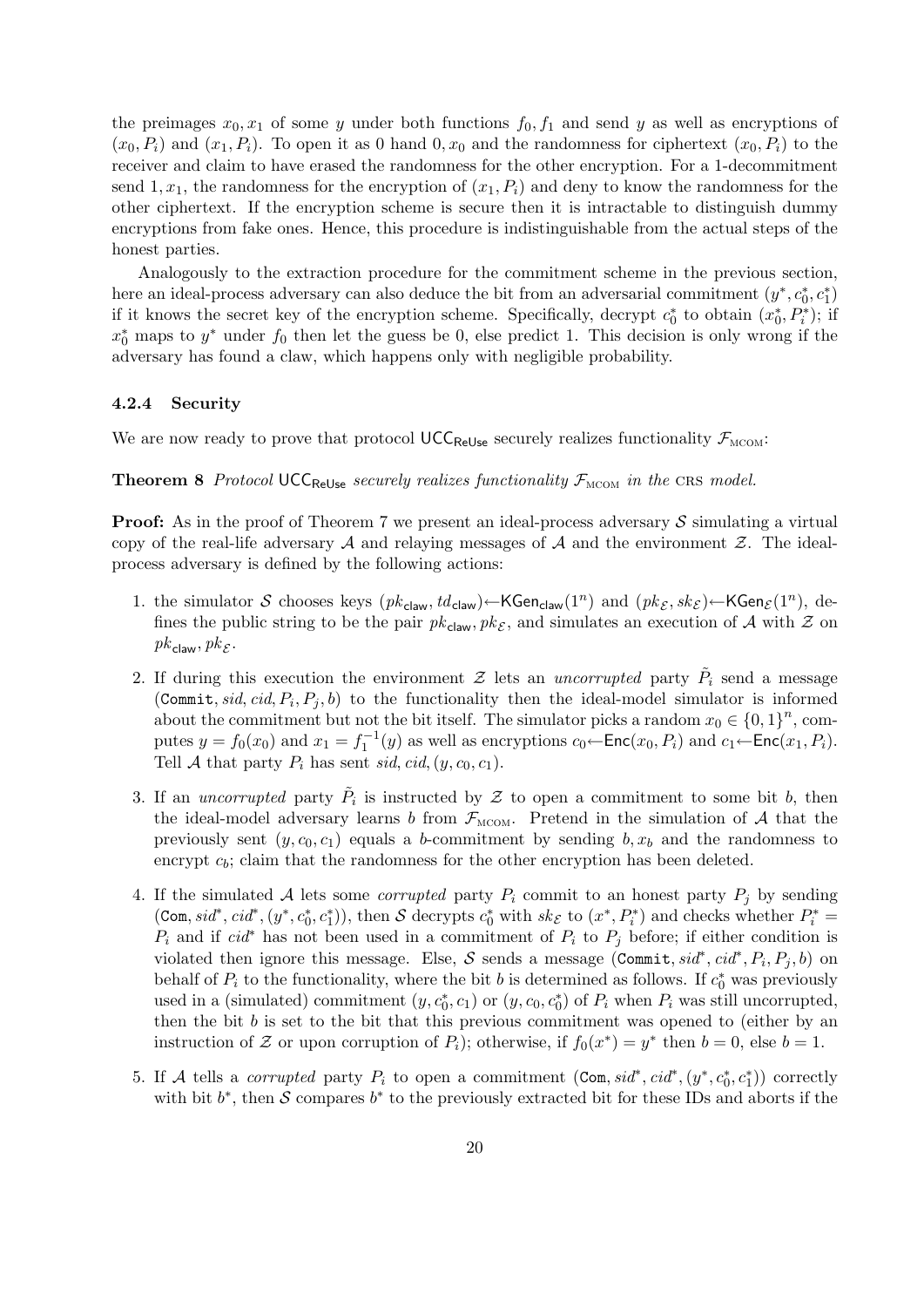bits are different; in case of equality S sends (Open, sid, cid,  $P_i$ ,  $P_j$ ) in the name of the party to  $\mathcal{F}_{\text{MCOM}}$ . If A lets  $P_i$  give an incorrect opening, then S can ignore this message because the functionality does not open it.

6. Assume that A demands to corrupt a party in the black-box simulation. Then S gets all internal information from this party by corrupting it in the ideal model.  $\mathcal S$  modifies all decommitment information about unopened commitments of this party to match the received data and hands this modified internal information to A.

The proof that the  $\mathcal{Z}$ 's output in the real-life is indistinguishable from its output in the ideal process is in the line of the proof for Theorem 7. We investigate again three hybrid variables:

- Real/Genuine: The output of  $\mathcal Z$  of an interaction in the real-life model with adversary  $\mathcal A$  and parties running the protocol.
- Real/Fake: The output of  $Z$  from the following hybrid interaction in the real-life model with adversary A. The interaction is identical to Real/Genuine, except that honest parties use the following way to commit to a bit b: instead of sending correct values  $(y, c_0, c_1)$  the honest player now sends  $y = f_0(x_0)$  for random  $x_0$ ,  $c_b \leftarrow \text{Enc}(x_0, P_i)$  and  $c_{1-b} \leftarrow \text{Enc}(x_1, P_i)$  where  $x_1 = f_1^{-1}(y)$ . (The randomness used for generating  $c_{1-b}$  is erased.) The opening for this commitment consists of  $b, x_b$  and the randomness used to encrypt  $c_b$ .

Ideal/Fake: The output of  $\mathcal Z$  in an execution in the ideal process with  $\mathcal S$  and  $\mathcal F_{\text{MCOM}}$ .

Suppose that the extreme hybrids Real/Genuine and Ideal/Fake are distinguishable. This means either that the hybrids Real/Genuine and Real/Fake iare distinguishable or that the hybrids Real/Fake and Ideal/Fake are distinguishable. We will show that this leads to a contradiction to the clawfreeness or to the chosen ciphertext security of the encryption scheme.

Real/Genuine and Real/Fake are indistinguishable. Assume that the variables Real/Genuine and Real/Fake are distinguishable. The only difference between the two executions is that honest parties in Real/Fake send encryptions of claws instead of encryptions of  $0<sup>n</sup>$ . But since the encryption scheme is secure this difference should be negligible. We prove this rigorously.

We remark that our analysis uses an alternative (but equivalent) formalization of IND-CCA2 security. This formalization has been introduced by Bellare et al. [BDJR97] in the private-key setting under the name left-or-right security against chosen ciphertext attacks, and has been shown to be equivalent to IND-CCA2 in the public-key model in [BBM00]. Basically, security is defined as follows: the adversary gets a public key  $pk_{\mathcal{E}}$  and is allowed to query adaptively a so-called leftor-right encryption oracle for pairs of messages  $(m_0, m_1)$ . This left-or-right oracle answers with an encryption of  $m_{\text{CB}}$  under  $\text{Enc}_{pk_{\mathcal{E}}}(.)$ , where the secret challenge bit CB is randomly chosen at the beginning but is fixed throughout the whole attack. The adversary is also given access to the decryption oracle  $\text{Dec}_{sk_{\mathcal{E}}}(\cdot)$ ; as usual, the adversary is not allowed to query the decryption oracle for ciphertexts obtained from the left-or-right encryption oracle. Finally, the adversary is supposed to output a guess for CB. For such an LR-CCA2 scheme the prediction probability of any polynomially-bounded adversary should not exceed 1/2 by a non-negligible amount.

Given environment  $\mathcal Z$  that distinguishes between Real/Genuine and Real/Fake, we construct a successful distinguisher for the LR-CCA2 property of the encryption scheme  $\mathcal{E}$ ; in fact, this distinguisher never queries the decryption oracle, so left-or-right security against chosen plaintext attacks (CPA) [bbm00] suffices in this step.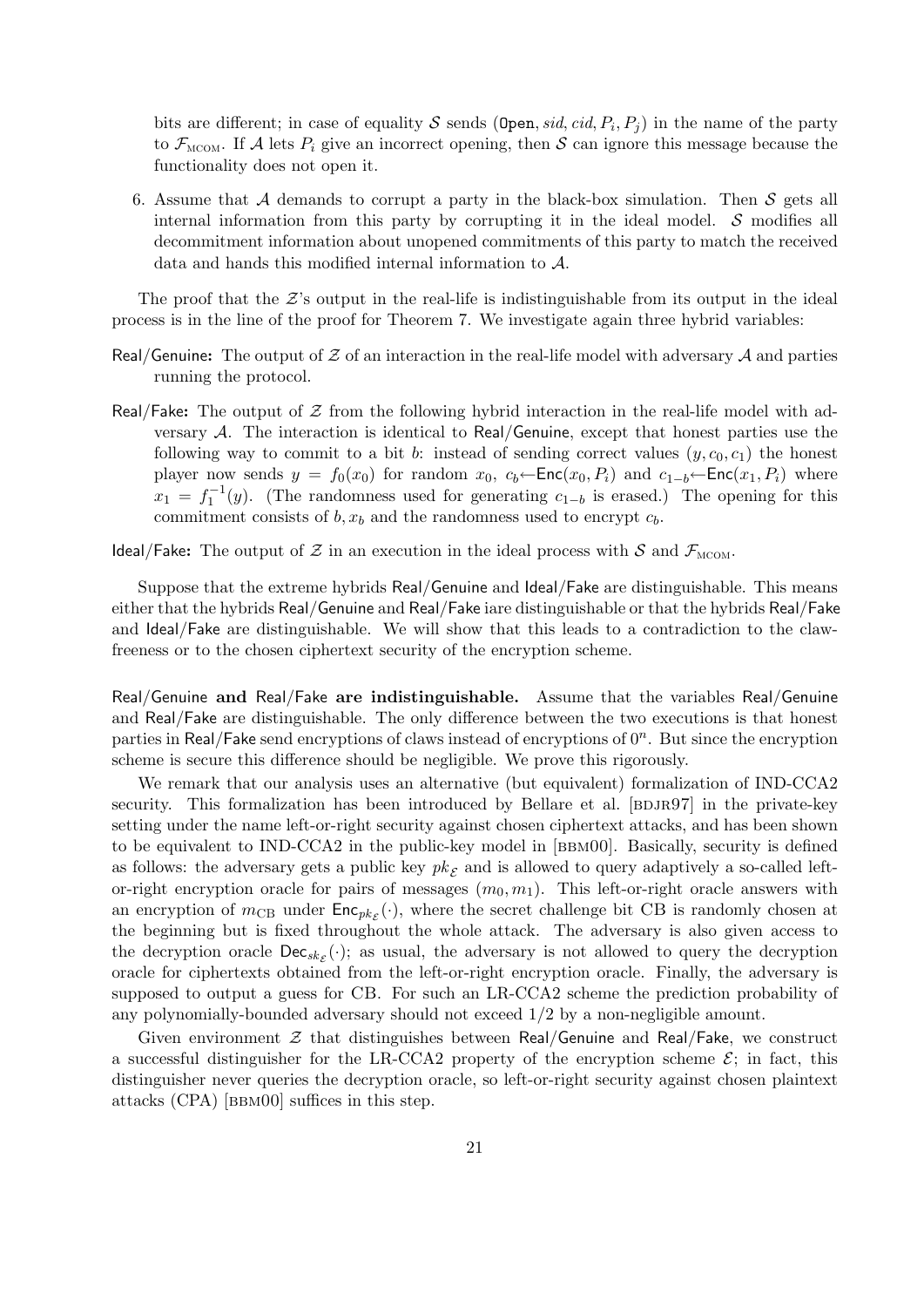Distinguisher  $\mathcal{D}_{CPA}$  gets  $1^n$  and a random public key  $pk_{\mathcal{E}}$  obtained by running KGen $_{\mathcal{E}}(1^n)$  as input. Let CB be the random bit that determines if the left-or-right encryption oracle returns ciphertexts of the left (CB = 0) or the right (CB = 1) messages.  $\mathcal{D}_{CPA}$  tries to predict CB by simulating a real-life execution:

- 1.  $\mathcal{D}_{CPA}$  picks  $(pk_{\text{claw}}, td_{\text{claw}}) \leftarrow \text{KGen}_{\text{claw}}(1^n)$
- 2.  $\mathcal{D}_{CPA}$  imitates a real-life execution of A with Z on  $pk_{\text{claw}}$ ,  $pk_{\mathcal{E}}$ . In particular,  $\mathcal{D}_{CPA}$  plays all honest parties and reads all the messages sent from  $\mathcal Z$  to the other parties.
- 3. if an honest party  $P_i$  is told to commit to a bit b then  $\mathcal{D}_{CPA}$  —who knows b— selects  $x_b \in \{0,1\}^n$  at random, and computes  $y = f_b(x_b)$ ,  $x_{1-b} = f_{1-b}^{-1}(y)$  as well as  $c_b \leftarrow \text{Enc}(x_b, P_i)$ . Then,  $\mathcal{D}_{CPA}$  gives the pair  $(0^n, P_i)$ ,  $(x_{1-b}, P_i)$  (in this order) to the left-or-right encryption oracle. Denote the answer by  $c_{1-b}$ . Send  $(y, c_0, c_1)$  on behalf of the honest party.
- 4. if the honest party is asked to decommit (or, similarly, is corrupted before decommitting) then  $\mathcal{D}_{CPA}$  presents b,  $x_b$  and the randomness for producing  $c_b$ .
- 5. at the end, copy  $\mathcal{Z}$ 's output

If the left-or-right oracle always encrypts the left message  $(0^n, P_i)$  then  $\mathcal{D}_{CPA}$  simulates a reallife execution with correctly behaving honest parties. We conclude that the probability that  $\mathcal{D}_{CPA}$ outputs 1 in this case equals the probability that  $Z$  returns 1 in experiment Real/Genuine. Also, if the oracle has encrypted all the right messages  $(x_{1-b}, P_i)$  then  $\mathcal{D}_{CPA}$  simulates the experiment Real/Fake and outputs 1 exactly if  $\mathcal Z$  gives output 1 in this experiment. Hence,

Prob  $[{\cal D}_{CPA}$  outputs CB

= Prob  $[CB = 1 \land Z$  outputs  $1] + Prob[CB = 0 \land Z$  outputs 0]  $= \frac{1}{2}$  $\frac{1}{2} \cdot \text{Prob} \left[ \mathcal{Z} \text{ outputs } 1 \text{ in experiment } \mathsf{Real}/\mathsf{Fake} \right]$  $+\frac{1}{2}$  $\frac{1}{2} \cdot \text{Prob} \left[ \mathcal{Z} \text{ outputs 0 in experiment Real/Genuine} \right]$  $= \frac{1}{2}$  $\frac{1}{2} \cdot \mathrm{Prob}\left[ \mathcal{Z} \text{ outputs } 1 \text{ in experiment } \mathsf{Real}/\mathsf{Fake} \right]$  $+\frac{1}{2}$  $\frac{1}{2} \cdot (1 - \text{Prob} \left[ \mathcal{Z} \text{ outputs } 1 \text{ in experiment } \textsf{Real} / \textsf{Genuine} \right])$  $=\frac{1}{2} + \frac{1}{2}$  $\frac{1}{2} \cdot (\text{Prob} \left[ \mathcal{Z} \text{ outputs } 1 \text{ in experiment } \textsf{Real} / \textsf{Fake} \right]$ − Prob [Z outputs 1 in experiment Real/Genuine])

 $\mathcal{D}_{CPA}$ 's prediction probability is therefore bounded away from 1/2 by a non-negligible function, contradicting the left-or-right property of the encryption scheme  $\mathcal{E}$ .

Real/Fake and Ideal/Fake are indistinguishable. The only point in which the two experiments could diverge is if during the simulation S hands  $\mathcal{F}_{\text{MCOM}}$  a value b in the name of some corrupted party, and later this corrupted party manages to successfully decommit to  $b^* \neq b$ . More precisely, define the following bad event  $\mathcal{B}$ : Event  $\mathcal{B}$  occurs if during the run of  $\mathcal{S}$  the following happens: (a) The simulated A generates a commitment  $(Com, sid, cid, (y, c_0, c_1))$  in the name of some corrupted party  $P_i$ , (b) S hands  $\mathcal{F}_{\text{MCOM}}$  a value (Commit, sid, cid, b), and (c) The simulated A later generates a valid opening of  $(Com, sid, cid, (y, c_0, c_1))$  to a value  $b^* \neq b$ . Then, as long as event B does not occur the view of  $Z$  in experiment Real/Fake is identical to its view in Ideal/Fake. So it remains to demonstrate that event  $\beta$  occurs with negligible probability.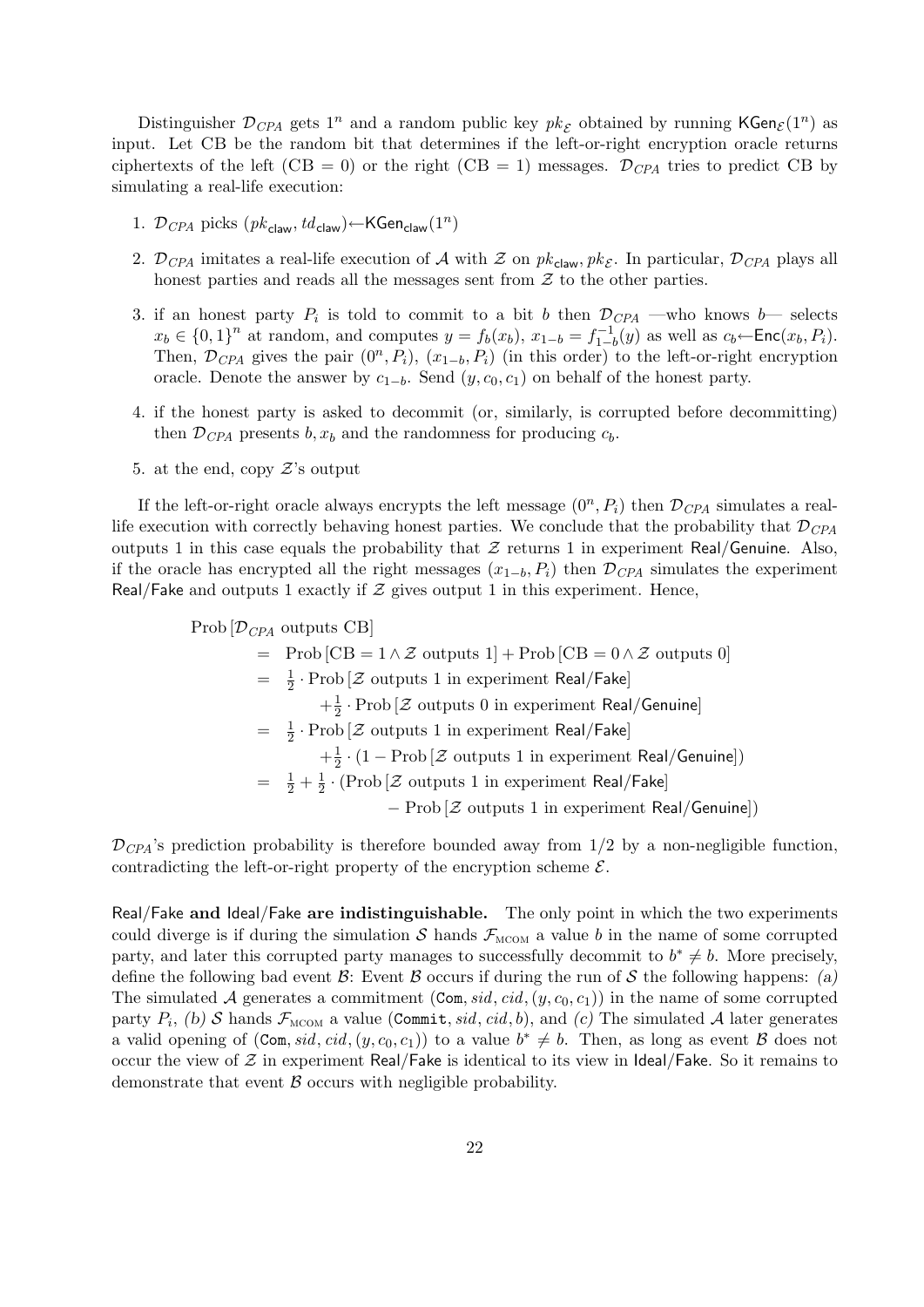We would like to demonstrate that last statement via reduction to the security of the clawfree pair  $(f_0, f_1)$ . However, a direct reduction does not seem to work. We thus first show that if event  $\beta$  occurs in Ideal/Fake with non-negligible probability, then this should also be true if we replace the simulated commitments of honest parties in  $A$ 's simulation with commitments where we correctly put a dummy ciphertext into the tuple instead of an encryption of  $(x_{1-b}, P_i)$ . Call this new experiment Ideal/Genuine. That is, experiment Ideal/Genuine is identical to experiment Ideal/Fake with the exception that in Ideal/Genuine the simulator  $S$  'magically knows' the real values committed to by the uncorrupted parties, and generates genuine commitments for these values. We show that if the probability of event  $\beta$  in the two experiments differs by non-negligible amount then it is possible to break the CCA security of the encryption scheme  $\mathcal{E}$ .

## Claim 9 The probability of event  $\beta$  in experiment Ideal/Fake differs from the probability of event  $\beta$  in experiment Ideal/Genuine by at most a negligible amount.

**Proof:** We first observe that in order for event  $\beta$  to happen, the simulated adversary  $\mathcal A$  must generate a message (Com, sid, cid,  $(y, c_0, c_1)$ ) such that  $c_0$  decrypts to  $(x_0, P_i)$ ,  $c_1$  decrypts to  $(x_1, P_i)$ ,  $f_0(x_0) = f_1(x_1) = y$ , and cid was never used before for a commitment of  $P_i$  to  $P_j$ . If this event occurs then we say that  $A$  has found a claw.

Assume towards contradiction that there exist an environment  $\mathcal Z$  and adversary  $\mathcal A$  such that the probabilities that  $A$  finds a claw in the two interactions differ by a non-negligible amount. From this we devise a distinguisher  $\mathcal{D}_{CCA}$  for  $\mathcal E$  that works similarly to the distinguisher  $\mathcal{D}_{CPA}$  above, but runs an adaptive chosen ciphertext attack against the left-or-right security.  $\mathcal{D}_{CCA}$  gets  $1^n$  and a random public key  $pk_{\mathcal{E}}$  obtained by running  $\mathsf{KGen}_{\mathcal{E}}(1^n)$  as input, together with oracle access to a left-or-right encryption oracle initialized with random bit CB, and to the decryption oracle  $\text{Dec}(\cdot)$ .

- 1.  $\mathcal{D}_{CCA}$  generates  $(\mathit{pk}_{\text{claw}}, \mathit{td}_{\text{claw}}) \leftarrow \textsf{KGen}_{\text{claw}}(1^n)$
- 2.  $\mathcal{D}_{CCA}$  follows the pattern of a ideal-model execution of S with Z on keys  $pk_{\text{claw}}$ ,  $pk_{\mathcal{E}}$ ;  $\mathcal{D}_{CCA}$ also executes a black-box simulation of A. In contrast to  $S$ , who cannot read  $Z$ 's messages to honest parties,  $\mathcal{D}_{CCA}$  gets to know all messages.
- 3. Whenever an uncorrupted party  $P_i$  commits to a value b,  $\mathcal{D}_{CCA}$  does the following: first select a random  $x_b \in \{0,1\}^n$  and compute  $y = f_b(x_b)$ ,  $x_{1-b} = f_{1-b}^{-1}(y)$  and  $c_b \leftarrow \text{Enc}(x_b, P_i)$ . Next the distinguisher queries the left-or-right encryption oracle about  $(x_{1-b}, P_i)$  and  $(0<sup>n</sup>, P_i)$  in this order and stores the answer in  $c_{1-b}$ . Finally,  $\mathcal{D}_{CCA}$  sends  $(y, c_0, c_1)$  in the name of the honest party.
- 4. If an uncorrupted party  $P_i$  is asked to decommit (or corrupted before opening) then  $\mathcal{D}_{CCA}$ presents the corresponding values of  $b, x_b$  and the randomness for  $c_b$ .
- 5. If the simulated A lets some *corrupted* party  $P_i$  commit to an honest party  $P_j$  by sending  $(\text{Com}, sid^*, cid^*, (y^*, c_0^*, c_1^*)),$  then  $\mathcal{D}_{CCA}$  proceeds as follows:
	- (a) If  $c_0^*$  has not been returned from the left-or-right encryption oracle of  $\mathcal{D}_{CCA}$  before, then  $\mathcal{D}_{CCA}$  asks its decryption oracle to decrypt  $c_0^*$  $_{0}^{*}$  and proceeds like the ideal-model adversary S.
	- (b) Otherwise, if  $c_0^*$  has been returned from the left-or-right encryption oracle, then  $\mathcal{D}_{CCA}$ has sent this value in a commitment  $(y, c_0^*, c_1)$  or  $(y, c_0, c_0^*)$  in the name of some honest party. If this has been a different party than  $P_i$  then ignore the adversary's message. Else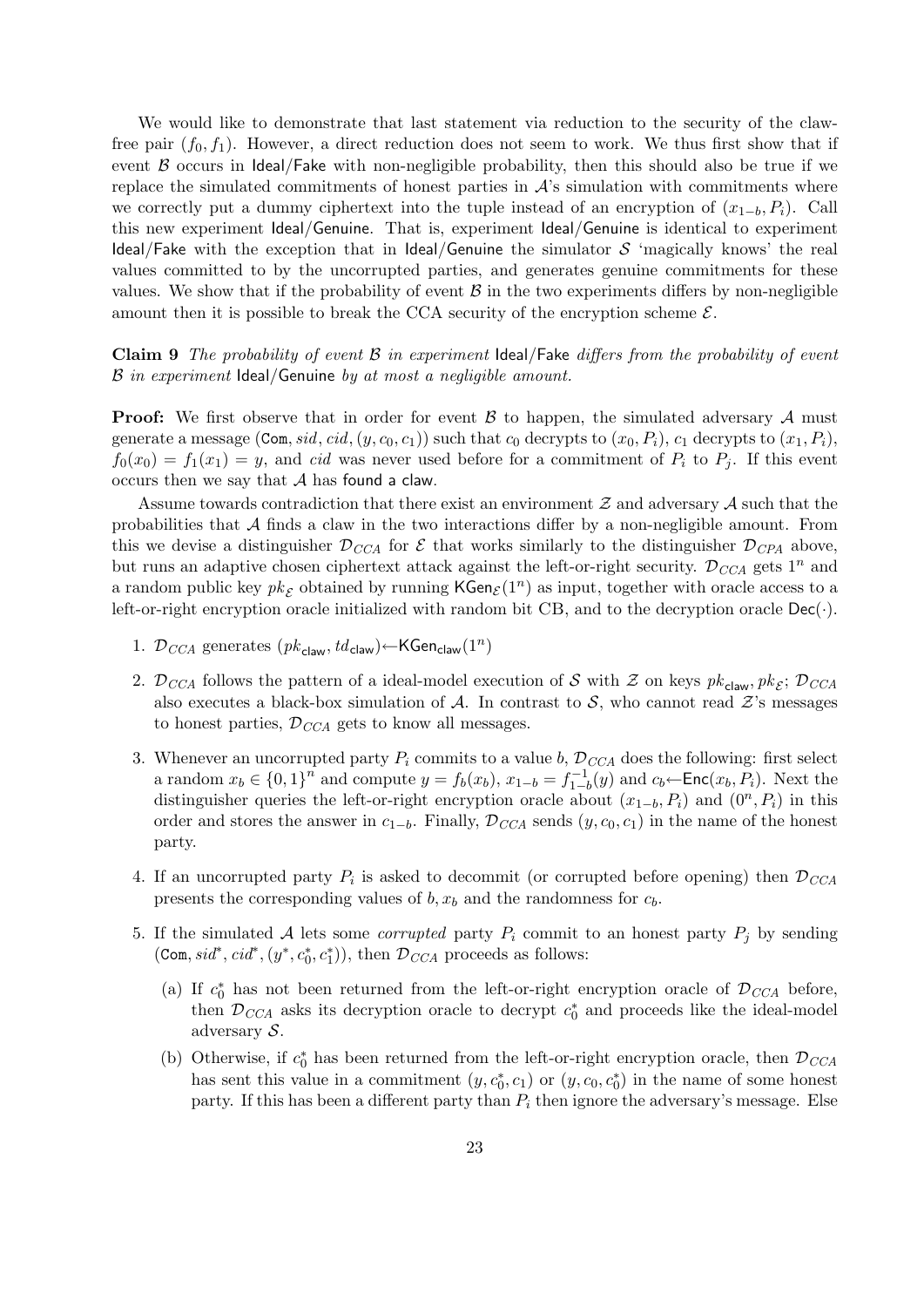$(c_0^*)$  $_0^*$  appeared in a commitment of  $P_i$  before  $P_i$  was corrupted), recall the corresponding bit from the previous commitment and proceed like the ideal-model adversary S.

- 6. If A tells a corrupted party to open a commitment  $(Com, sid^*, cid^*, (y^*, c_0^*, c_1^*))$  correctly with bit  $b^*$ , then  $\mathcal{D}_{CCA}$  compares  $b^*$  to the previously extracted bit for  $sid^*, cid^*$  and halts with output 1 if they are distinct; Otherwise  $\mathcal{D}_{CCA}$  proceeds as the ideal-model adversary.
- 7. If A halts without finding a claw then output 0 and halt.

The analysis of  $\mathcal{D}_{CCA}$  is almost identical to the case of distinguisher  $\mathcal{D}_{CPA}$  above and is omitted. This completes the proof of Claim 9.  $\Box$ 

It remains to prove that  $\mathcal A$  finds claws in experiment **Ideal**/Genuine with negligible probability only. But this follows from the claw-freeness of the trapdoor permutation pair. To be more precise, given an environment  $\mathcal Z$  and adversary  $\mathcal A$  that find claws in Ideal/Genuine, we construct an algorithm that finds claws in the claw-free pair: Given  $1^n$  and a random  $pk_{\text{claw}}$ , generate  $(pk_{\mathcal{E}}, sk_{\mathcal{E}})$ ; simulate the experiment Ideal/Genuine by reading  $Z$ 's commitment instructions to honest parties and giving a correct commitment, involving a dummy encryption. For  $A$  committing in the blackbox simulation extract the bit using the secret key  $s k \varepsilon$ . If at some step A generates a claw by outputting a preimage  $x_{b^*}$  under  $f_{b^*}$  for some  $y^*$  for which we have extracted a preimage  $x_{1-b^*}$ under  $f_{1-b^*}$  before, then we output this pair and stop. If this event would occur with non-negligible probability it would render the claw-freeness wrong.  $\Box$ 

Relaxing the need for claw-free pairs. The above scheme was presented and proven using any claw-free pair of trapdoor permutations. However, it is easy to see that the claw-free pair can be substituted by chameleon (aka. trapdoor) commitments a la [bcc88]. That is, any noninteractive perfectly-secret trapdoor commitment works. Such commitments exist for instance under the hardness of the discrete logarithm or factoring problem. Further relaxing the underlying hardness assumptions is an interesting open problem..

## 4.3 Reusable Common Reference String: Non-Erasing Parties

A careful look at the proof of Theorem 8 shows that, instead of letting the sender generate a ciphertext and erase the randomness, it is sufficient to enable the parties to obliviously generate a "ciphertext-like" string without knowing the plaintext, but such that a simulator can produce a correct ciphertext and a fake random string suggesting that the ciphertext has been obtained by the oblivious sampling procedure. Then the honest parties can use the sampling mechanism to produce the dummy ciphertext, while the simulator is still able to place the fake encryption into the commitment and to find fake randomness making it look like a dummy ciphertext. We show how this can be done under certain conditions, and show that these conditions can be met if the encryption scheme in use is that of [cs98].

## 4.3.1 Preliminaries: Obliviously Samplable Encryption Scheme

We formalize the requirement for the oblivious sampling procedure of the encryption scheme in the following definition:

**Definition 10** A public-key encryption scheme  $\mathcal{E} =$  (KGen, Enc, Dec) is obliviously samplable with respect to chosen-plaintext attacks if there are probabilistic polynomial-time algorithms sample, fake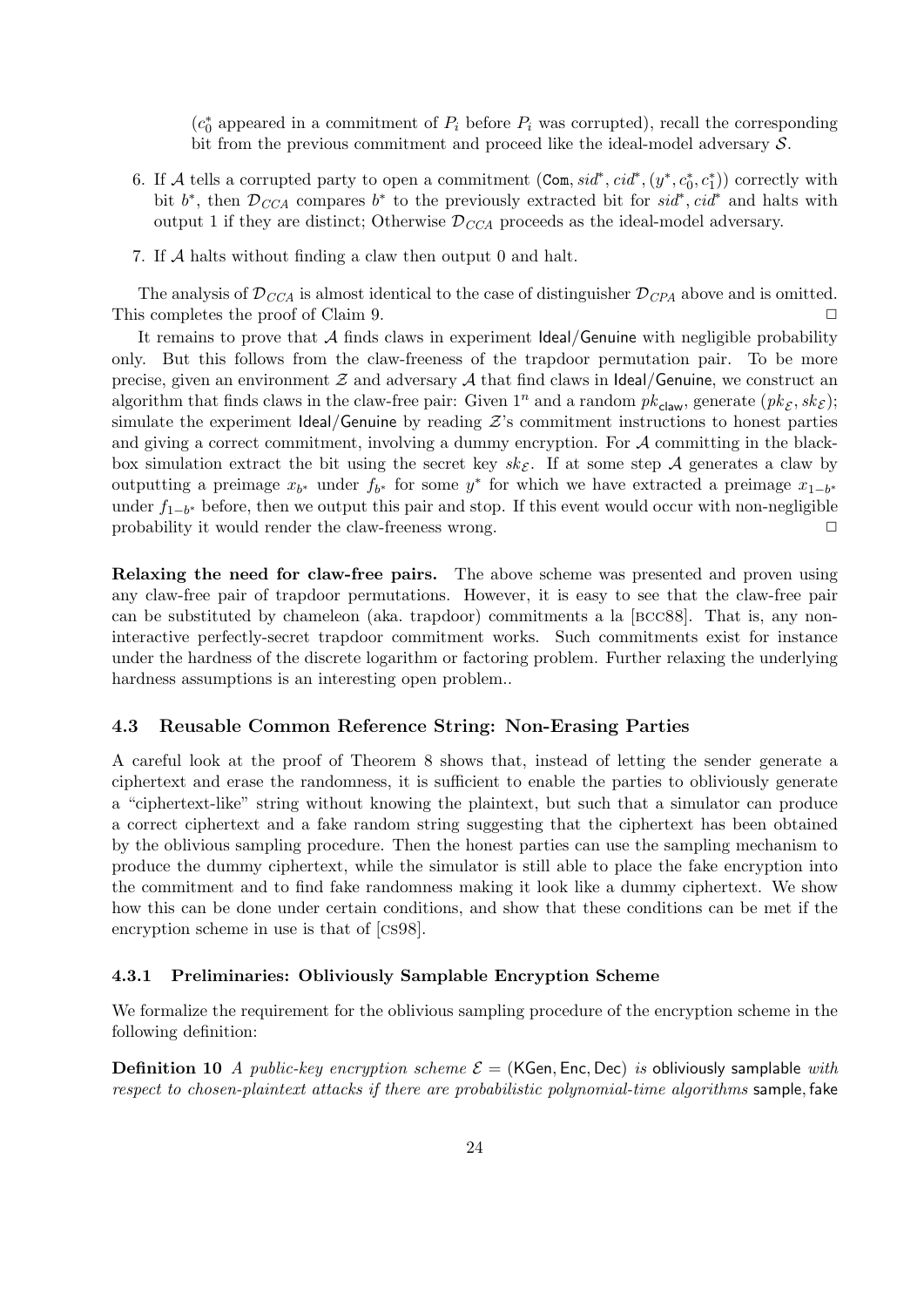such that for any probabilistic polynomial-time algorithm A the probability that Experiment<sub>A</sub>(1<sup>n</sup>) = 1 is negligibly close to  $1/2$ , where  $Experiment_{\mathcal{A}}(1^n)$ :

- a secret random bit  $CB \in \{0,1\}$  is chosen
- generate a key pair  $(pk, sk) \leftarrow \mathsf{KGen}(1^n)$
- invoke A on pk to obtain a message m
- generate the challenge:
	- $-$  if CB = 0 then sample a pseudo-ciphertext  $c_{\text{sample}} \leftarrow$ sample $(pk, 0^{|m|})$  (with randomness  $r_{\text{sample}}$ ) and return ( $c_{\text{sample}}$ ,  $r_{\text{sample}}$ ) to A. (Note: this case corresponds to the adversary's view when the committer is honest.)
	- if CB = 1 then encrypt m to c←Enc(pk, m), calculate  $r_{\text{fake}} \leftarrow \text{fake}(pk, c)$  and hand  $(c, r_{\text{fake}})$  to A (Note: this case corresponds to the adversary's view when the committer is played by the simulator.)
- output 1 if and only if  $A$ 's output equals CB

If the probability for Experiment<sub>A</sub>(1<sup>n</sup>) = 1 remains negligibly close to 1/2 even if A is additionally allowed to query the decryption oracle  $\text{Dec}(sk, \cdot)$  during the attack for any values different than the challenge, then the scheme is called obliviously samplable with respect to chosen-ciphertext attacks.

In particular, it should hold that sample maps to c under randomness  $r_{\text{fake}}$  for fake's output  $(c, r_{\text{fake}})$  with overwhelming probability, i.e., the fake output should look like an oblivious sample. Note that the sample algorithm gets the length of  $m$  as additional input, since the length of a message can be deduced from the ciphertext. Also note that an obliviously samplable encryption scheme is semantically secure against the corresponding type of attack.

#### 4.3.2 Example of Obliviously Samplable Encryption Scheme

In the Cramer-Shoup encryption scheme [cs98] the public key consists of a group G of prime order q, two generators  $q_1, q_2$  of G and three group elements c, d, h as well as a universal one-way hash function H. To encrypt a message  $m \in G$  compute

$$
u_1 = g_1^r, \ u_2 = g_2^r, \ e = h^r m, \ \alpha = H(u_1, u_2, e), \ v = c^r d^r
$$

and output the ciphertext  $(u_1, u_2, e, v)$ .

Let us assume that  $p = qw + 1$  for some w not divisible by q, and that G is a subgroup of order q in  $\mathcal{Z}_p^*$  $_{p}^{*}$  (and that w is public). Then in order to obliviously sample a random group element in G we first generate a random element in  $\mathcal{Z}_p^*$  by picking a random bit string of length 2|p| and interpreting it as a number between 1 and  $p-1$  by reduction modulo p of the bit string viewed as an integer. Then we raise this element to the w-th power and return it. We remark that this element is statistically close to a uniformly chosen one from G. We call this sampling process the oblivious element generation for G.

The oblivious element generation for  $G$  is invertible in the sense that, given a random group element  $h \in G$  we can efficiently generate a random element  $h_p$  in  $\mathcal{Z}_p^*$  $p^*$  (and a corresponding bit string of length  $2|p|$ ) mapping to h if raised to the w-th power. Namely, let g be a generator of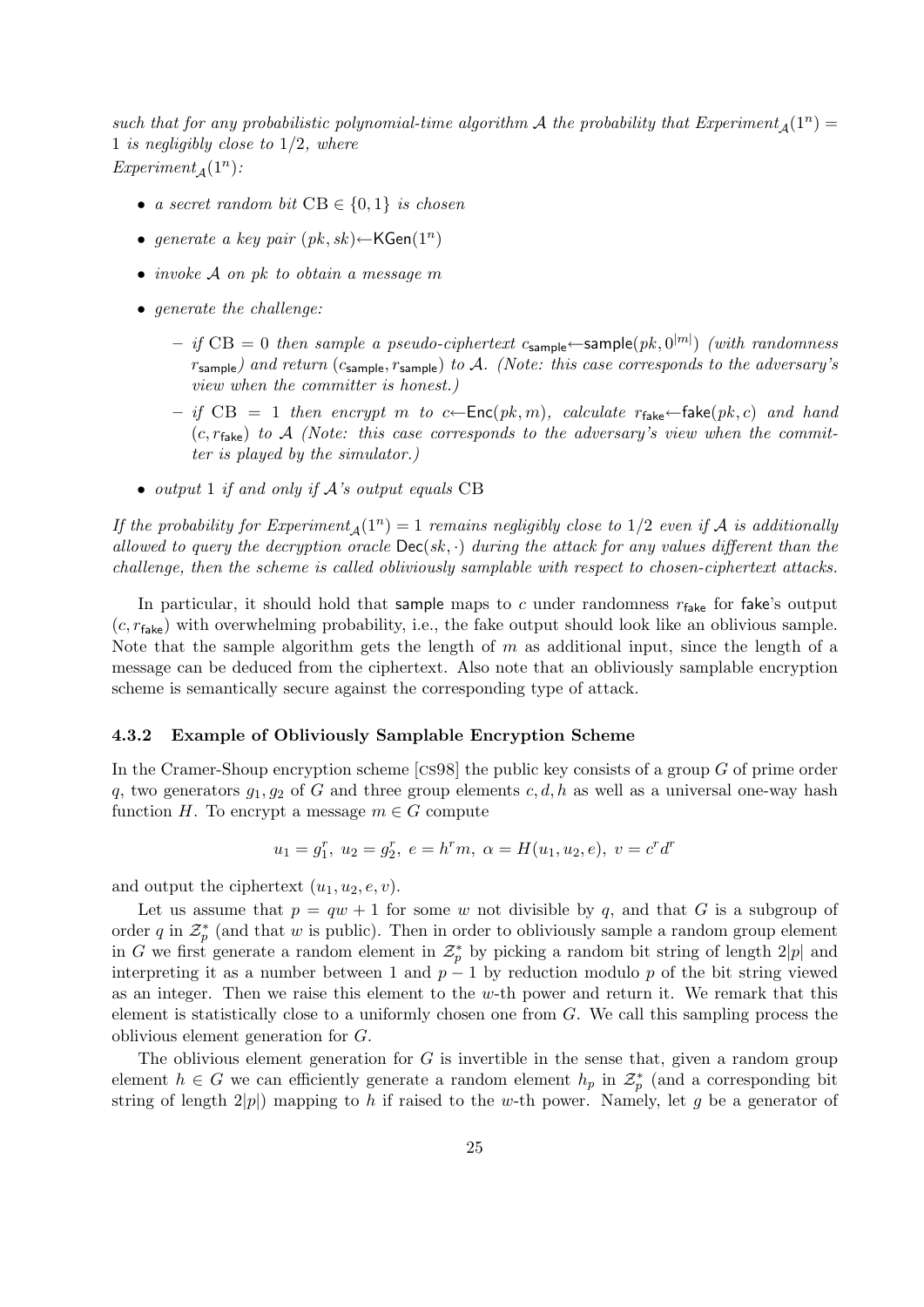Z ∗ <sup>\*</sup><sub>p</sub>. Solve the equation  $xw = 1 \mod q$  for x, pick a random integer i between 0 and  $w - 1$  and define the element  $h_p := h^x g^{iq} \mod p$ . Since the  $g^{iq}$ 's are w-th roots of unity, it is readily verified that indeed  $h_p^w = h \mod p$  and that  $h_p$  is uniformly distributed among the preimages of h under exponentiation with w. Adding for random j between 0 and  $p-1$  the value jp to  $h_p$  over the integers gives a  $2|p|$ -bit string whose distribution is statistically close to the uniform distribution on bit strings mapping to h with the oblivious element generation.

We describe our algorithms sample and fake. Algorithm sample on input  $pk$ ,  $0^{|m|}$  simply generates four random group elements  $u_1, u_2, e, v$  with independent executions of the element generation procedure for G and returns them, together with all the randomness for these executions. Algorithm fake, on the other side, given pk and a correct ciphertext  $c = (u_1, u_2, e, v)$ , runs the inverse process to the element generation for G as described above for each element and returns the derived bit strings.

The fact that the outputs of sample and fake are indistinguishable under the Decisional Diffie-Hellman assumption follows from the proof in [cs98]. This is true even if the adversary has access to the decryption oracle. Altogether, the Cramer-Shoup scheme is obliviously samplable with respect to chosen-ciphertext attacks.

## 4.3.3 Description and Security of Commitment Scheme

Besides being obliviously samplable with respect to adaptive chosen-ciphertext attacks, we again presume that the encryption scheme  $\mathcal E$  is uniquely decipherable. Modify the scheme UCC<sub>ReUse</sub> insofar as the sender does not compute the dummy ciphertext  $c_{1-b} \leftarrow \text{Enc}(0^n, P_i)$  and then erases the randomness, but rather samples  $c_{1-b}$ ←sample $(pk_{\mathcal{E}}, 0^{\ell})$  (where  $\ell$  denotes the length of  $(0^n, P_i)$ ) with randomness  $r_{\text{sample}}$  obliviously. In the decommitment step or if corrupted, the sender reveals  $r_{sample}$  for this part of the commitment. Call this scheme  $\text{UCC}_{\text{RelSse/NotErase}}$ .

# **Theorem 11** Protocol UCC<sub>ReUse/NotErase</sub> securely realizes functionality  $\mathcal{F}_{\text{MCOM}}$  in the CRS model.

**Proof:** The proof of the theorem is almost identical to the one in the case of erasing parties. Only this time the ideal-model simulator works slightly different when an uncorrupted party commits or is corrupted or decommits. Namely, for a commitment the simulator in Theorem 8 sends encryptions of  $(x_0, P_i)$  and  $(x_1, P_i)$  in the name of this party; after having learned the actual bit b in case of corruption or decommitment, the simulator there then claims to have erased the randomness for the wrong value  $x_{1-b}$ . In our case, the simulator also encrypts both values in the commitment phase, but in the reveal step it invokes algorithm fake on public key  $pk_{\mathcal{E}}$  and the ciphertext for the wrong value  $x_{1-b}$  to produce a fake random string. Besides the true randomness used to produce the encryption of  $x_b$ , the simulator hands the fake randomness to the adversary in order to prove that the ciphertext for  $x_{1-b}$  has been sampled obliviously.

In the proof of Theorem 8, the indistinguishability of the simulator's way to commit and decommit on behalf of honest parties and the behavior of the actual sender relies on the indistinguishability of fake and dummy encryptions. Specifically, we have reduced indistinguishability of simulations twice to the left-or-right security of the encryption system, one time in a chosen-plaintext attack and the other time in a chosen-ciphertext attack. In these reductions the left-or-right oracle encrypts either all left messages  $(0<sup>n</sup>, P<sub>i</sub>)$  or all right messages  $(x<sub>1-b</sub>, P<sub>i</sub>)$ . Which messages are encrypted, the left or right ones, corresponds to the behavior of honest parties or the simulator.

Except for the reductions to left-or-right security the proof of Theorem 8 remains unchanged. In particular, the behavior of  $\mathcal S$  in case that the committer is corrupted remains unchanged. The simulation remains valid since the encryption scheme remains uniquely decipherable.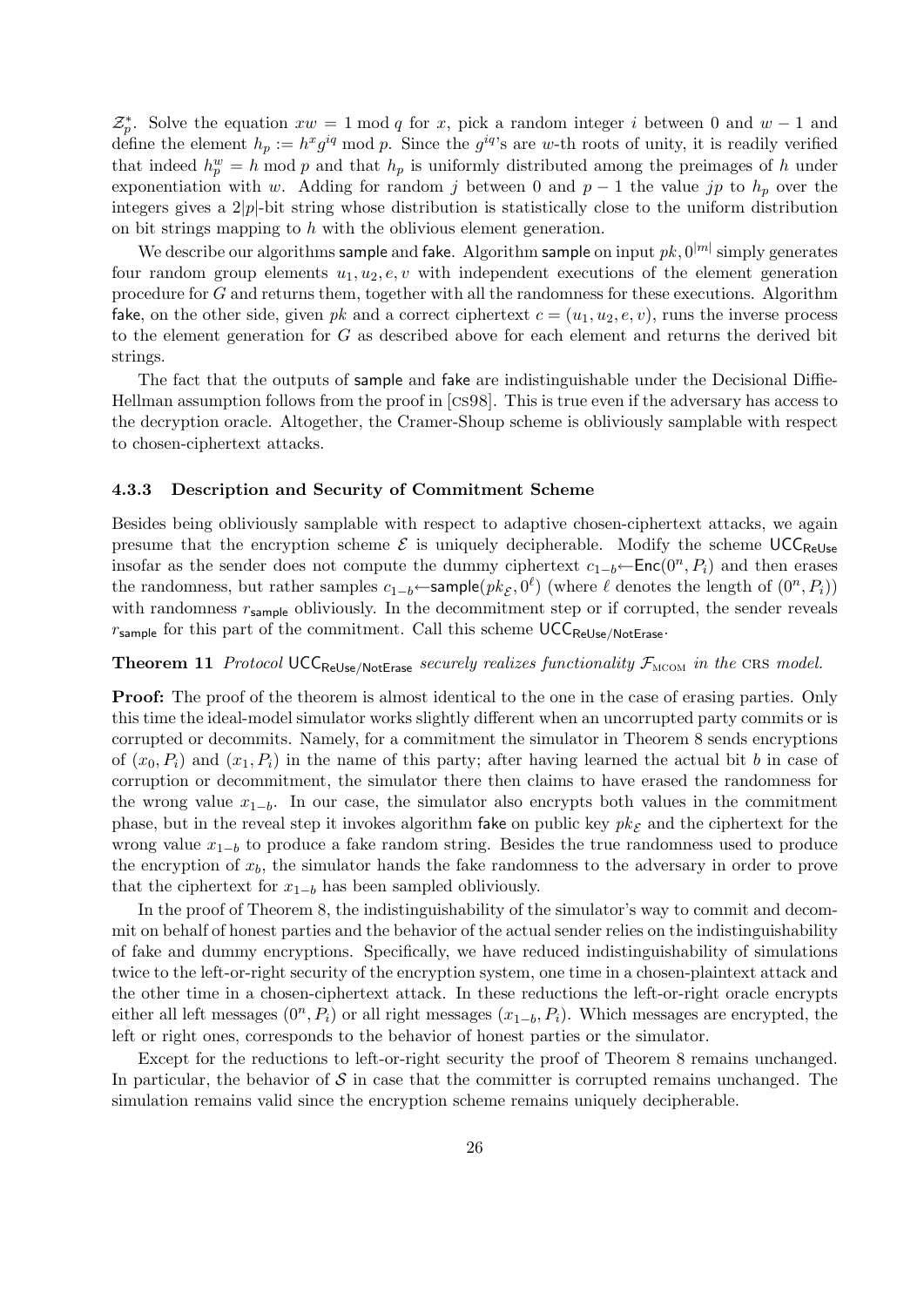To adapt the proof to the simulation here it is sufficient to extend the notion of left-or-right security to obliviously samplable encryption schemes. Namely, the so-called sample-or-encrypt oracle is initialized with a challenge bit CB and the adversary is given the public key  $pk$  and is allowed to hand messages m to the oracle and either receives a sample  $(c_{\text{sample}}, r_{\text{sample}})$  if  $CB = 0$  or a ciphertext c of m with fake randomness  $r_{\text{fake}}$  if CB = 1. The adversary is supposed to predict CB with non-negligible advantage. If for any efficient adversary mounting a chosen-plaintext attack the advantage predicting CB is negligible, then the scheme is called sample-or-encrypt secure against chosen-plaintext attacks. If the adversary is also allowed to submit queries to the decryption oracle —all different from the answers of the sample-or-encrypt oracle— then the scheme is said to be sample-or-encrypt secure against chosen-ciphertext attacks.

In analogy to the proof in [BBM00] it follows that the encryption scheme is sample-or-encrypt secure against chosen-plaintext attacks if the encryption system if obliviously samplable with respect to chosen-plaintext attacks. Additionally, if the encryption scheme is obliviously samplable with respect to chosen-ciphertext attacks, then the system is sample-or-encrypt secure against such attacks.

Here, instead of passing  $(0^n, P_i)$  and  $(x_{1-b}, P_i)$  to the left-or-right oracle, we forward the message  $(x_{1-b}, P_i)$  to the sample-or-encrypt oracle to obtain either an oblivious sample  $c_{\text{sample}}$  and the randomness  $r_{\text{sample}}$ , or a ciphertext of the message  $(x_{1-b}, P_i)$  together with a fake random string. Denote the answer by  $(c_{1-b}, r_{1-b})$  and let the simulator transmit  $c_{1-b}$  as part of the commitment. Later, in the decommitment phase or upon corruption, the simulator reveals  $r_{1-b}$  on behalf of the sender. As the choice of the sample-or-encrypt oracle determines whether we simulate honest parties (if the oracle returns oblivious samples) or the simulator (if the oracle produces correct ciphertexts and fake randomness), it is easy to see that the proof of Theorem 8 carries over to this  $\Box$ 

# 5 Application to Zero-Knowledge

In order to exemplify the power of UC commitments we show how they can be used to construct simple Zero-Knowledge (ZK) protocols with strong security properties. Specifically, we formulate an ideal functionality,  $\mathcal{F}_{\text{ZK}}$ , that implies the notion of Zero-Knowledge in a very strong sense. (In fact,  $\mathcal{F}_{\text{ZK}}$  implies concurrent and non-malleable Zero-Knowledge proofs of knowledge.) We then show that in the  $\mathcal{F}_{COM}$ -hybrid model (i.e., in a model with ideal access to  $\mathcal{F}_{COM}$ ) there is a 3-round protocol that securely realizes  $\mathcal{F}_{\text{ZK}}$  with respect to any NP relation. Using the composition theorem of  $\lbrack$  commitment protocol. (This of course requires using of  $\lbrack$  commitment protocol. (This of course requires using the CRS model, unless we involve third parties in the interaction. Also, using functionality  $\mathcal{F}_{\text{MCOM}}$ instead of  $\mathcal{F}_{COM}$  is possible and results in a more efficient use of the common string.)

Functionality  $\mathcal{F}_{\text{ZK}}$ , described in Figure 6, is parameterized by a binary relation  $R(x, w)$ .. It first waits to receive a message (verifier,  $id, P_i, P_j, x$ ) from some party  $P_i$ , interpreted as saying that  $P_i$  wants  $P_j$  to prove to  $P_i$  that it knows a value w such that  $R(x, w)$  holds. Next,  $\mathcal{F}_{\text{ZK}}$  waits for  $P_i$  to explicitly provide a value w, and notifies  $P_i$  whether  $R(x, w)$  holds. (Notice that the adversary is notified whenever either the prover or the verifier starts an interaction. It is also notified whether the verifier accepts. This represents the fact that ZK is not traditionally meant to hide this information.)

We demonstrate a protocol for securely realizing  $\mathcal{F}_{\text{ZK}}^R$  with respect to any NP relation R. The protocol is a known one: It consists of n parallel repetitions of the 3-round protocol of Blum for graph Hamiltonicity, where the provers commitments are replaced by invocations of  $\mathcal{F}_{COM}$ . The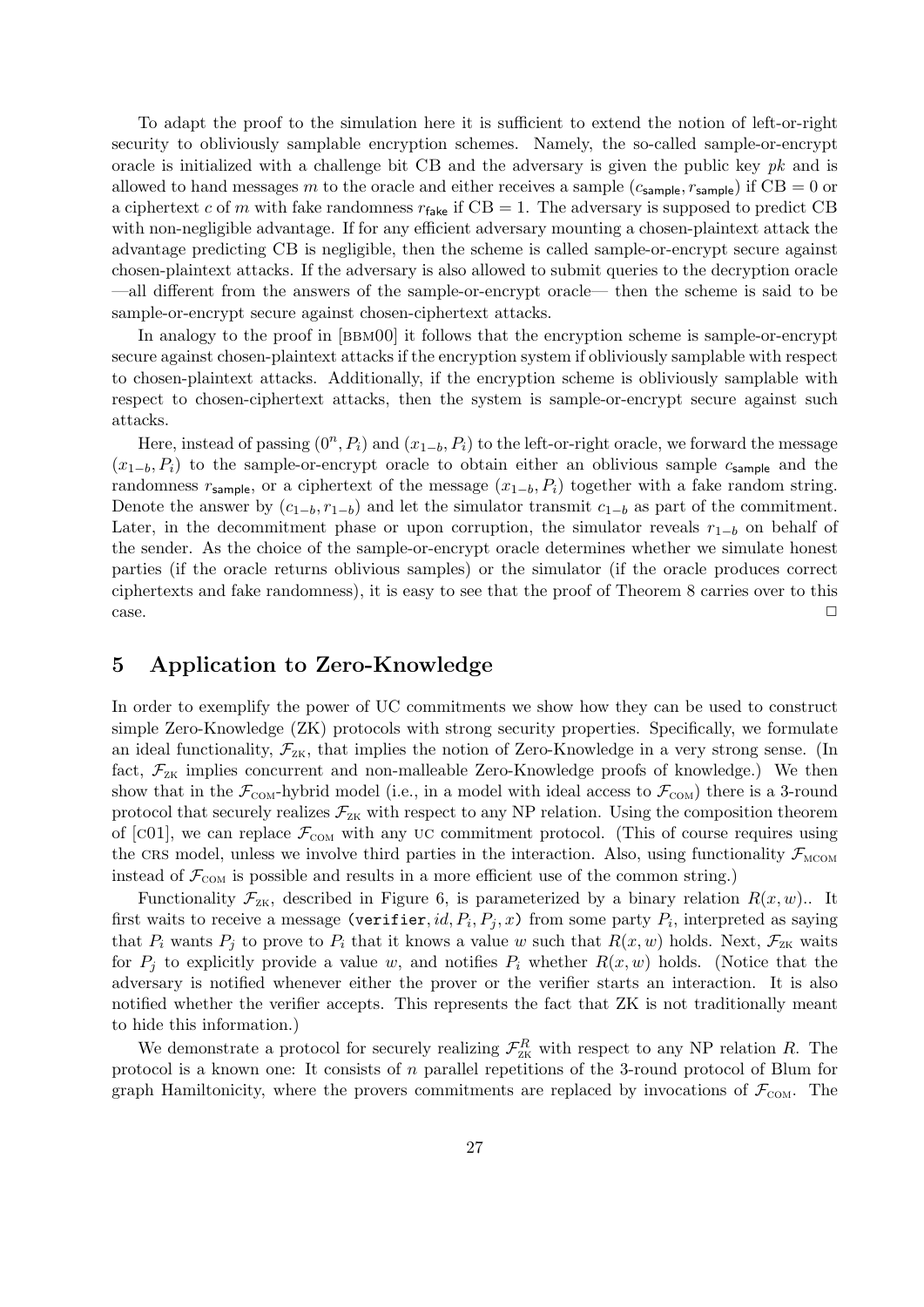## Functionality  $\mathcal{F}_{\text{ZK}}$

 $\mathcal{F}_{\text{ZK}}$  proceeds as follows, running with parties  $P_1, ..., P_n$  and an adversary S. The functionality is parameterized by a binary relation R.

- 1. Wait to receive a value (verifier,  $id, P_i, P_j, x$ ) from some party  $P_i$ . Once such a value is received, send (verifier,  $id, P_i, P_j, x$ ) to  $\mathcal{S}$ , and ignore all subsequent (verifier...) values.
- 2. Upon receipt of a value (prover, id,  $P_j$ ,  $P_i$ ,  $x'$ ,  $w$ ) from  $P_j$ , let  $v = 1$  if  $x = x'$  and  $R(x, w)$ holds, and  $v = 0$  otherwise. Send  $(id, v)$  to  $P_i$  and  $S$ , and halt.

Figure 6: The Zero-Knowledge functionality,  $\mathcal{F}_{\text{ZK}}$ 

protocol (in the  $\mathcal{F}_{COM}$ -hybrid model) is presented in Figure 7.

It will be seen that the  $\mathcal{F}_{COM}$ -hybrid model the protocol securely realizes  $\mathcal{F}_{ZK}$  without any computational assumptions, and even if the adversary and the environment are computationally unbounded. (Of course, in order to securely realize  $\mathcal{F}_{COM}$  the adversary and environment must be computationally bounded.) Also, in the  $\mathcal{F}_{COM}$ -hybrid model there is no need in a common reference string. That is, the CRS model is needed only for realizing  $\mathcal{F}_{COM}$ .

Let  $\mathcal{F}_{\text{ZK}}^H$  denote functionality  $\mathcal{F}_{\text{ZK}}$  parameterized by the Hamiltonicity relation H. (I.e.,  $H(G, h) = 1$  iff h is a Hamiltonian cycle in graph G.)

**Theorem 12** Protocol HC securely realizes  $\mathcal{F}_{\text{ZK}}^{H}$  in the  $\mathcal{F}_{\text{COM}}$ -hybrid model.

**Proof (sketch):** Let A be an adversary that operates against protocol HC in the  $\mathcal{F}_{COM}$ -hybrid model. We construct an ideal-process adversary (i.e., a simulator)  $\mathcal S$  such that no environment  $\mathcal Z$ can tell whether it is interacting with A and HC in the  $\mathcal{F}_{COM}$ -hybrid model or with S in the ideal process for  $\mathcal{F}_{\text{ZK}}^H$ .

Simulator S runs a simulated copy of A. Messages received from  $\mathcal Z$  are forwarded to the simulated  $A$ , and messages sent by the simulated  $A$  to its environment are forwarded to  $Z$ . In addition:

- 1. If  $A$ , controlling a corrupted party  $P$ , starts an interaction as a prover with an uncorrupted party V, then S records the values that A sends to  $\mathcal{F}_{COM}$ , plays the role of V (i.e., S provides A with a random set of bits  $c_1, ..., c_n$ , and records A's responses. Now S simulates V's decision algorithm and if  $V$  accepts then  $S$  finds a Hamiltonian cycle  $h$  in  $G$  and hands  $g$ to  $\mathcal{F}_{\text{ZK}}^H$ . Else S hands an invalid cycle h' in G (say, the all-zero cycle) to  $\mathcal{F}_{\text{ZK}}^H$ . It remains to describe how S finds a Hamiltonian cycle h in G. This is done as follows: S looks for a k such that  $c_k = 1$  and the cycle h decommitted to by A, combined with the committed permutation  $\pi_k$ , point to a Hamiltonian cycle in G. If such a k is not found then S aborts; but, as claimed below, this will occur only with probability  $2^{-n/2}$ .
- 2. If an uncorrupted party  $P$  starts an interaction with a corrupted party  $V$  then  $S$  learns from  $\mathcal{F}_{\text{ZK}}^{H}$  whether V should accept or reject, and simulates the view of A accordingly. Notice that  $S$  has no problem carrying out the simulation since it simulates for  $A$  an interaction with  $\mathcal{F}_{COM}$  where  $\mathcal{F}_{COM}$  is played by S himself. Thus, S is not bound by the "commitments" and can "open" them in whichever way it pleases.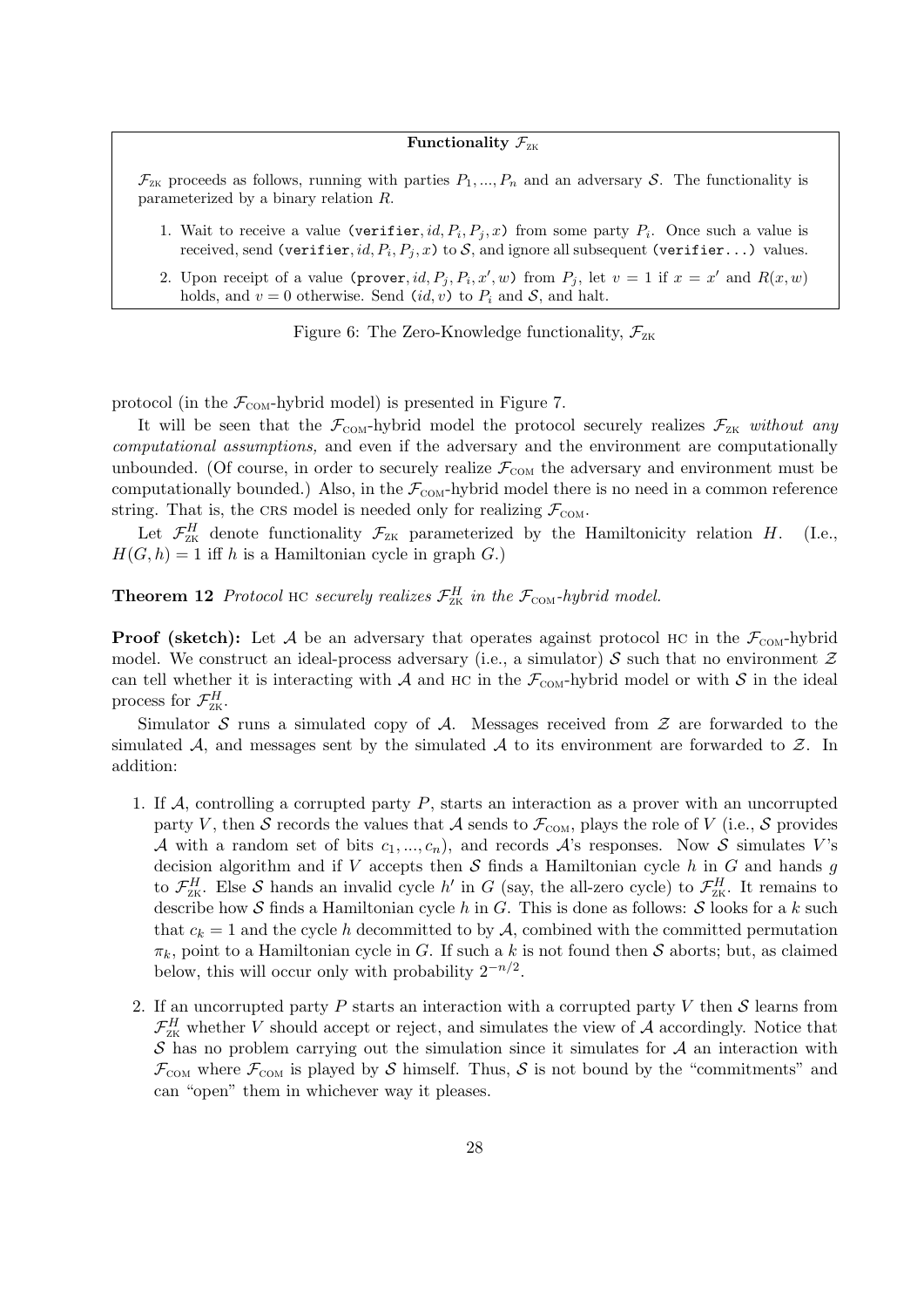## Protocol Hamilton-Cycle (hc)

- 1. Given input (Prover, id, P, V, G, h), where G is a graph over nodes 1, ..., n, the prover P proceeds as follows. If h is not a Hamiltonian cycle in  $G$ , then P sends a message reject to V. Otherwise, P proceeds as follows for  $k = 1, ..., n$ :
	- (a) Choose a random permutation  $\pi_k$  over [n].
	- (b) Using  $\mathcal{F}_{COM}$ , commit to the edges of the permuted graph. That is, for each  $(i, j) \in [n]^2$ send (Commit, $(i, j, k)$ , P, V, e) to  $\mathcal{F}_{COM}$ , where  $e = 1$  if there is an edge between  $\pi_k(i)$ and  $\pi_k(j)$  in G, and  $e = 0$  otherwise. (Here the value  $(i, j, k)$  serves as the session ID for the commitment.)
	- (c) Using  $\mathcal{F}_{COM}$ , commit to the permutation  $\pi_k$ . That is, for  $l = 1, ..., L$  send (Commit,  $(l, k), P, V, p_l$ ) to  $\mathcal{F}_{COM}$  where  $p_1, ..., p_L$  is a representation of  $\pi_k$  in some agreed format.
- 2. Given input (Verifier, id, V, P, G), the verifier V waits to receive either reject from  $P$ , or (Receipt, $(i, j, k)$ , P, V) and (Receipt,  $(l, k)$ , P, V) from  $\mathcal{F}_{COM}$ , for  $i, j, k = 1, ..., n$  and  $l = 1, ..., L$ . If reject is received, then V output 0 and halts. Otherwise, once all the (Receipt,...) messages are received V randomly chooses n bits  $c_1, ..., c_n$  and sends to P.
- 3. Upon receiving  $c_1, ..., c_n$  from V, P proceeds as follows for  $k = 1, ..., n$ :
	- (a) If  $c_k = 0$  then send (Open,  $(i, j, k)$ ,  $P, V$ ) and (Open,  $(l, k)$ ,  $P, V$ ) to  $\mathcal{F}_{COM}$  for all  $i, j =$  $1, ..., n$  and  $l = 1, ..., L$ .
	- (b) If  $c_k = 1$  then send (Open,  $(i, j, k)$ ,  $P, V$ ) to  $\mathcal{F}_{COM}$  for all  $i, j = 1, ..., n$  such that the edge  $\pi_k(i), \pi_k(j)$  is in the cycle h.
- 4. Upon receiving the appropriate ( $Open, \ldots$ ) messages from  $\mathcal{F}_{COM}$ , the verifier V verifies that for all k such that  $c_k = 0$  the opened edges agree with the input graph G and the opened permutation  $\pi_k$ , and for all k such that  $c_k = 1$  the opened edges are all 1 and form a cycle. If verification succeeds then output 1, otherwise output 0.

Figure 7: The protocol for proving Hamiltonicity in the  $\mathcal{F}_{COM}$ -hybrid model

- 3. If two uncorrupted parties P and V interact then S simulates for  $A$  the appropriate protocol messages. This case is very similar to the case of corrupted verifier, since this is an Arthur-Merlin protocol.
- 4. Party corruptions are dealt with in a straightforward way. Corrupting the verifier provides the adversary with no extra information (again, since the protocol is Arthur-Merlin). When the prover is corrupted S corrupts the prover in the ideal process, obtains  $w$ , and generates an internal state of the prover that matches the protocol stage and whether  $R(x, w)$  holds. Generating such a state is not problematic since  $S$  is not bound by any "commitments", and it can freely choose  $\pi_1, \ldots, \pi_k$  to match the (simulated) conversation up to the point of corruption.

Given that  $S$  does not abort in Step 1, the validity of the simulation is straightforward. We show that S aborts with probability at most  $2^{-n/2}$ . Say that index  $k \in [n]$  is valid if applying the kth committed permutation to the input graph G results in the kth committed graph. If less than  $n/2$ of the indices are valid then V accepts with probability at most  $2^{-n/2}$ . However, if at least  $n/2$  of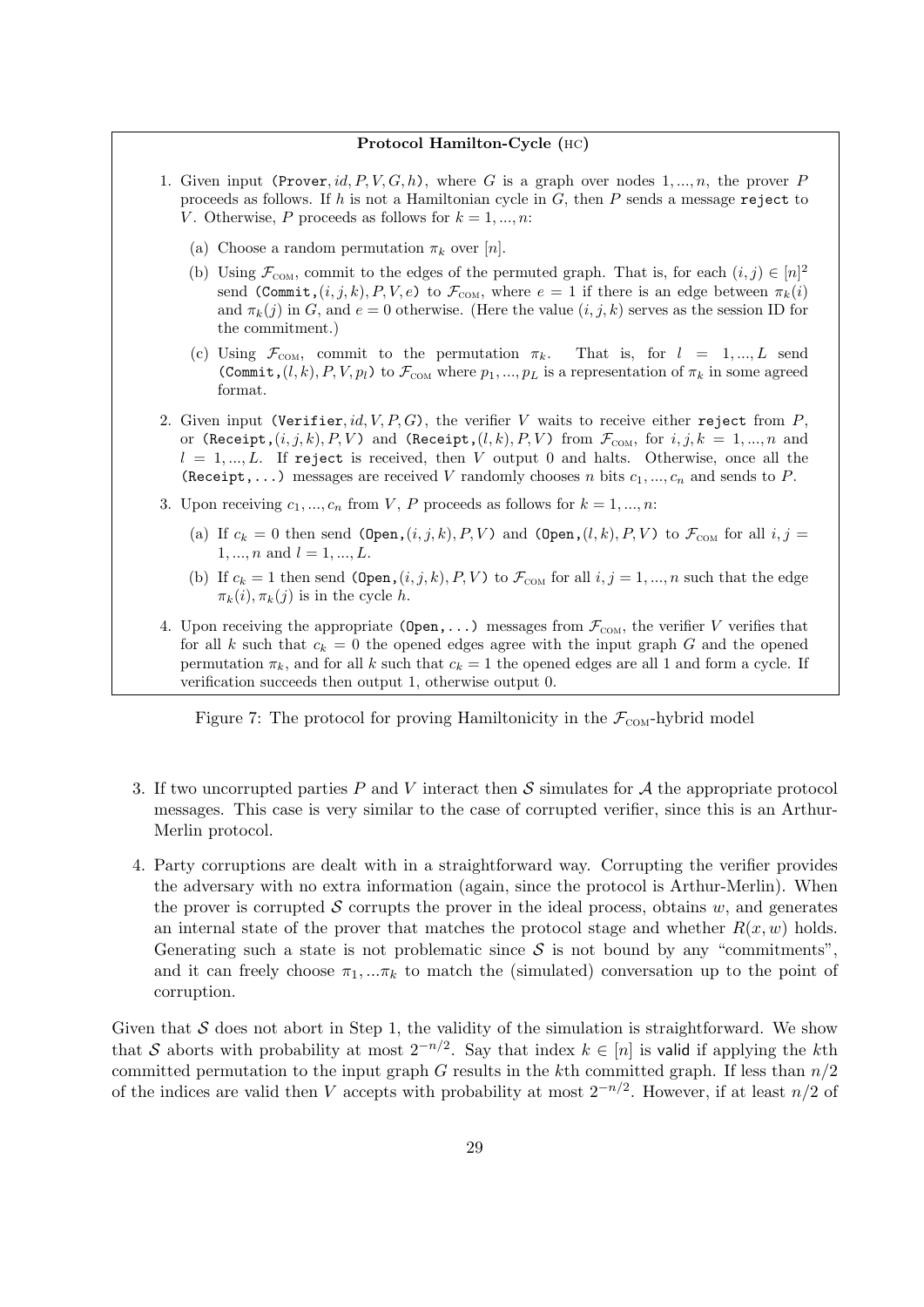the indices are valid then with probability at least  $1 - 2^{-n/2}$  V has  $c_k = 1$  for at least one valid index k. In this case,  $S$  will not fail since V accepts only if the decommitted cycle h, together with the permutation  $\pi_k$ , points to a Hamiltonian cycle in G.

Remark: Notice that Theorem 12 holds even if the environment and the real-life adversary are allowed to be *computationally unbounded*. In this case, the complexity of  $S$  is polynomial in the complexity of  $A$  (and is independent of the complexity of  $Z$ ). This means that the only place where cryptographic assumptions are needed is in realizing  $\mathcal{F}_{COM}$ .

## Acknowledgements

We thank Yehuda Lindell for suggesting to use non-malleable encryptions for achieving nonmalleability of commitments in the common reference string model. This idea underlies our scheme that allows to reuse the common string for multiple commitments. (The same idea was independently suggested in [DKOS01].) We also thank Roger Fischlin for help with the oblivious element generation in case of non-erasing parties.

# References

- [b91] D. Beaver, "Secure Multi-party Protocols and Zero-Knowledge Proof Systems Tolerating a Faulty Minority", J. Cryptology, Springer-Verlag, (1991) 4: 75-122.
- [b96] D. Beaver, "Adaptive Zero-Knowledge and Computational Equivocation", 28th Symposium on Theory of Computing (STOC), ACM, 1996.
- [bbm00] M. Bellare, A. Boldyreva and S. Micali, "Public-Key Encryption in a Multi-user Setting: Security Proofs and Improvements," Eurocrypt 2000, pp. 259-274, Springer LNCS 1807, 2000.
- [BDJR97] M Bellare, A. Desai, E. Jokipii and P. Rogaway, "A concrete security treatment of symmetric encryption: Analysis of the DES modes of operations," 38th Annual Symp. on Foundations of Computer Science (FOCS), IEEE, 1997.
- [bdpr98] M. Bellare, A. Desai, D. Pointcheval and P. Rogaway, "Relations among notions of security for public-key encryption schemes", CRYPTO '98, 1998, pp. 26-40.
- [B82] M. Blum, "Coin flipping by telephone", IEEE Spring COMPCOM, pp. 133-137, Feb. 1982.
- [bm84] M.Blum, S.Micali: How to Generate Cryptographically Strong Sequences of Pseudorandom Bits, SIAM Journal on Computation, Vol. 13, pp. 850–864, 1984.
- [BCC88] G. Brassard, D. Chaum and C. Crépeau. Minimum Disclosure Proofs of Knowledge. JCSS, Vol. 37, No. 2, pages 156–189, 1988.
- [c00] R. Canetti, "Security and composition of multi-party cryptographic protocols", Journal of Cryptology, Vol. 13, No. 1, winter 2000.
- [c01] R. Canetti, "Universally composable security: A new paradigm for cryptographic protocols", in 42nd FOCS, 2001. Also available at http://eprint.iacr.org/2000/067. (Previous versions of this work appeared under the title "A unified framework for analyzing security of Protocols.")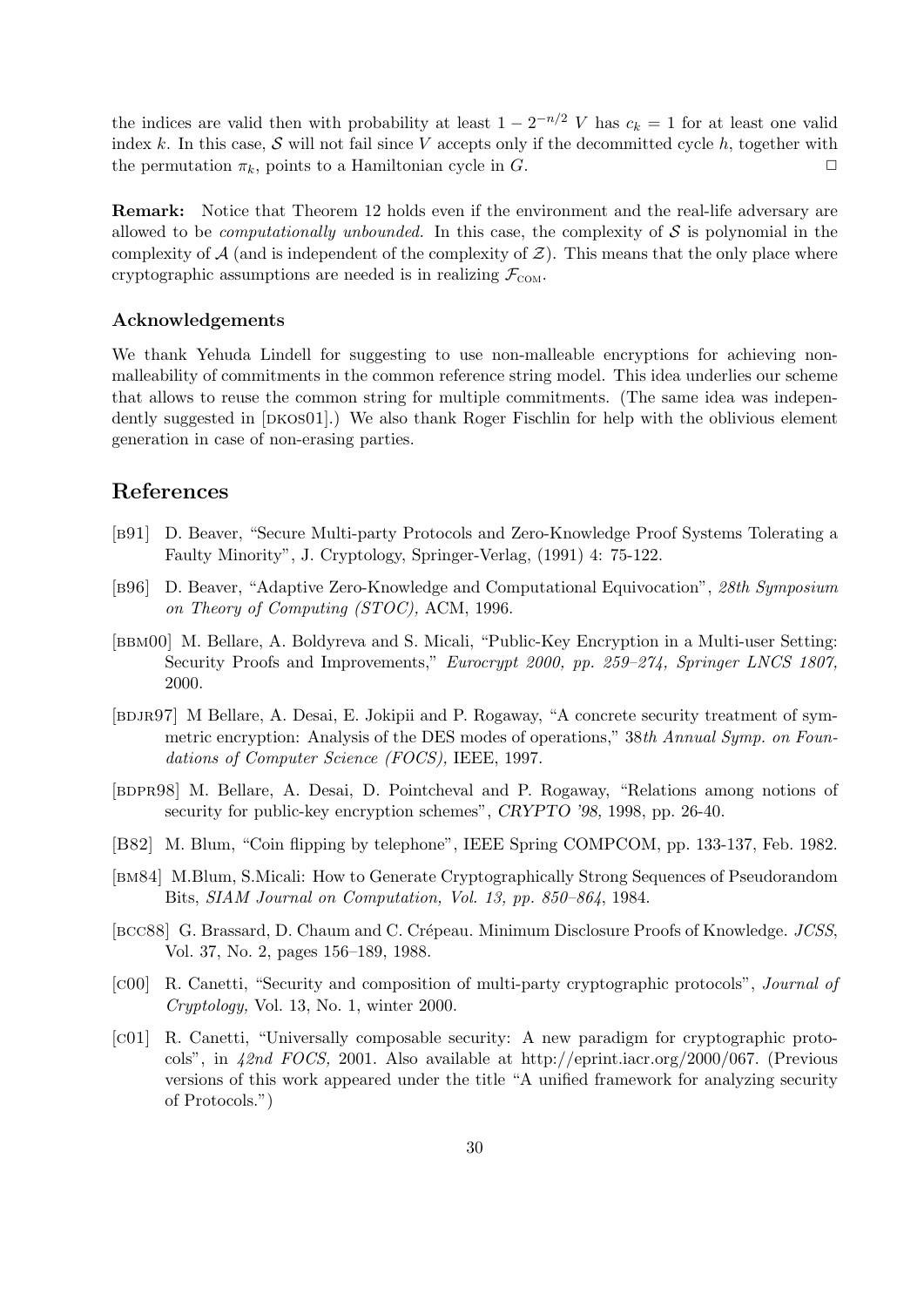- [cs98] R. Cramer and V. Shoup, "A paractical public-key cryptosystem provably secure against adaptive chosen ciphertext attack", CRYPTO '98, 1998.
- [D89] I. Damgard, On the existence of bit commitment schemes and zero-knowledge proofs, Advances in Cryptology - Crypto '89, pp. 17–29, 1989.
- [D00] I. Damgard. Efficient Concurrent Zero-Knowledge in the Auxiliary String Model. Eurocrypt 00, LNCS, 2000.
- [DIO98] G. Di Crescenzo, Y. Ishai and R. Ostrovsky, Non-interactive and non-malleable commitment, 30th STOC, 1998, pp. 141-150.
- [DKOS01] G. Di Crecenzo, J. Katz, R. Ostrovsky and A. Smith. Efficient and Perfectly-Hiding Non-Interactive, Non-Malleable Commitment. Eurocrypt '01, 2001.
- [DM00] Y. Dodis and S. Micali, "Parallel Reducibility for Information-Theoretically Secure Computation", CRYPTO '00, 2000.
- [DDN00] D. Dolev, C. Dwork and M. Naor, Non-malleable cryptography, SIAM.. J. Computing, Vol. 30, No. 2, 2000, pp. 391-437. Preliminary version in 23rd Symposium on Theory of Computing (STOC), ACM, 1991.
- [DNRS99] C. Dwork, M. Naor, O. Reingold, and L. Stockmeyer. Magic functions. In 40th Annual Symposium on Foundations of Computer Science, pages 523–534. IEEE, 1999.
- [fs90] U. Feige and A. Shamir. Witness Indistinguishability and Witness Hiding Protocols. In 22nd STOC, pages 416–426, 1990.
- [ff00] M. Fischlin and R. Fischlin, "Efficient non-malleable commitment schemes", CRYPTO '00, LNCS 1880, 2000, pp. 413-428.
- [ghy88] Z. Galil, S. Haber and M. Yung, Cryptographic computation: Secure faut-tolerant protocols and the public-key model, CRYPTO '87, LNCS 293, Springer-Verlag, 1988, pp. 135-155.
- [g95] O. Goldreich, "Foundations of Cryptography (Fragments of a book)", Weizmann Inst. of Science, 1995. (Avaliable at http://philby.ucsd.edu)
- [g98] O. Goldreich. "Secure Multi-Party Computation", 1998. (Avaliable at http://philby.ucsd.edu)
- [gmw91] O. Goldreich, S. Micali and A. Wigderson, "Proofs that yield nothing but their validity or All Languages in NP Have Zero-Knowledge Proof Systems", Journal of the ACM, Vol 38, No. 1, ACM, 1991, pp. 691–729. Preliminary version in 27th Symp. on Foundations of Computer Science (FOCS), IEEE, 1986, pp. 174-187.
- [GMW87] O. Goldreich, S. Micali and A. Wigderson, "How to Play any Mental Game", 19th Symposium on Theory of Computing (STOC), ACM, 1987, pp. 218-229.
- [gl90] S. Goldwasser, and L. Levin, "Fair Computation of General Functions in Presence of Immoral Majority", CRYPTO '90, LNCS 537, Springer-Verlag, 1990.
- [gmra89] S. Goldwasser, S. Micali and C. Rackoff, "The Knowledge Complexity of Interactive Proof Systems", *SIAM Journal on Comput.*, Vol. 18, No. 1, 1989, pp. 186-208.